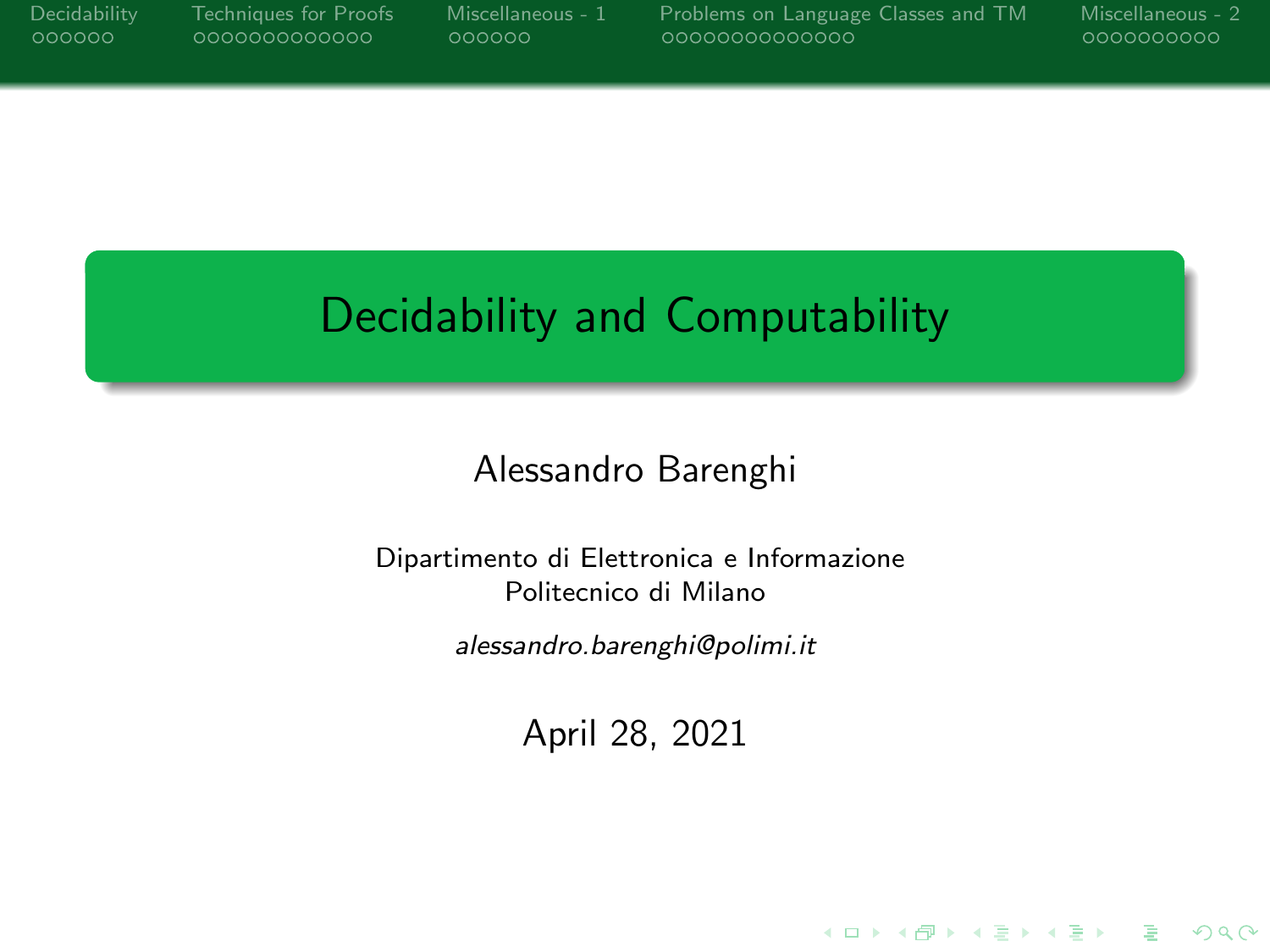<span id="page-1-0"></span>[Decidability](#page-1-0) [Techniques for Proofs](#page-7-0) [Miscellaneous - 1](#page-20-0) [Problems on Language Classes and TM](#page-26-0) [Miscellaneous - 2](#page-40-0)

0000000000

**KORKARA REPASA DA VOCA** 

## What is decidability?

#### "Can I do this?"

- Decidability: determining if a problem can be solved in finite time
- The complexity of the computation and other resources are not taken into account (arbitrarily high, but not infinite)
- Quite important in real life: no sense in putting any effort to solve an undecidable problem
- Key point : Prove that something is decidable (or undecidable)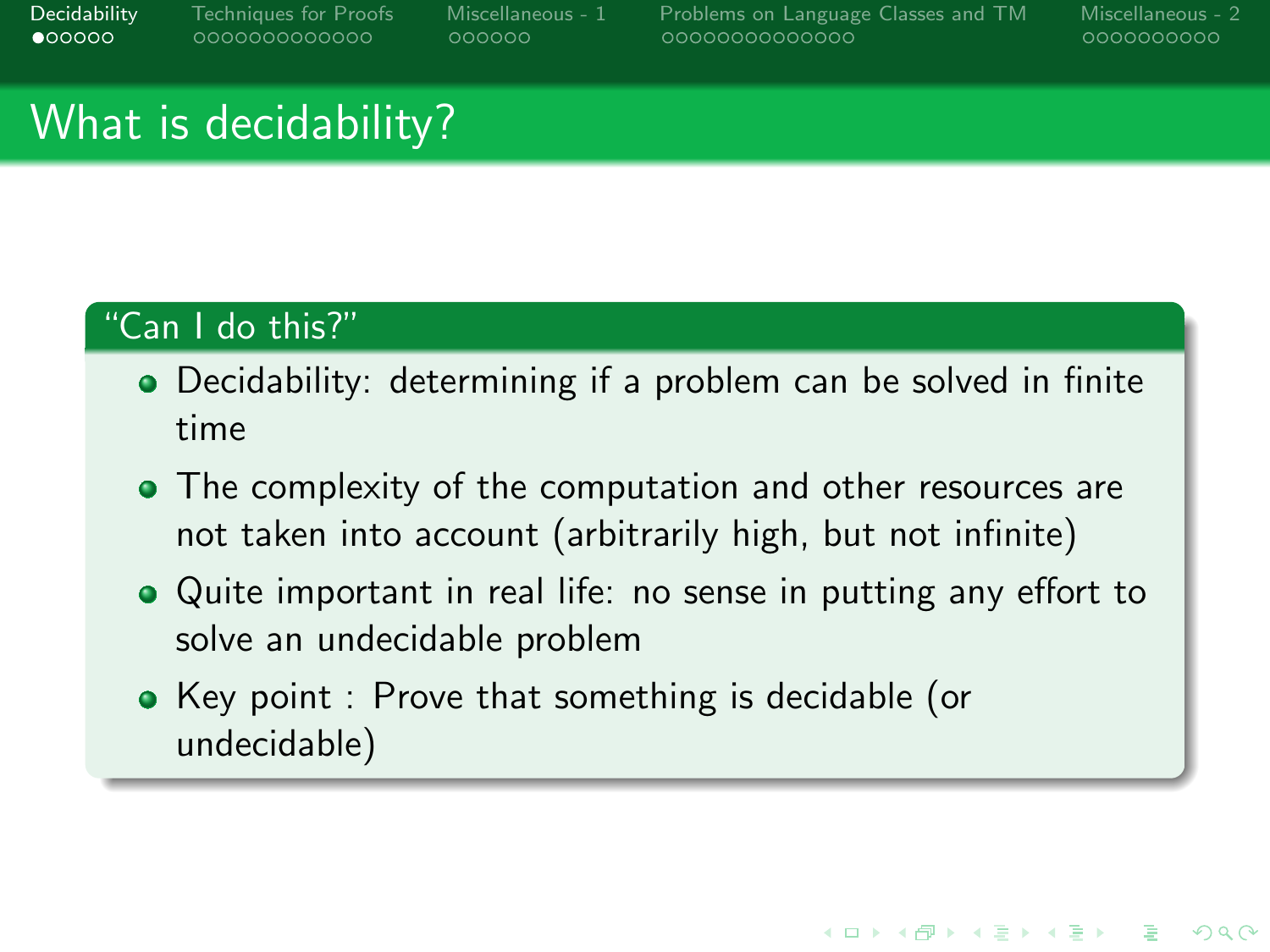[Decidability](#page-1-0) [Techniques for Proofs](#page-7-0) [Miscellaneous - 1](#page-20-0) [Problems on Language Classes and TM](#page-26-0) [Miscellaneous - 2](#page-40-0)

0000000000

**KORKARA REPASA DA VOCA** 

## Decidability and semidecidability

#### Exactly half of decidable

- Decidability: after a finite number of steps of an algorithm, I always get a correct answer
- A weaker condition is semidecidability: after a number of steps I may get an answer in certain conditions, but the computation is not guaranteed to terminate for all inputs
- Example : I have a black box outputting numbers: will it ever output 42?
	- Semidecidable: if it outputs 42, the answer is yes; if not I cannot say anything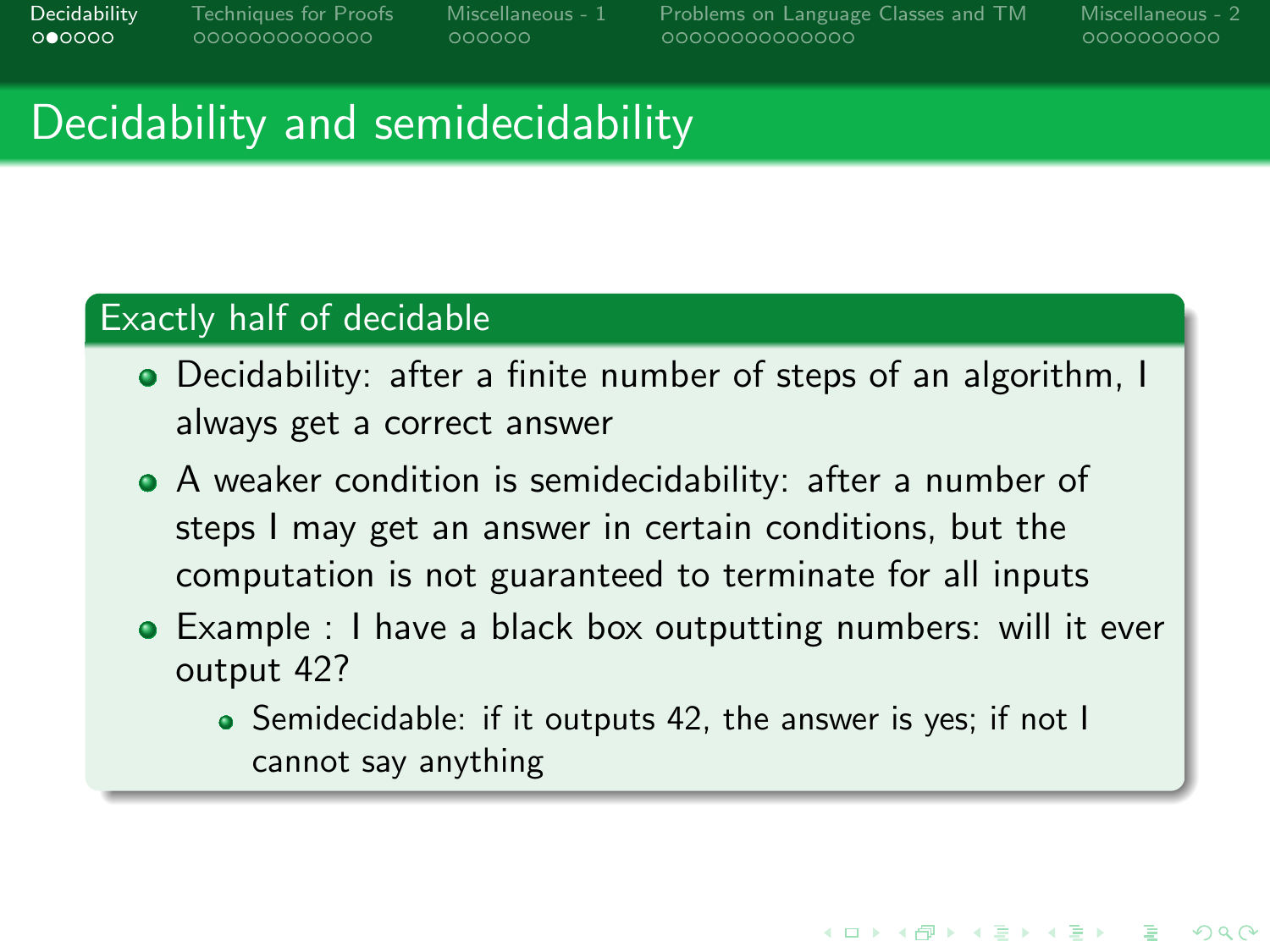000000

[Decidability](#page-1-0) [Techniques for Proofs](#page-7-0) [Miscellaneous - 1](#page-20-0) [Problems on Language Classes and TM](#page-26-0) [Miscellaneous - 2](#page-40-0)

0000000000

(1)

**KORK STRAIN A STRAIN A COMP** 

## Problems and solutions

### Set enumerability

 $\bullet$  Given a set S, the characteristic function of S is defined as

$$
\mathbf{1}_{S}(x) = \left\{ \begin{array}{ll} 1 & \text{if } x \in S \\ 0 & \text{if } x \notin S \end{array} \right.
$$

- If  $\mathbf{1}_{S}(x)$  is total and computable, S is decidable (or recursive)
- If  $\mathbf{1}_{S}(x)$  is defined for the  $x \in S$  case (but not necessarily for the  $x \notin S$ ), S is semi-decidable (or recursively enumerable).
- Analogously to decidability:
	- S recursive  $\Rightarrow$  S recursively enumerable
	- S recursive  $\Leftrightarrow ((S \r{r.e.}) \wedge (S^C \r{r.e.}))$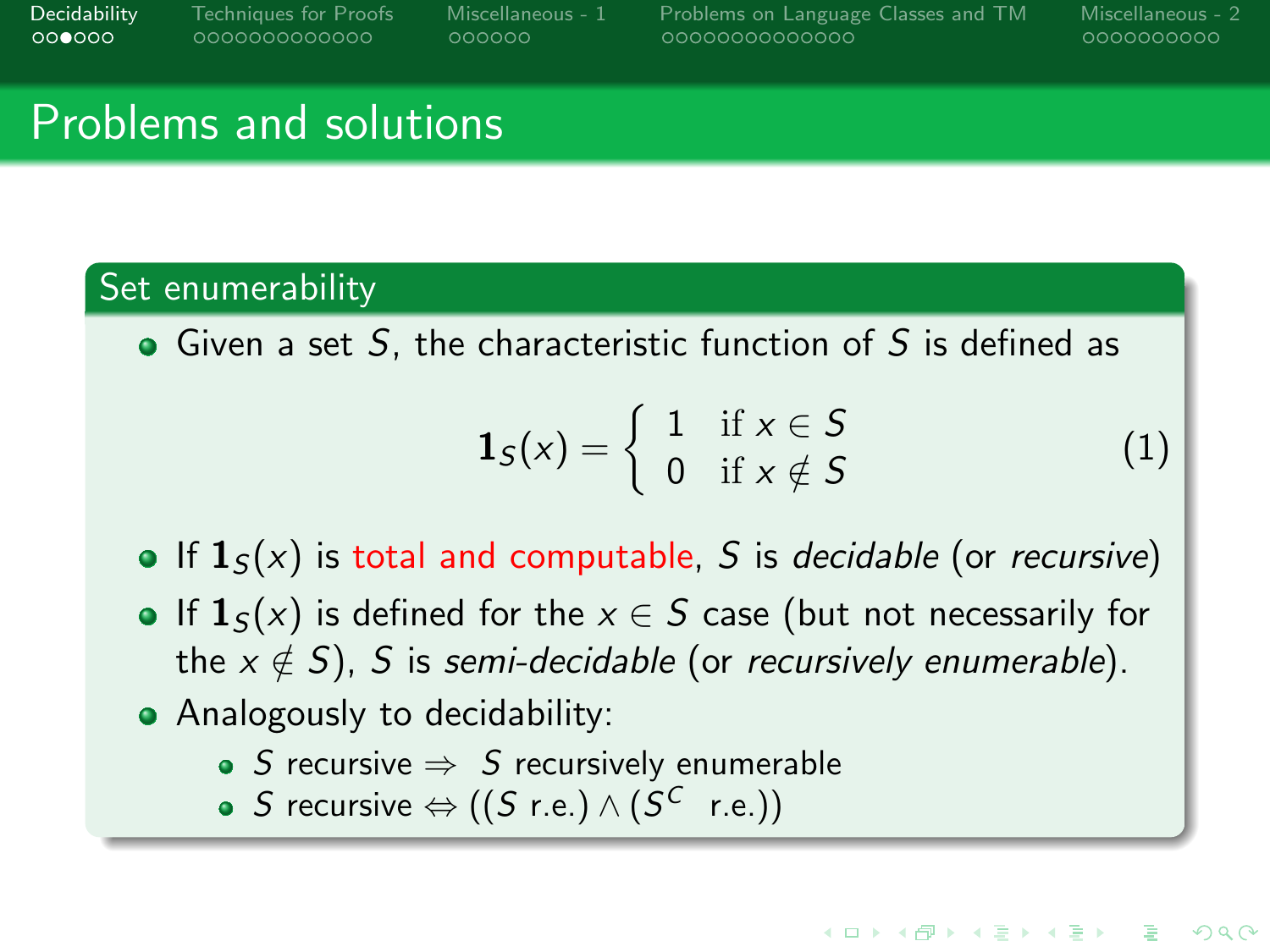[Decidability](#page-1-0) [Techniques for Proofs](#page-7-0) [Miscellaneous - 1](#page-20-0) [Problems on Language Classes and TM](#page-26-0) [Miscellaneous - 2](#page-40-0)

0000000000

**KORKARA REPASA DA VOCA** 

# Rice's Theorem

### Does this function make coffee?

- $\bullet$  Given a set F, of computable functions, the set of Gödel numbers of the functions in  $F$  is decidable if and only if
	- $\bullet$   $F = \emptyset$  or
	- $\bullet$  F is the set of all computable functions
- In other words, deciding which set of computable functions share a certain property is decidable if and only if the property is trivial (either all the functions have it or none does)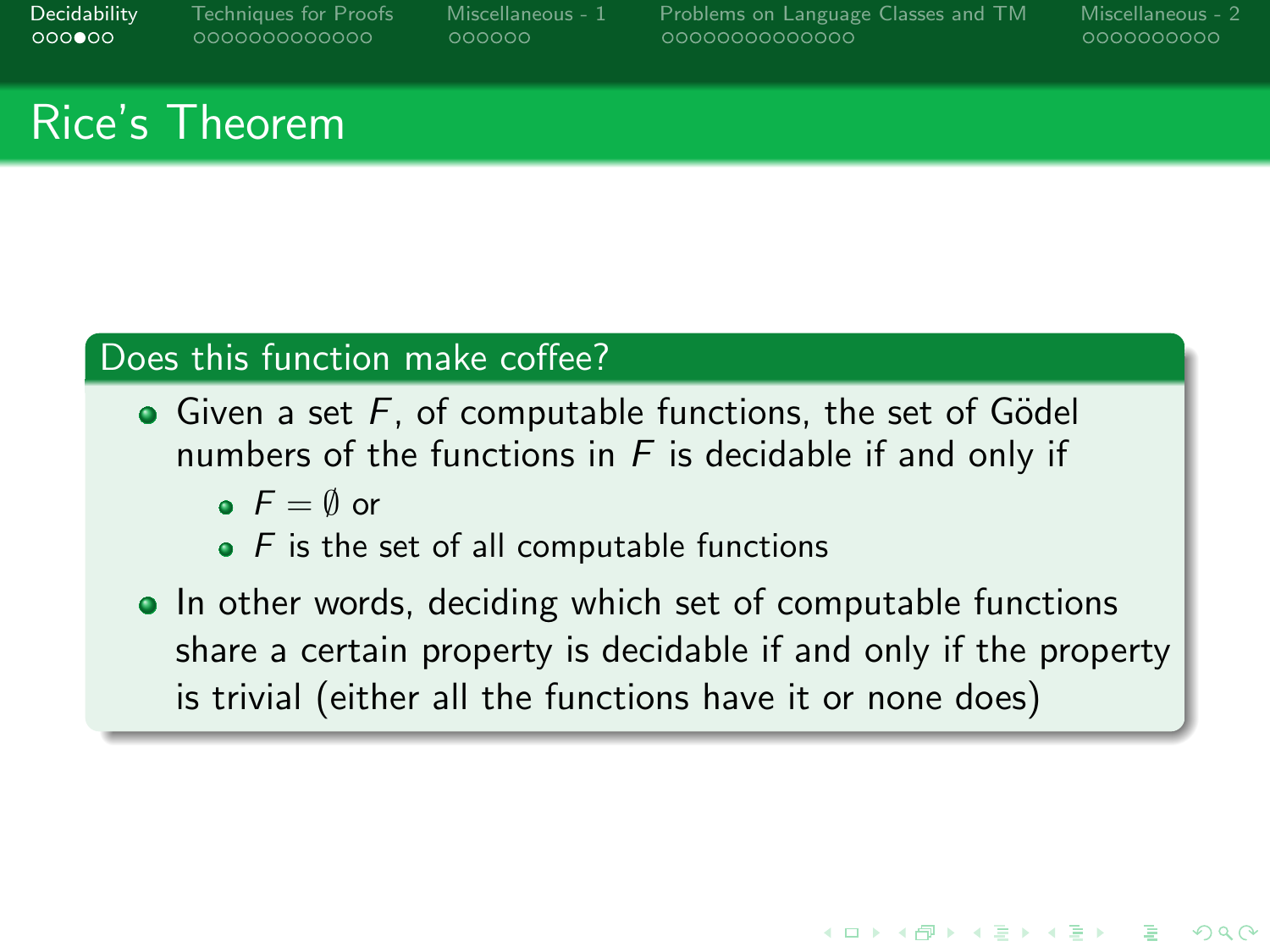| Decidability |
|--------------|
| ಂಂಂ•ಂ        |

[Decidability](#page-1-0) [Techniques for Proofs](#page-7-0) [Miscellaneous - 1](#page-20-0) [Problems on Language Classes and TM](#page-26-0) [Miscellaneous - 2](#page-40-0)

**KORKARA REPASA DA VOCA** 

### **Summary**

| Set computability |                        |                        |  |  |  |  |
|-------------------|------------------------|------------------------|--|--|--|--|
|                   |                        | ςC                     |  |  |  |  |
|                   | computable             | computable             |  |  |  |  |
|                   | non computable         | computably enumberable |  |  |  |  |
|                   | computably enumberable | non computable         |  |  |  |  |
|                   | non computable         | non computable         |  |  |  |  |
|                   |                        |                        |  |  |  |  |

 $\bullet$  If a problem  $p$  is decidable, its specialization is decidable

 $\bullet$  If a problem  $p$  is undecidable, its generalization is undecidable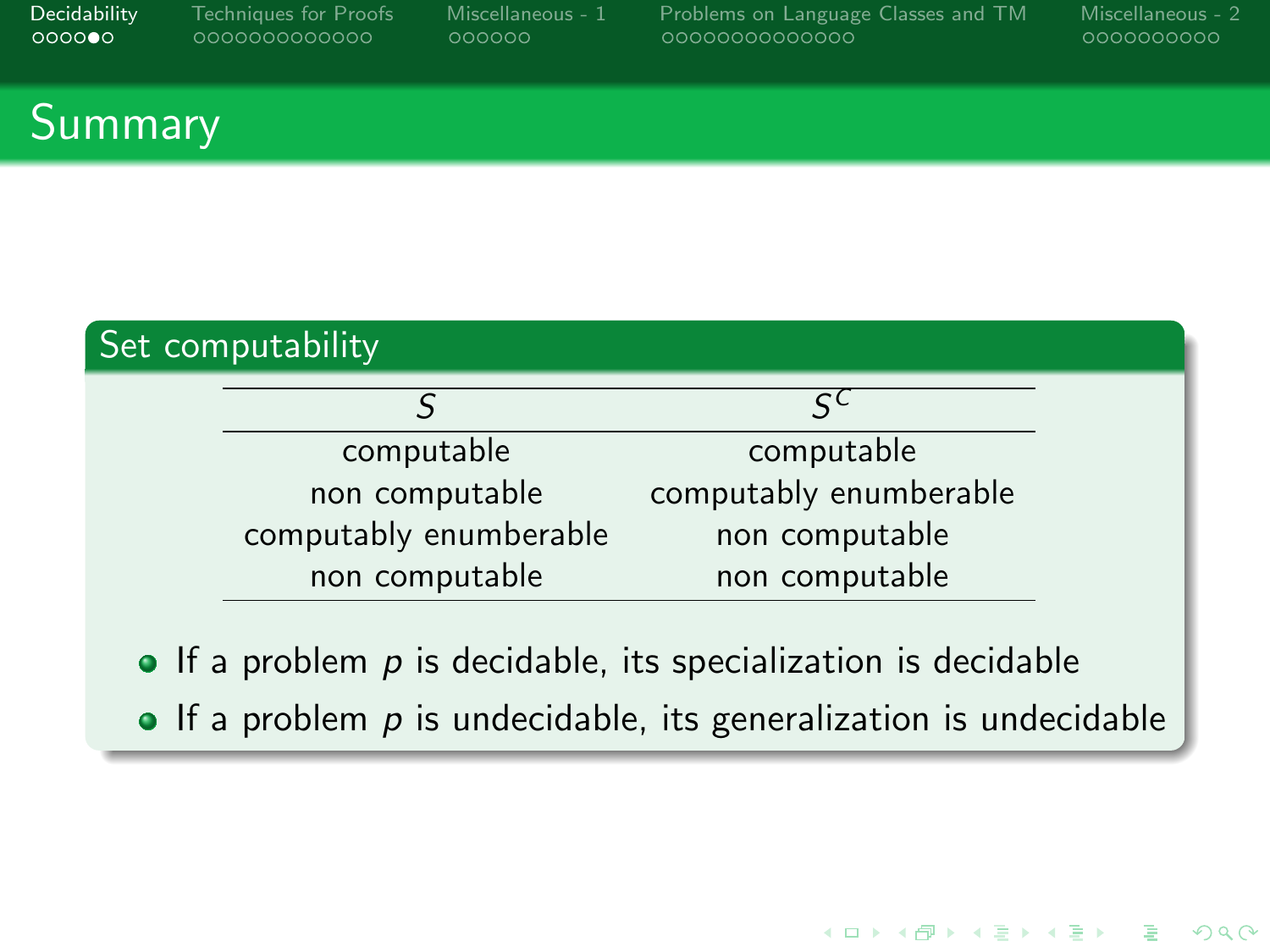[Decidability](#page-1-0) [Techniques for Proofs](#page-7-0) [Miscellaneous - 1](#page-20-0) [Problems on Language Classes and TM](#page-26-0) [Miscellaneous - 2](#page-40-0)

0000000000

# Proofs

### Proving undecidability

- "Easiest" way: if there's an algorithm that solves the problem for all possible inputs, it's decidable for sure
- **If an algorithm cannot be found, we do not know anything** a-priori
- More general methods can be used to prove that a problem is decidable or undecidable:
	- Reduction to a known decidable/semidecidable/undecidable problem
	- Diagonal enumeration techniques
	- Demonstrations via reductio ad absurdum
	- Rice's theorem
	- Considering the complementary problem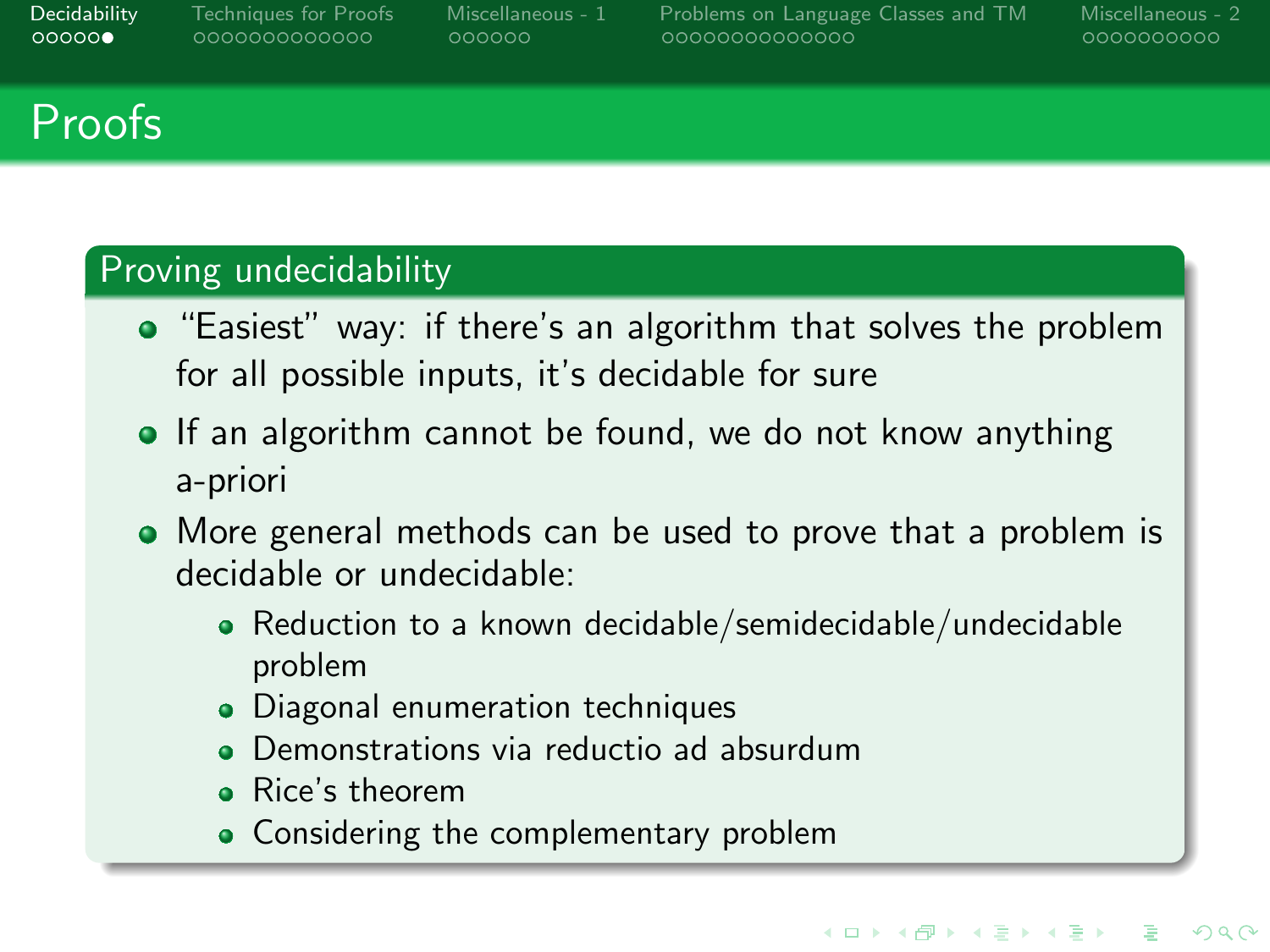<span id="page-7-0"></span>

| Decidability |  |  |  |  |
|--------------|--|--|--|--|
| 000000       |  |  |  |  |

[Decidability](#page-1-0) [Techniques for Proofs](#page-7-0) [Miscellaneous - 1](#page-20-0) [Problems on Language Classes and TM](#page-26-0) [Miscellaneous - 2](#page-40-0)

0000000000

# **Example**

#### A decidable problem

• Problem: is it possible to decide if a generic function over  $\mathbb{N} \to \mathbb{N}$  has the following property:

$$
\forall \mathsf{x}((\neg(\mathsf{x} \geq 0) \Rightarrow f(\mathsf{x}) \neq 5) \vee
$$

 $((x > 0) \Rightarrow (f(x) > 37 \vee (\neg(f(x) = \bot) \Rightarrow (f(x) < 100))))$ 

- $\Rightarrow \neg(x \geq 0) \Rightarrow f(x) \neq 5$  is always true, as we are on N  $\rightarrow \neg(f(x) = \bot) \Rightarrow (f(x) < 100)$  allows to ignore cases where the function is not defined (i.e. partial)
	- In short, when  $f(x) \neq \perp$ , we get  $\forall x(\top \vee ((x \ge 0) \Rightarrow ((f(x) > 37) \vee (f(x) < 100))))$ , which is true  $\forall x \in \mathbb{N}$ , thus the problem is decidable, being trivially decided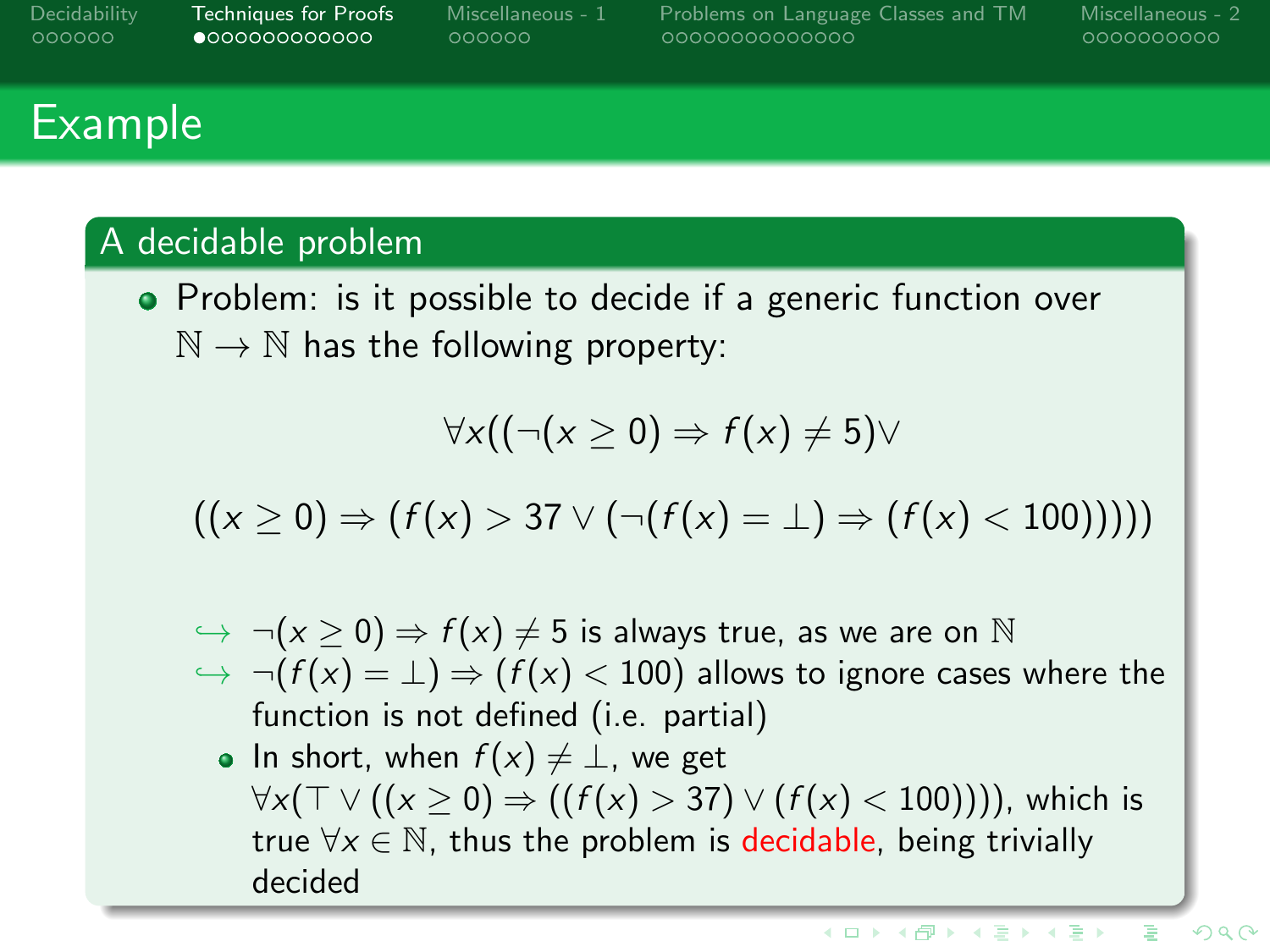[Decidability](#page-1-0) [Techniques for Proofs](#page-7-0) [Miscellaneous - 1](#page-20-0) [Problems on Language Classes and TM](#page-26-0) [Miscellaneous - 2](#page-40-0)

0000000000

**KORKARA REPASA DA VOCA** 

# Reduction

### Proving undecidability

- Problem: given a generic function  $f(x)$ , can I establish if its domain  $D_f$  is 2 $\mathbb N$  (the set of even numbers)? (i.e. if  $\forall x \in 2\mathbb{N}, f(x) \neq \bot$
- By definition  $2N \subseteq N$ , but  $|2N| = |N|$
- Intuition: this looks like deciding if a function over  $\mathbb N$  is total: not decidable!
- We can prove it by reducing the problem to the aforementioned one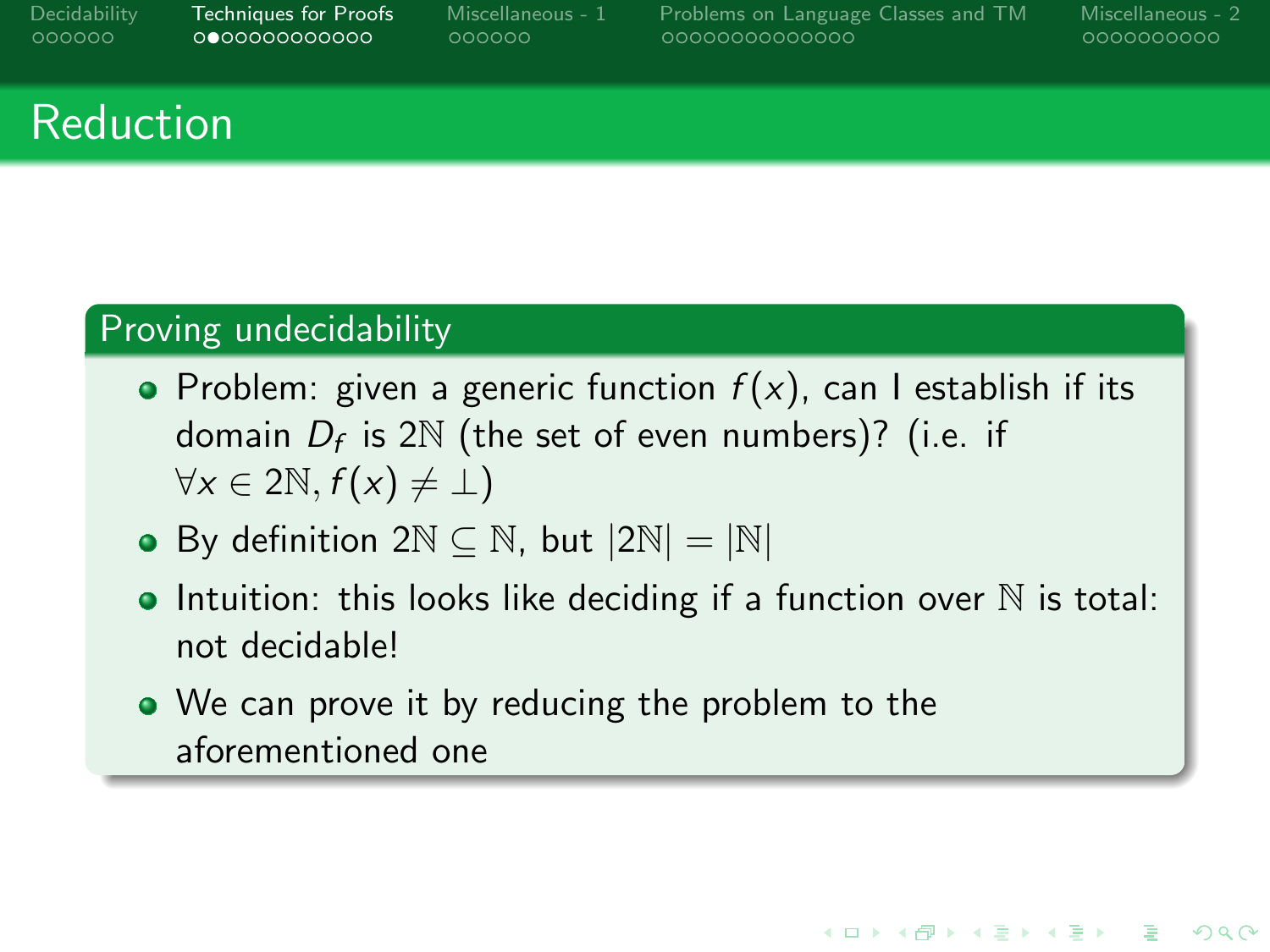| Decidability |
|--------------|
| 000000       |

[Decidability](#page-1-0) [Techniques for Proofs](#page-7-0) [Miscellaneous - 1](#page-20-0) [Problems on Language Classes and TM](#page-26-0) [Miscellaneous - 2](#page-40-0)

0000000000

## Reduction

#### Proof

• Define a function  $g(y)$  as

$$
g(y) = \begin{cases} f(x) & \text{if } y = 2x, x \in \mathbb{N} \\ 0 & \text{otherwise} \end{cases}
$$

- Everywhere  $f(x)$  is computable, so is  $g(y)$
- Deciding whether  $g(y)$  is computable over 2N implies that we can decide if  $f(x)$  is computable over N
- But deciding if a generic  $f(x)$  is total over N is not decidable (specifically, it's undecidable), so our problem is not decidable.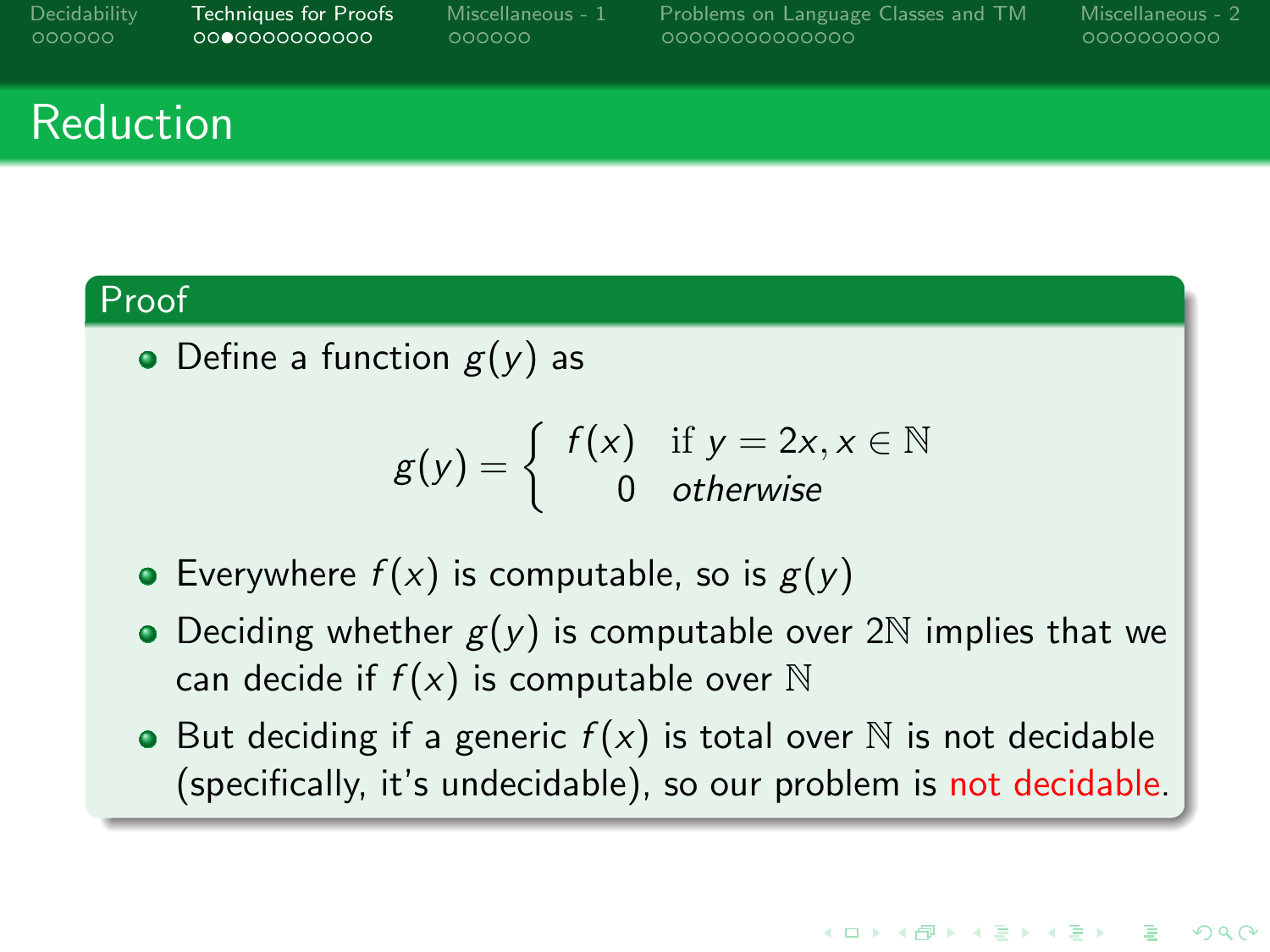[Decidability](#page-1-0) [Techniques for Proofs](#page-7-0) [Miscellaneous - 1](#page-20-0) [Problems on Language Classes and TM](#page-26-0) [Miscellaneous - 2](#page-40-0)

0000000000

**KORK STRAIN A STRAIN A COMP** 

## Reductio ad absurdum

#### Proof by contradiction

- A useful tool in proving that a problem is not decidable is the proof by contradiction
- Willing to prove hypothesis<sub>a</sub>  $\Rightarrow$  thesis<sub>a</sub>:
	- $\bullet$  Assume thesis, is false
	- **2** Deduce that thesis<sub>a</sub>  $\Rightarrow$  ⊥
	- Thus thesis<sub>a</sub> must be true
- **•** Useful in the cases where a direct reduction to a known problem is difficult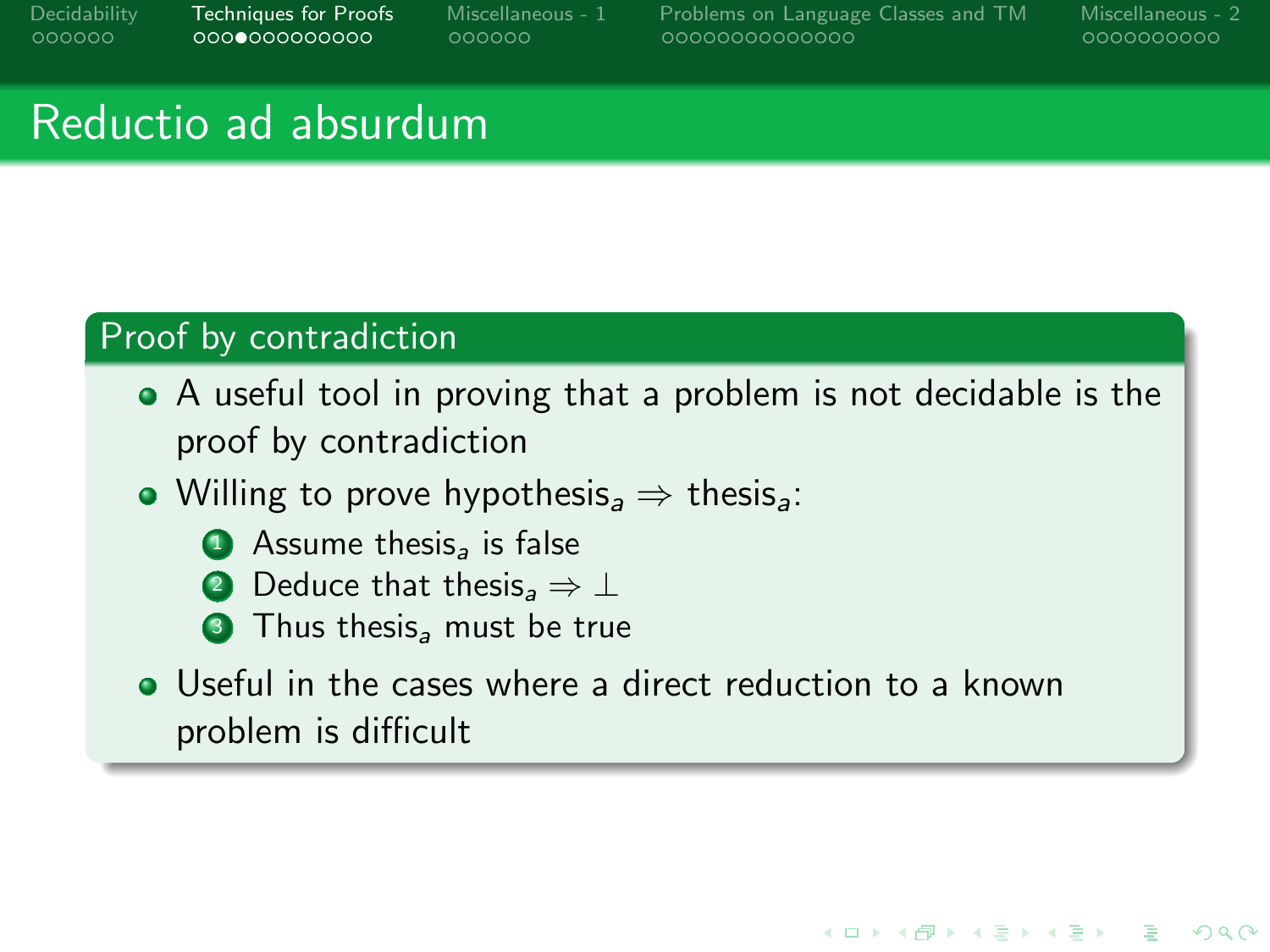[Decidability](#page-1-0) [Techniques for Proofs](#page-7-0) [Miscellaneous - 1](#page-20-0) [Problems on Language Classes and TM](#page-26-0) [Miscellaneous - 2](#page-40-0)

0000000000

**KORK STRAIN A STRAIN A COMP** 

## Reductio ad absurdum

#### Paradoxes

- A typical reasoning to obtain a paradox is based on self referencing a concept, while inserting a negation (through logical reasoning)
- Classic example : Russell's Barber
	- A country has the following law "The barber will shave all and only the people who do not shave by themselves"
	- So, who shaves the barber?
		- $\bullet$  He does!  $\Rightarrow$  He shaves by himself  $\Rightarrow$  He should not be shaven by the barber, but he's the barber Contradiction!
		- $\bullet$  He doesn't!  $\Rightarrow$  He does not shave himself  $\Rightarrow$  He should be shaven by the barber, but he's the barber Contradiction!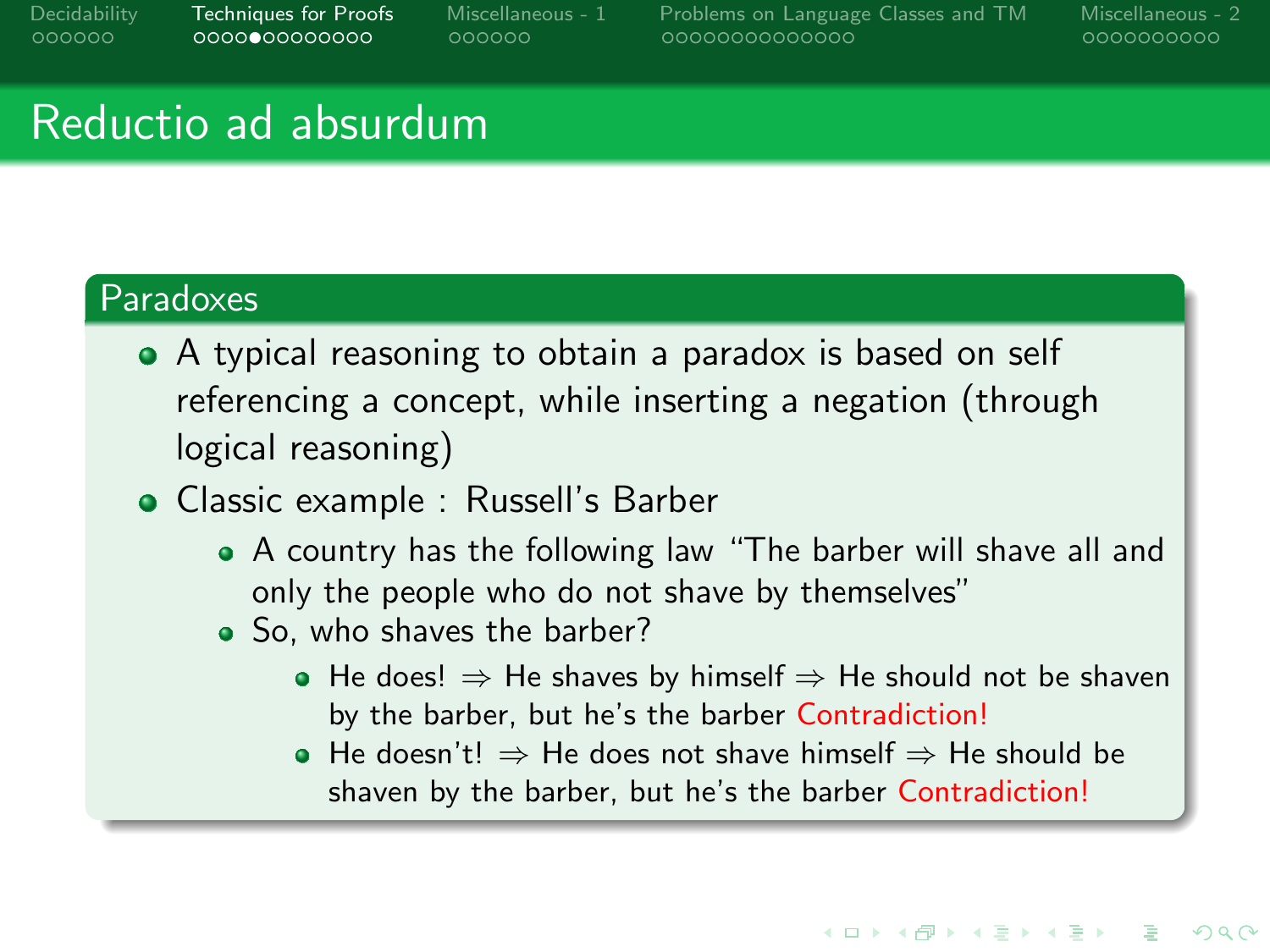[Decidability](#page-1-0) [Techniques for Proofs](#page-7-0) [Miscellaneous - 1](#page-20-0) [Problems on Language Classes and TM](#page-26-0) [Miscellaneous - 2](#page-40-0)

0000000000

**KORK STRAIN A STRAIN A COMP** 

# Reductio ad absurdum

### Exercise - 1

• Notation :  $f_a(\cdot)$  is the function computed by the a-th Turing Machine according to Gödel enumeration of TMs.

Given:

$$
g(x, y, z) = \begin{cases} 1 & \text{if } f_z(x) = y, x \in \mathbb{N} \\ 0 & \text{otherwise} \end{cases}
$$
 (2)

is  $g(x, y, z); x, y, z \in \mathbb{N}$  computable?

• No. Proof by contradiction :

Assume  $g(x, y, z); x, y, z \in \mathbb{N}$  is computable.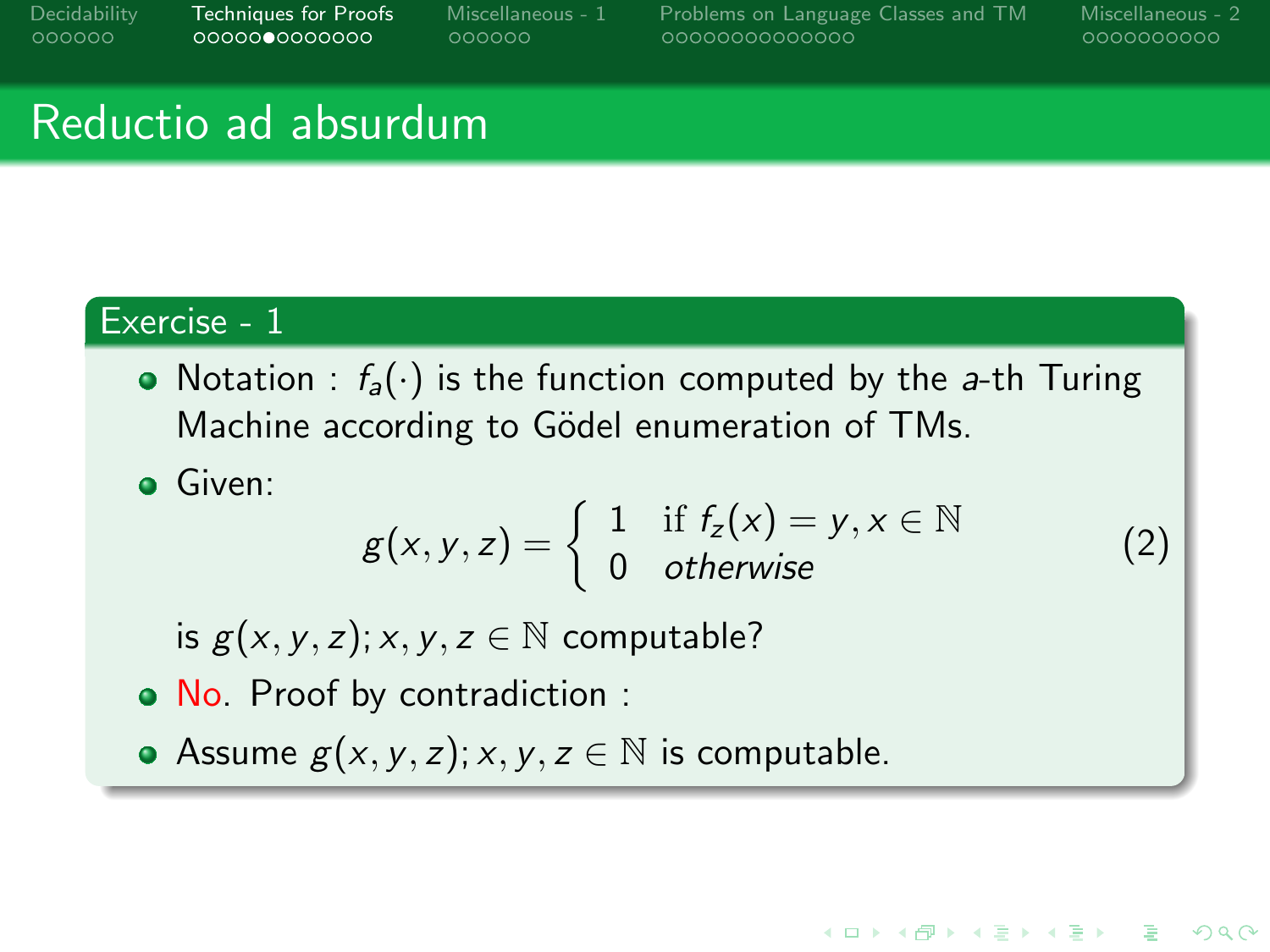[Decidability](#page-1-0) [Techniques for Proofs](#page-7-0) [Miscellaneous - 1](#page-20-0) [Problems on Language Classes and TM](#page-26-0) [Miscellaneous - 2](#page-40-0)

**KORK STRAIN A STRAIN A COMP** 

## Reductio ad absurdum

### Exercise - 2

**•** From this, we deduce that also the function

<span id="page-13-0"></span>
$$
h(x) = g(x, 0, x) = \begin{cases} 1 & \text{if } f_x(x) = 0, x \in \mathbb{N} \\ 0 & \text{otherwise} \end{cases}
$$
 (3)

is computable.

- $\bullet$  Since  $h(x)$  is computable, there is a TM computing it. Call the Gödel number of that TM  $x_h$ .
- Now, try to compute  $f_{x_h}(x_h)$  ...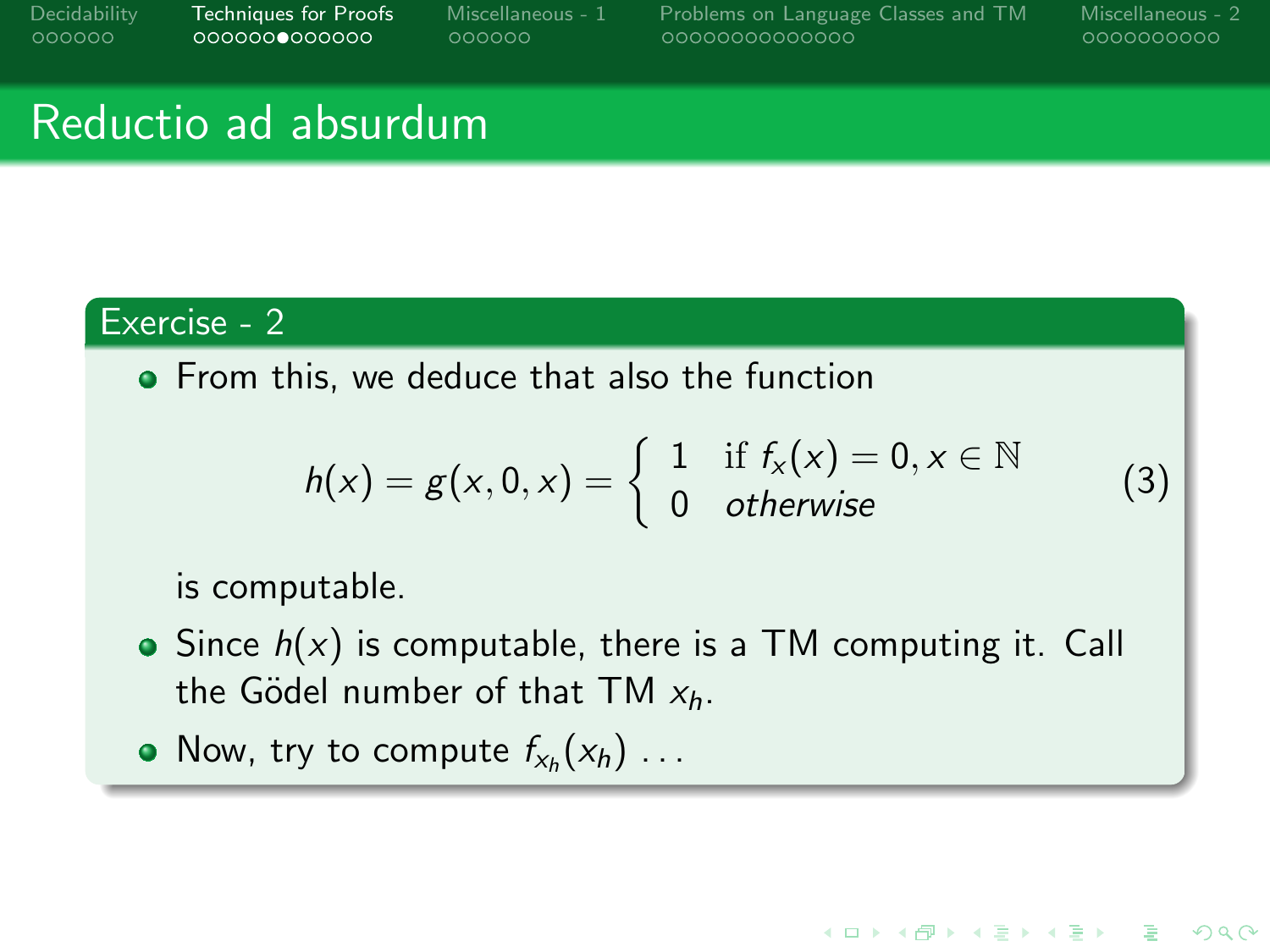[Decidability](#page-1-0) [Techniques for Proofs](#page-7-0) [Miscellaneous - 1](#page-20-0) [Problems on Language Classes and TM](#page-26-0) [Miscellaneous - 2](#page-40-0)

**KORK STRAIN A STRAIN A COMP** 

## Reductio ad absurdum

#### Exercise - 3

According to [\(3\)](#page-13-0),  $f_{x_h}(x_h)$  is

<span id="page-14-0"></span>
$$
f_{x_h}(x_h) = h(x_h) = \begin{cases} 1 & \text{if } f_{x_h}(x_h) = 0, \\ 0 & \text{otherwise} \end{cases}
$$
(4)

- If  $f_{x_h}(x_h) = 1$ , by [\(4\)](#page-14-0)  $h(x_h) = 1$ , thus by (4)  $f_{x_h}(x_h) = 0$
- If  $f_{x_h}(x_h) = 0$ , by [\(4\)](#page-14-0)  $h(x_h) = 0$ , thus by (4)  $f_{x_h}(x_h) \neq 0$
- In either case there is a contradiction, thus the thesis is false  $g(x, y, z)$  is not computable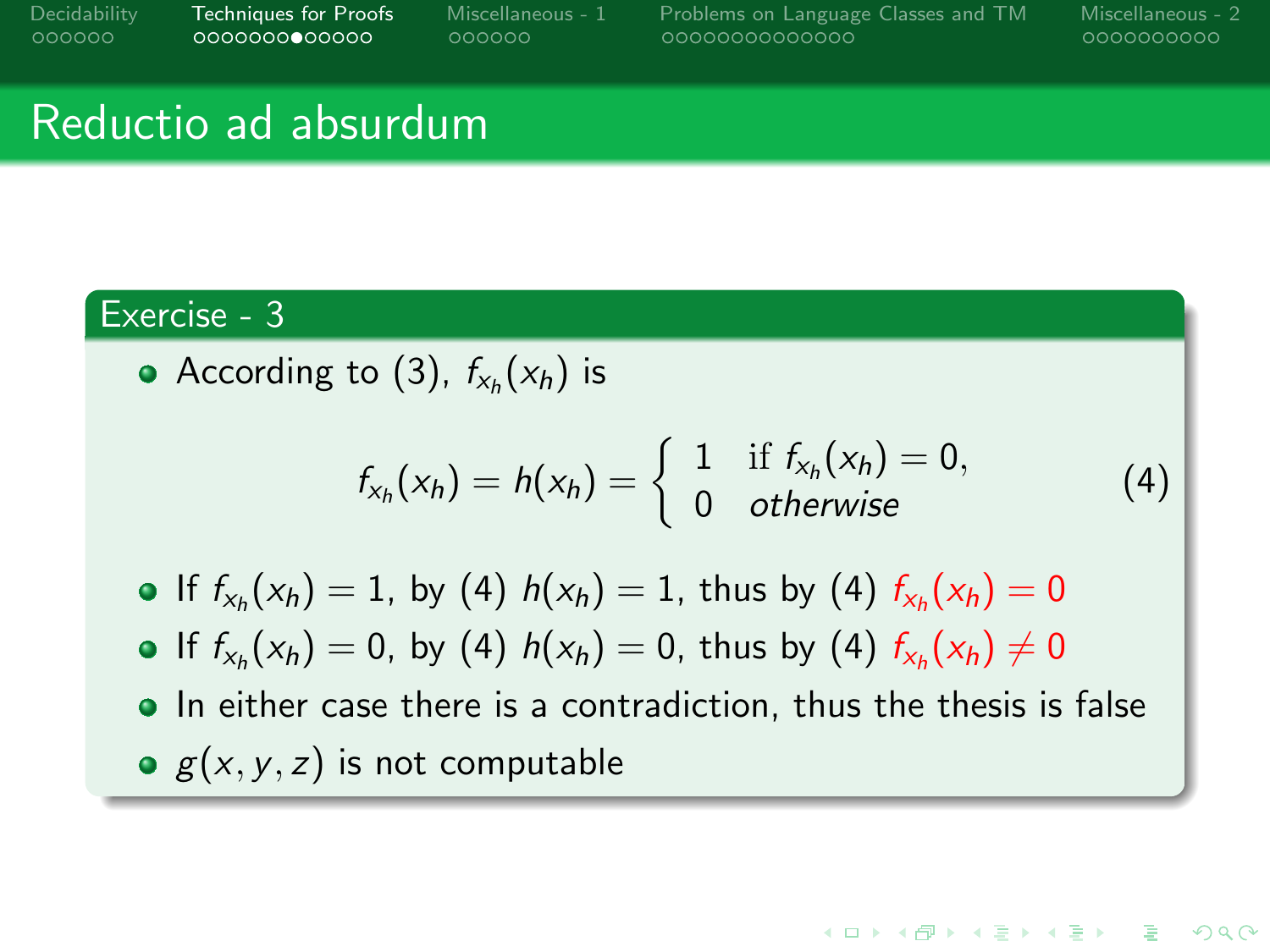[Decidability](#page-1-0) [Techniques for Proofs](#page-7-0) [Miscellaneous - 1](#page-20-0) [Problems on Language Classes and TM](#page-26-0) [Miscellaneous - 2](#page-40-0)

0000000000

**KORKARA REPASA DA VOCA** 

# Reductio ad absurdum

#### A slight variant

What if the problem of the previous exercise is modified considering

$$
g(x, y, z) = \begin{cases} 1 & \text{if } f_z(x) = y, x \in \mathbb{N} \\ 0 & \text{otherwise} \end{cases}
$$
(5)

is  $g(x, y, z)$ ; x, y,  $z \in \mathbb{N}$  where z is the Gödel number of a Turing Machine computing a total function?

• This case is decidable: if  $f_z(\cdot)$  is evaluable for all values of x, it is always possible to determine whether  $f_z(x) = y$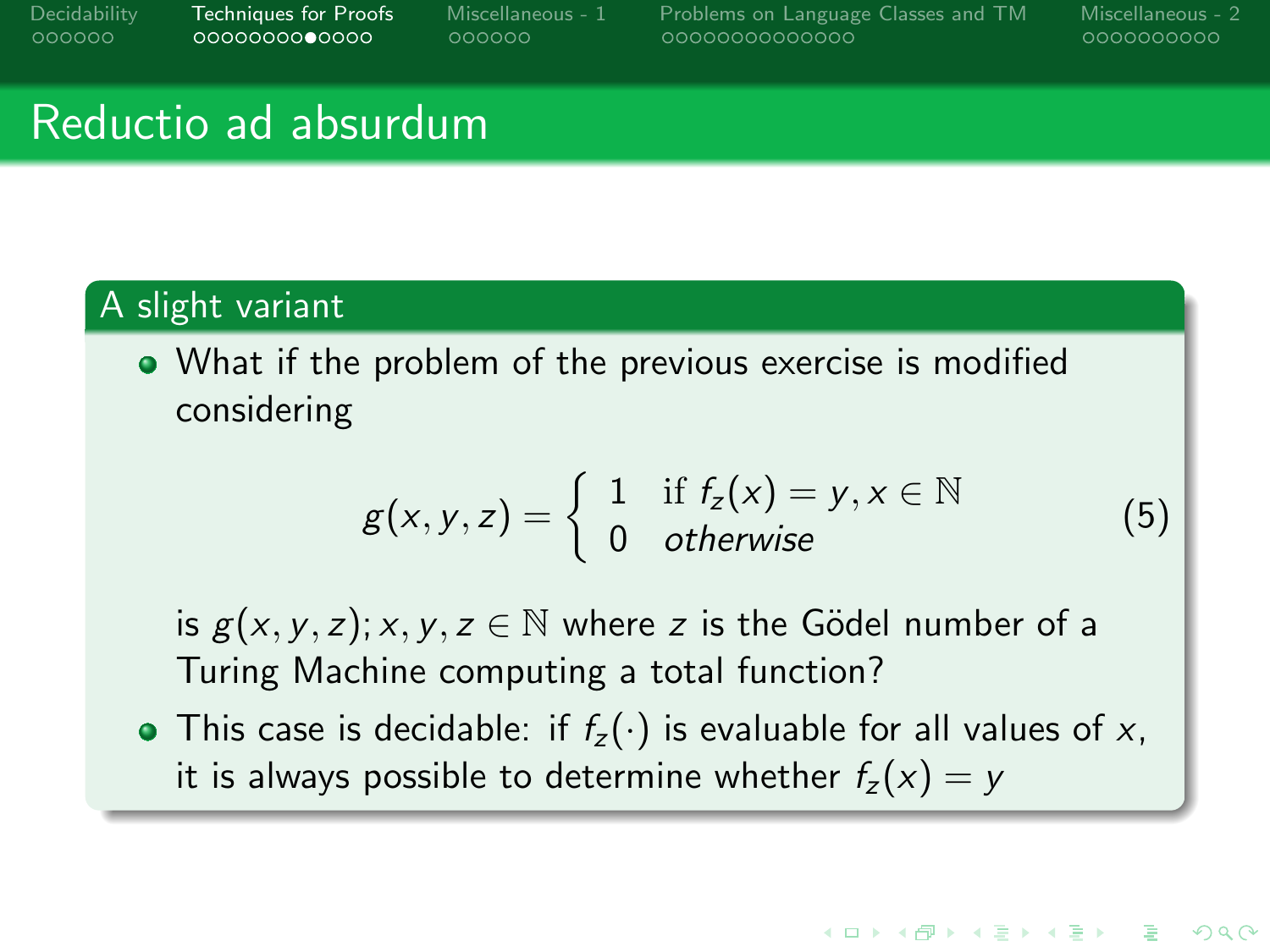aaaaaa

[Decidability](#page-1-0) [Techniques for Proofs](#page-7-0) [Miscellaneous - 1](#page-20-0) [Problems on Language Classes and TM](#page-26-0) [Miscellaneous - 2](#page-40-0)

0000000000

# Diagonal Enumerations

### Bugfree™

- Is it decidable if a functional procedure (i.e. a common program) has a side-effect?
- We can reduce the halting problem to this one
- Consider a generic piece of code P. We can always build a function fun as:

```
fun(int par){
  /* Variable declarations */
  P;
  i=42; /* side effect */
};
```
• Knowing whether the side effect is run is equivalent to know if P terminates its execution: not decidable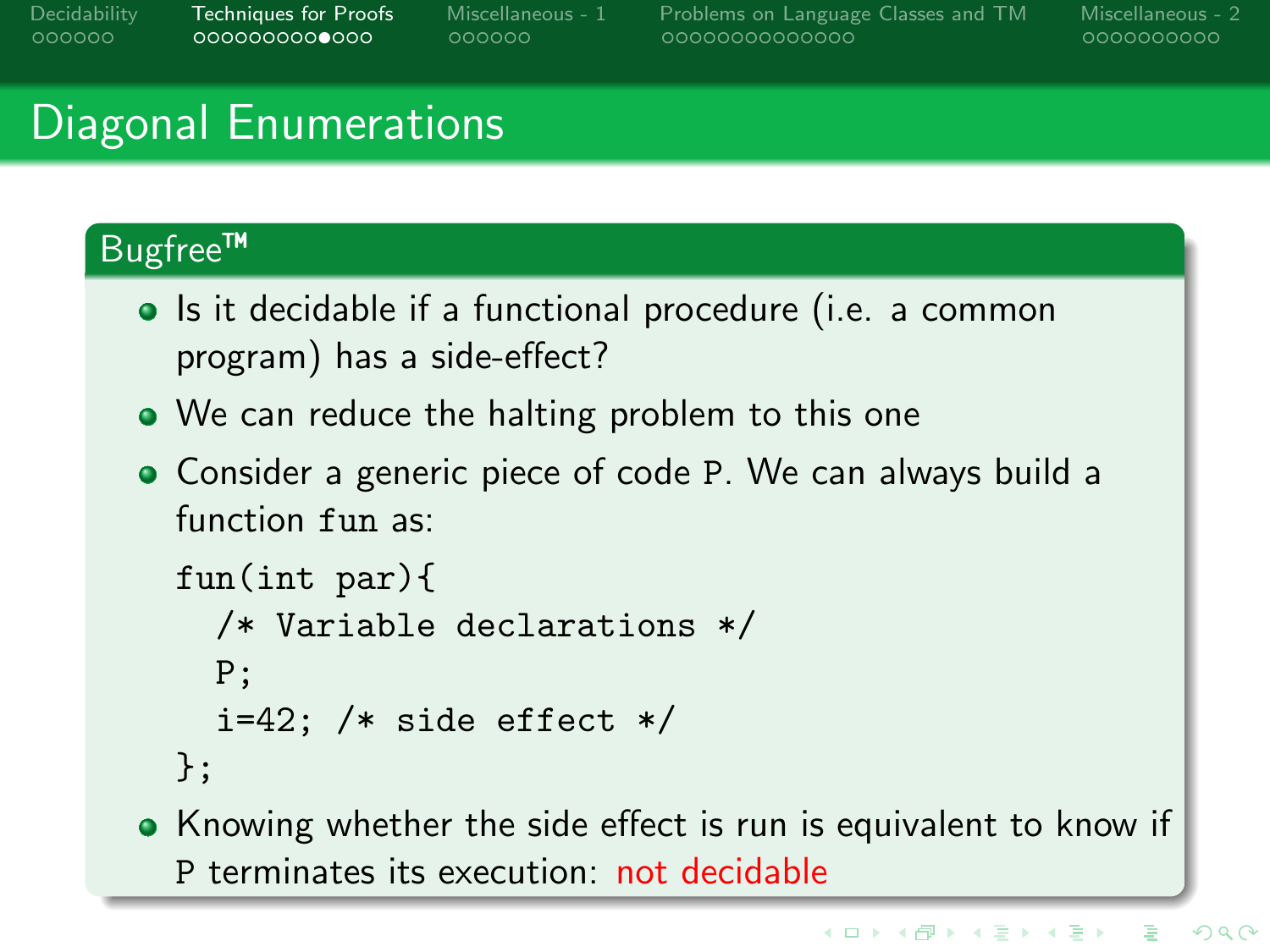[Decidability](#page-1-0) [Techniques for Proofs](#page-7-0) [Miscellaneous - 1](#page-20-0) [Problems on Language Classes and TM](#page-26-0) [Miscellaneous - 2](#page-40-0)

**KORK ERRY ABY CHANNEL** 

## Diagonal Enumerations

#### Bugfree™

- Is it at least semi-decidable?
- We could try to run fun() for all the possible values of the parameter and check whether the execution terminates properly
- Problem : what if fun(1) loops infinitely? We will never run  $f(2)!$
- We need a smarter way to run the tests...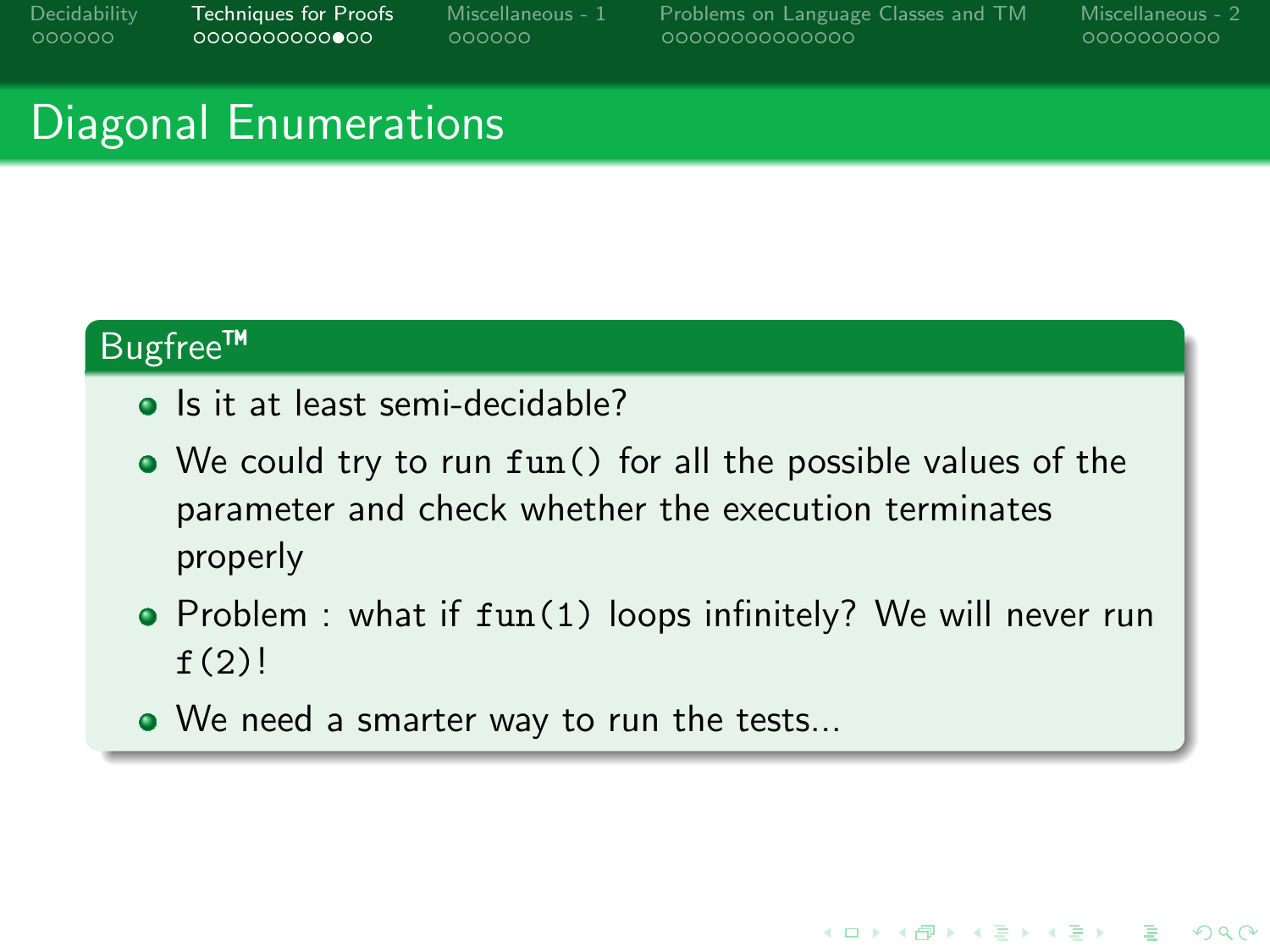aaaaaa

[Decidability](#page-1-0) [Techniques for Proofs](#page-7-0) [Miscellaneous - 1](#page-20-0) [Problems on Language Classes and TM](#page-26-0) [Miscellaneous - 2](#page-40-0)

# Diagonal Enumerations

### Bugfree™

- Solution: Diagonal enumeration technique
- $\bullet$  Consider the execution space as steps  $\times$  inputs
- Instead of running  $Step(0,f(0))$ ,  $Step(1,f(0))$ ,  $Step(2, f(0))$ ... (enumerate the space sweeping the first coordinate), we proceed diagonally.
- The new execution order is  $Step(0,f(0))$ ,  $Step(1,f(0))$ ,  $Step(0,f(1))$ ,  $Step(2,f(0))$ ...
- With this technique, if any input of f(par) terminates, the procedure will eventually find it
- A diagonal technique can be used for any finite number of parameters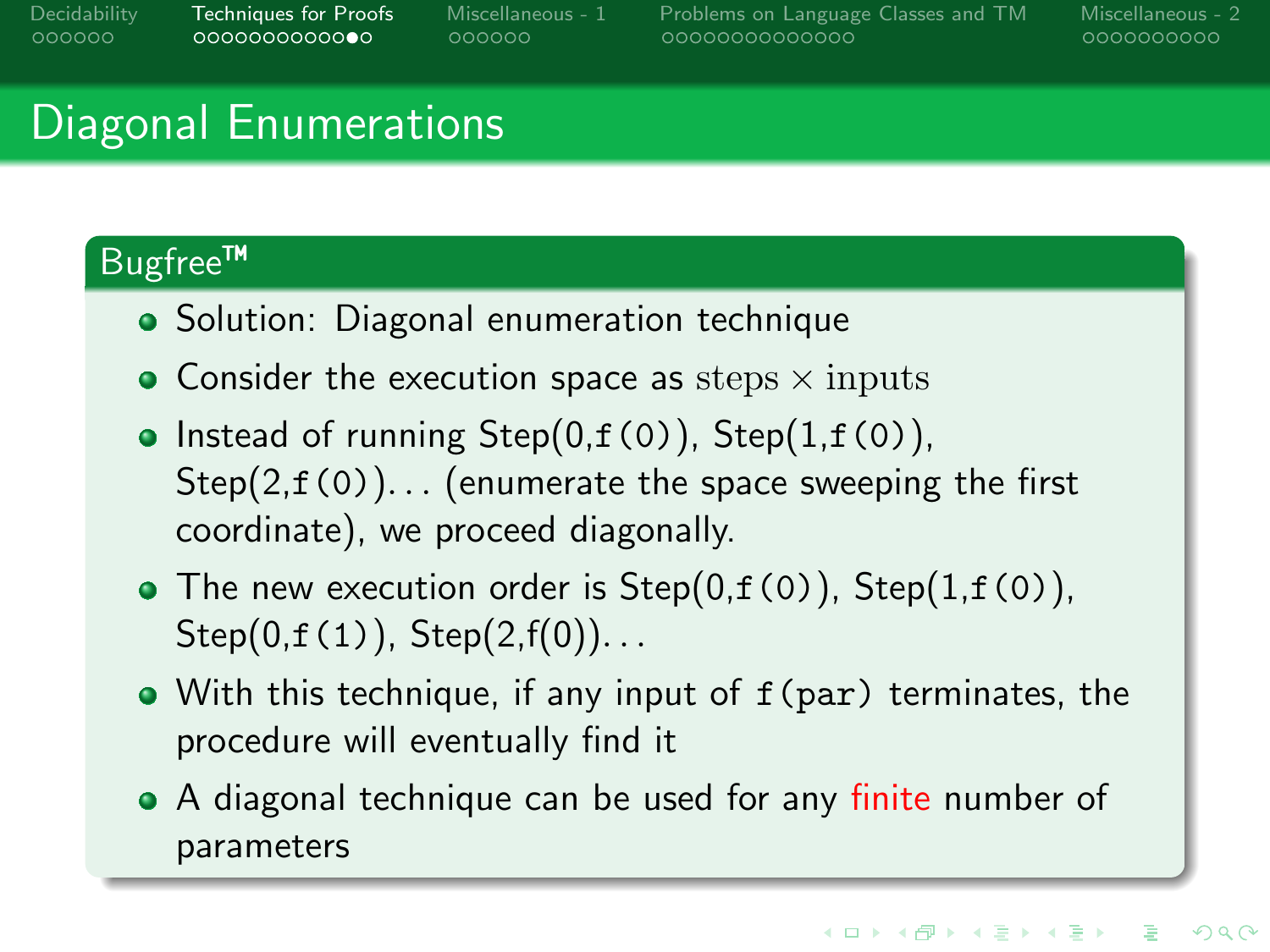aaaaaa

<span id="page-19-0"></span>[Decidability](#page-1-0) [Techniques for Proofs](#page-7-0) [Miscellaneous - 1](#page-20-0) [Problems on Language Classes and TM](#page-26-0) [Miscellaneous - 2](#page-40-0)

0000000000

# Rice's Theorem

#### **Exercise**

- $\bullet$  Problem: Given the set C of all functions which have constant output on their domain, is this set recursive?
- No by Rice's theorem, since :
	- $C \neq \emptyset$ : for instance  $f(x) = 1$  belongs to the set C
	- $C \neq \{$ all computable functions  $\}$  :  $f(x) = 3x$  is not in C
- Is it at least r.e.?
	- No, as it is not recursive, and its complement is r.e.
	- $C<sup>C</sup>$  can be enumerated using diagonal enumeration to check if there is a pair of inputs for which the output of a certain  $f(x)$ is different
	- If such a pair is found, f belongs to  $C^C$ , but I cannot ever state definitely that  $f \notin \mathcal{C}^\mathcal{C}$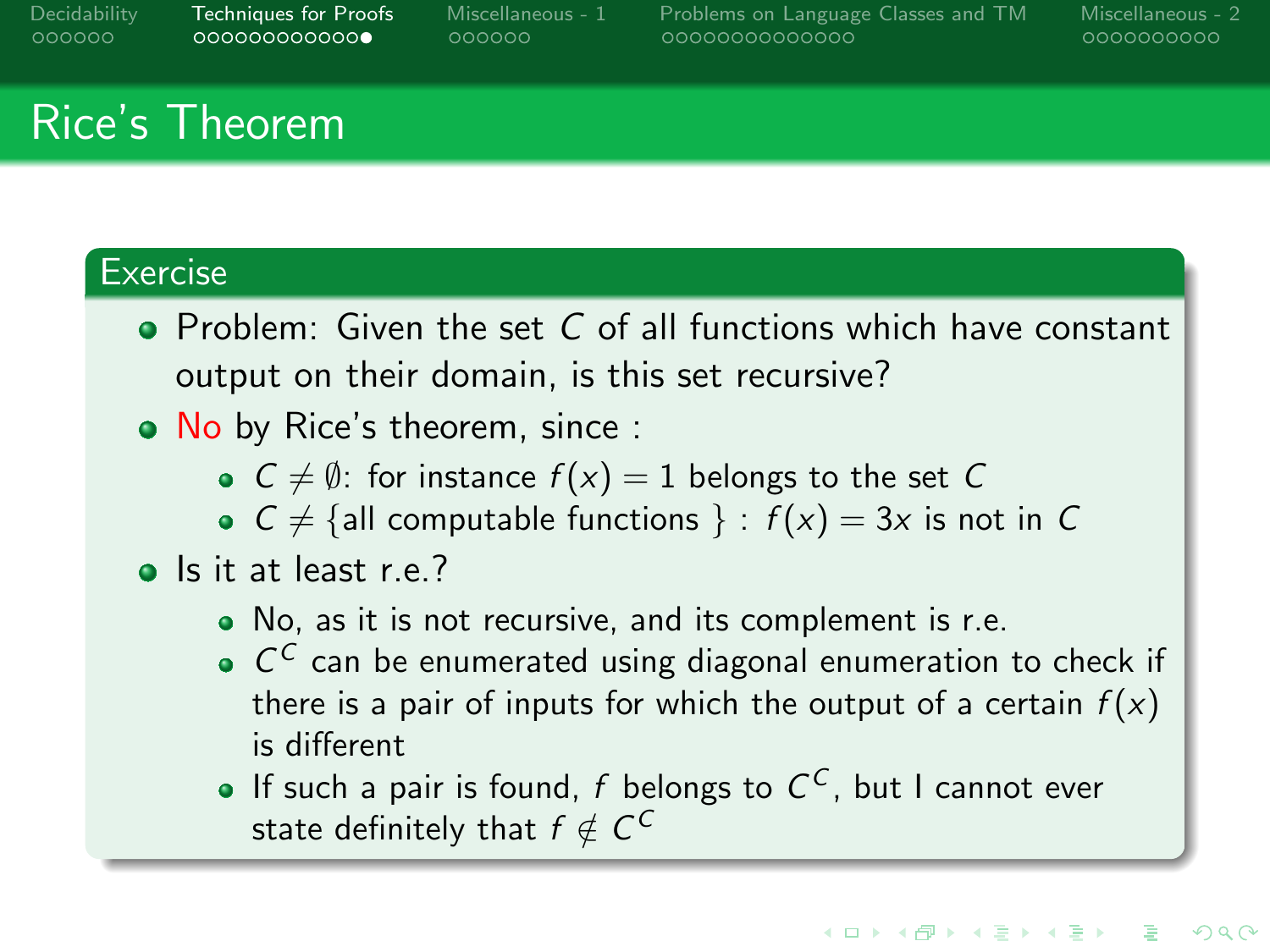000000000000

 $\bullet$ 00000

<span id="page-20-0"></span>[Decidability](#page-1-0) [Techniques for Proofs](#page-7-0) [Miscellaneous - 1](#page-20-0) [Problems on Language Classes and TM](#page-26-0) [Miscellaneous - 2](#page-40-0)

0000000000

# Membership Problem: Diagonal Proof

Employing a proof by contradiction based on the diagonal technique, prove that, given a generic TM M with input alphabet *I*, the membership problem for a string  $x \in I^*$  (i.e. determining if  $x \in L(M)$ ) is not decidable.

- Consider an enumeration of strings in  $I^*$ , which is enumerable
- Define the language  $L_1 = \{x_i \mid x_i \notin L(M_i)\}\$
- Since the membership problem is assumed to be decidable, there exists a TM  $\bar{M}$  able to recognize  $L_1$  and  $\bar{M} = M_j$  for some j
- Consider now  $M_i$  with input  $x_i$  (diagonal setting):
	- $\hookrightarrow$  Suppose  $x_i \in L(M_i)$ . Then,  $x_i \notin L_1 \Rightarrow$  Contradiction, since  $M_i$ recognize  $L_1$
	- $\hookrightarrow$  Suppose  $x_j \notin L(M_j)$ . Then,  $x_i \in L_1 \Rightarrow$  Contradiction, since  $M_i$ recognize  $L_1$
- We get to a contradiction in both cases, thus the problem must be non decidable**KORK EXTERNS ORA**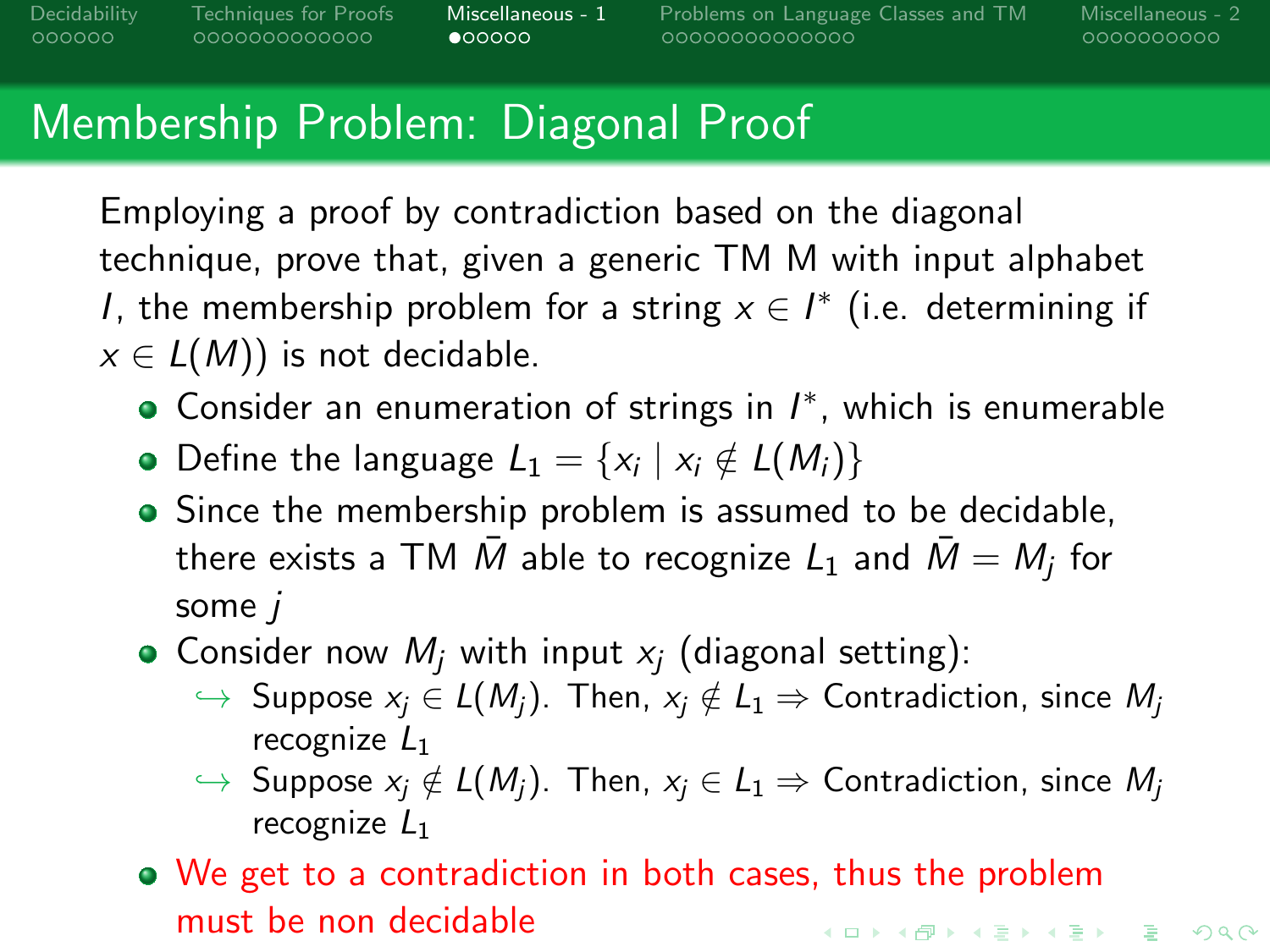$000000$ 

<span id="page-21-0"></span>[Decidability](#page-1-0) [Techniques for Proofs](#page-7-0) [Miscellaneous - 1](#page-20-0) [Problems on Language Classes and TM](#page-26-0) [Miscellaneous - 2](#page-40-0)

0000000000

## Alternative proof via reduction

We prove the previous fact by reducing the generalized halting problem

$$
g(i,j) = \begin{cases} 1 & \text{if } f_i(j) \neq \bot \\ 0 & \text{if } f_i(j) = \bot \end{cases}
$$

to the membership problem

- Consider a generic  $TM$ , with Gödel number  $i$
- Consider an enumeration on  $I^*$ , and compute the string  $x_j$ corresponding to the  $j - th$  element
- Then, add a looping state on the TM which is reached when the TM halts in a non-final state
- We have:

\n- $$
x_j \in L(M_i) \implies f_i(j) \neq \bot
$$
 (The TM halts)
\n- $x_j \notin L(M_i) \implies f_i(j) = \bot$  (The TM does not halt)
\n

 $x_i \in L(M_i)$  $x_i \in L(M_i)$  $x_i \in L(M_i)$  is decid[abl](#page-20-0)e  $\Rightarrow g(i,j)$  $\Rightarrow g(i,j)$  $\Rightarrow g(i,j)$  is compu[t](#page-25-0)[a](#page-26-0)ble  $\Rightarrow$  $\Rightarrow$  $\Rightarrow$  [C](#page-21-0)ontra[di](#page-19-0)[c](#page-20-0)t[io](#page-26-0)[n!](#page-0-0)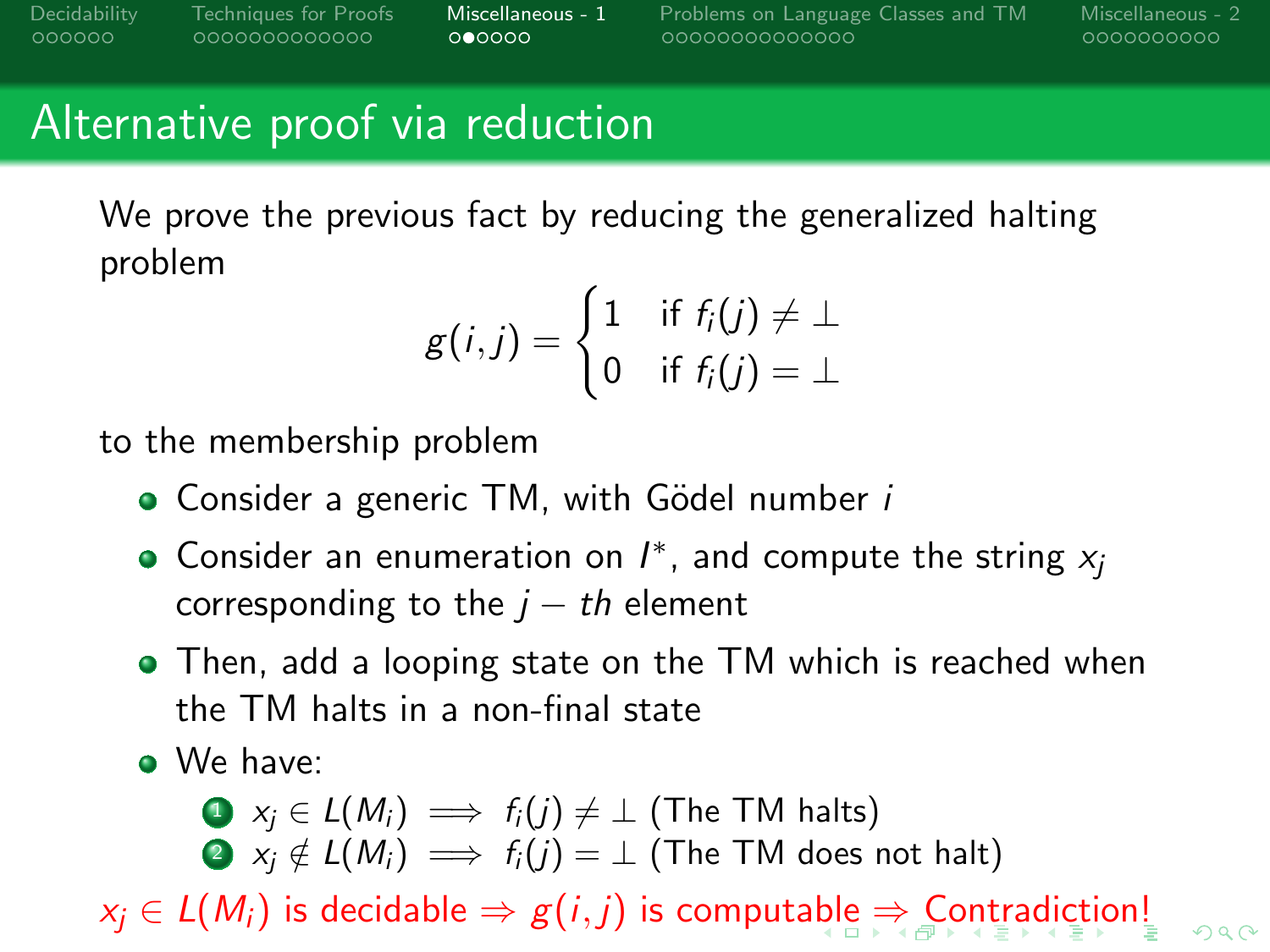<span id="page-22-0"></span>[Decidability](#page-1-0) [Techniques for Proofs](#page-7-0) [Miscellaneous - 1](#page-20-0) [Problems on Language Classes and TM](#page-26-0) [Miscellaneous - 2](#page-40-0)

0000000000

### Problems and solutions

### Quick Questions

- Is it decidable if two programs compute the same function?
	- No (undecidable), it is a generalisation of the problem of knowing whether a program computes a specific function
- Is it decidable if two programs compute the same function, knowing that both always terminate for every input?
	- No (undecidable). Even if the outputs match for all the ones we try, the possible inputs are infinite.
- Is it decidable if two programs compute the same function, knowing that both always terminate for every input and the input domain is finite?
	- Yes. It's just a matter of performing an exhaustive evaluation.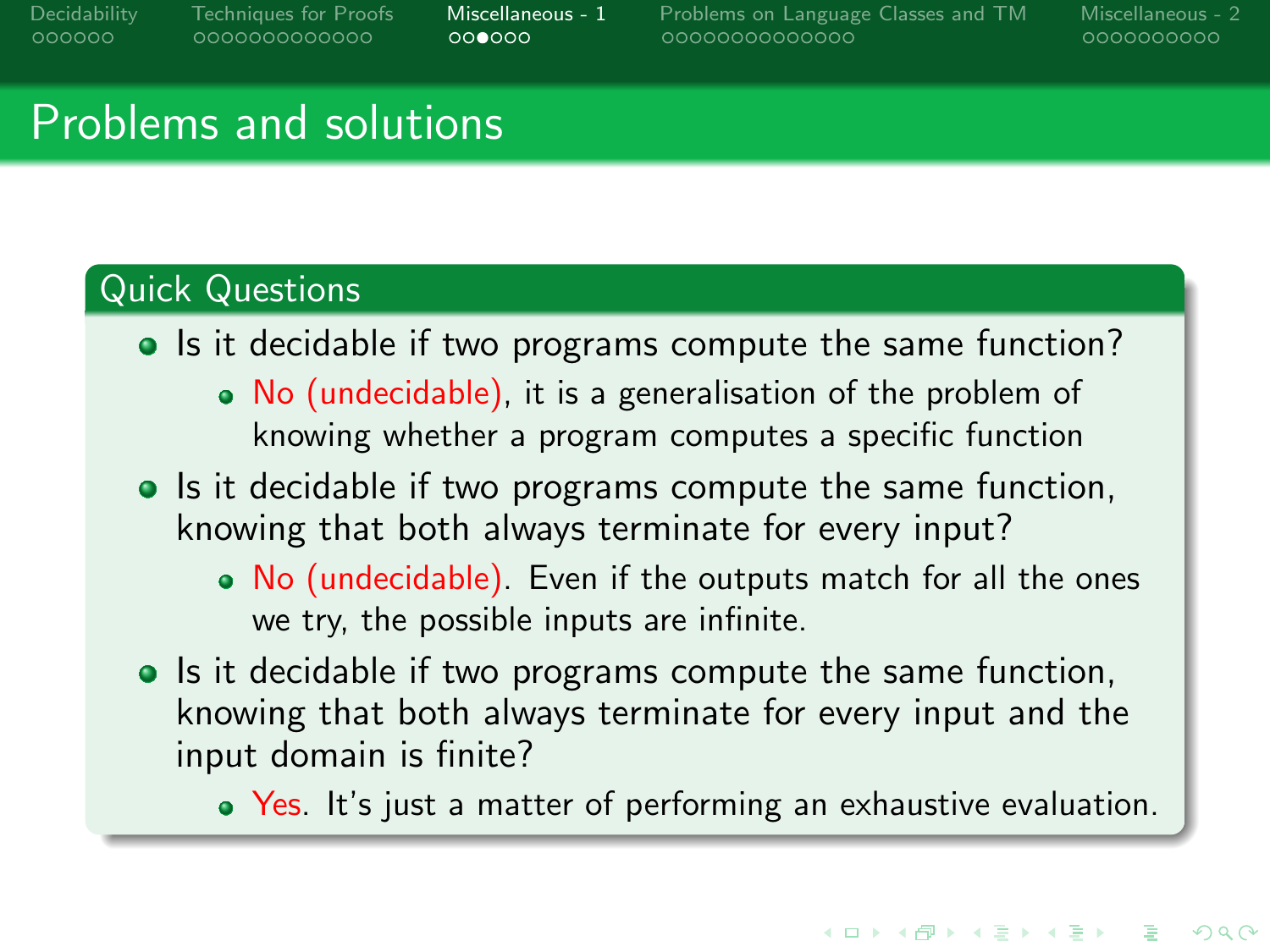0000000000000

 $000000$ 

<span id="page-23-0"></span>[Decidability](#page-1-0) [Techniques for Proofs](#page-7-0) [Miscellaneous - 1](#page-20-0) [Problems on Language Classes and TM](#page-26-0) [Miscellaneous - 2](#page-40-0)

0000000000

## Problems and solutions

### Quick Questions - 2

- Is it semi-decidable if two programs, which terminate for every input value, compute different functions?
	- Yes. Run the two programs with the same input and check if the outputs match. If the two functions are different, eventually this will be detected.
- Is it semi-decidable if two functions, with the same definition domain, are different?
	- Yes. If we know that the domains are the same, we can compute the functions for all input values such that  $f_1(x) \neq \perp$ and  $f_2(x) \neq \perp$  and check if the outputs match. As before, if they are different, this will be detected.
- Is it semi-decidable if two functions are different?
	- No. Two functions  $f_i, f_j$  may differ for a single value x such that  $f_i(x) = \perp$  while  $f_i(x) \neq \perp$ . In this case, we cannot be sure [t](#page-24-0)[h](#page-19-0)at the co[m](#page-25-0)put[a](#page-26-0)tion on  $f_i$  $f_i$  will n[ot](#page-22-0) [hal](#page-24-0)t [wi](#page-23-0)th [i](#page-20-0)ma[g](#page-19-0)[e](#page-20-0)  $f_i(x)$  $f_i(x)$  $f_i(x)$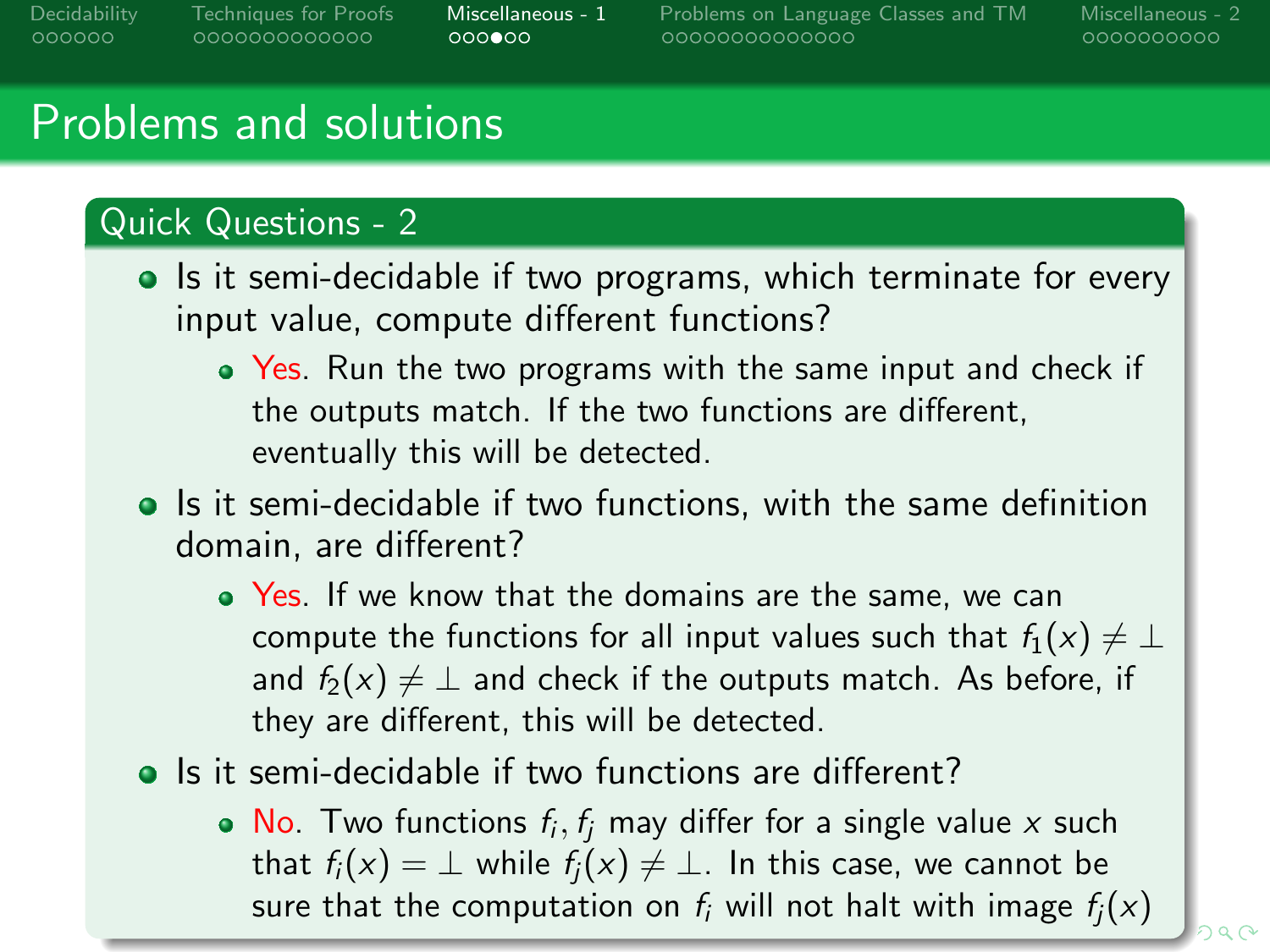<span id="page-24-0"></span>

| Decidability | <b>Techniques for Proofs</b> | Miscellaneous - 1 | Problems on Language Classes and TM | Miscellaneous - 2 |
|--------------|------------------------------|-------------------|-------------------------------------|-------------------|
| COOOOO       | LOOOOOOOOOOOOO               | 000000            | LOOOOOOOOOOOOOO                     | 0000000000        |
|              |                              |                   |                                     |                   |

# Buffer Overflow

Consider the problem of deciding if a generic program is immune from buffer overflow vulnerabilities. Is it decidable?

- $\leftrightarrow$  No. Same reduction as side effects example! The halting problem can be reduced to this one!
- Is it at least semi-decidable?

### Intuition

- We can use the diagonal enumeration of computations
- But the problem is that we have to verify that every computation does not reach the vulnerable code
- We cannot be sure that non-halting computations will never reach the vulnerable code sooner or later
- The problem seems undecidable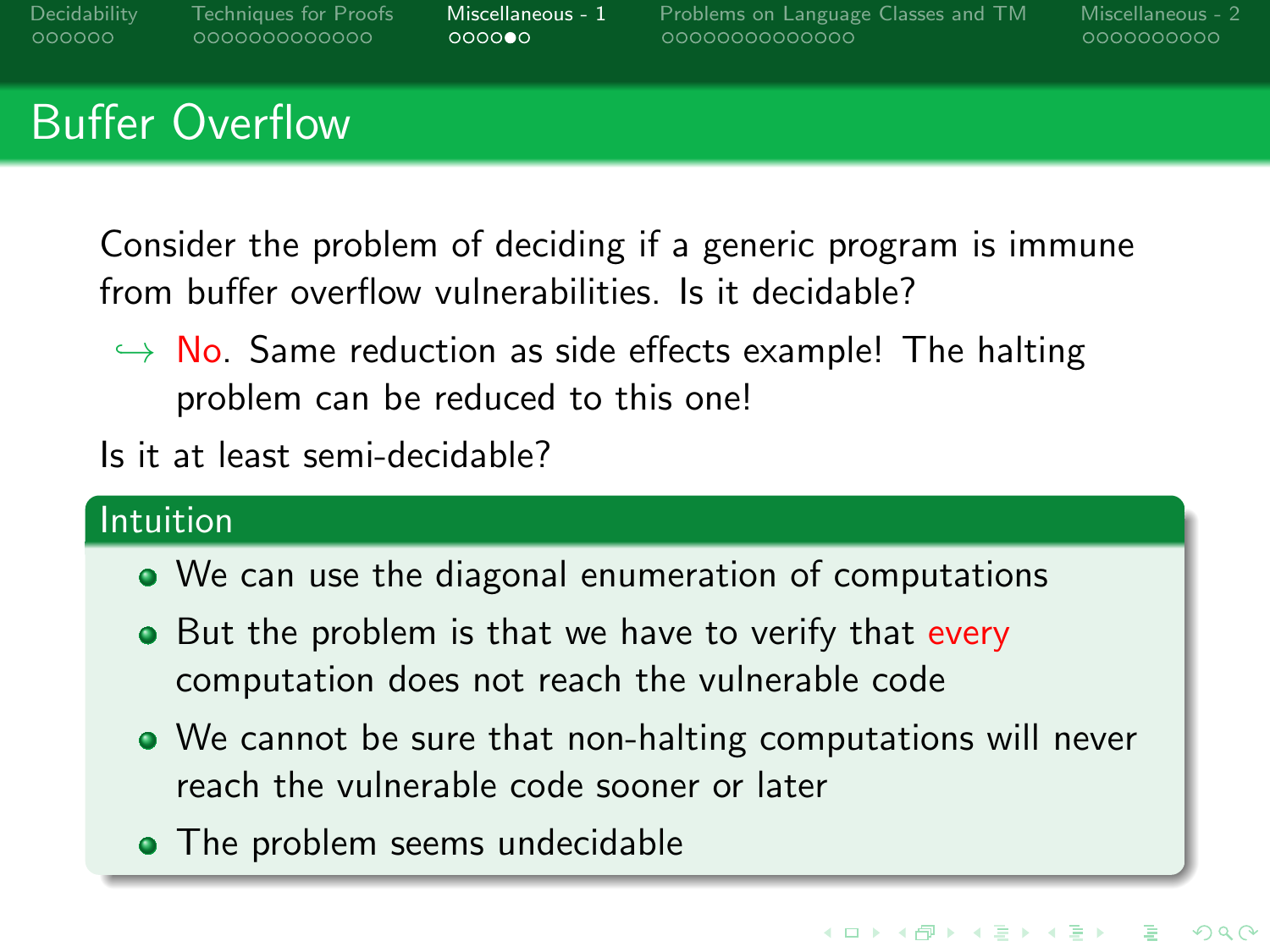<span id="page-25-0"></span>[Decidability](#page-1-0) [Techniques for Proofs](#page-7-0) [Miscellaneous - 1](#page-20-0) [Problems on Language Classes and TM](#page-26-0) [Miscellaneous - 2](#page-40-0)

0000000000

**KORKARA REPASA DA VOCA** 

# Buffer Overflow

### Proof

Consider the complement of the problem: verifying that a generic program has a buffer overflow vulnerability. Is it semi-decidable?

- In this case, diagonal enumeration works
- If there is a computation reaching the vulnerable code, we are going to find it

⇓

But, since the problem is not decidable, and its complement is semi-decidable, then the problem cannot be semi-decidable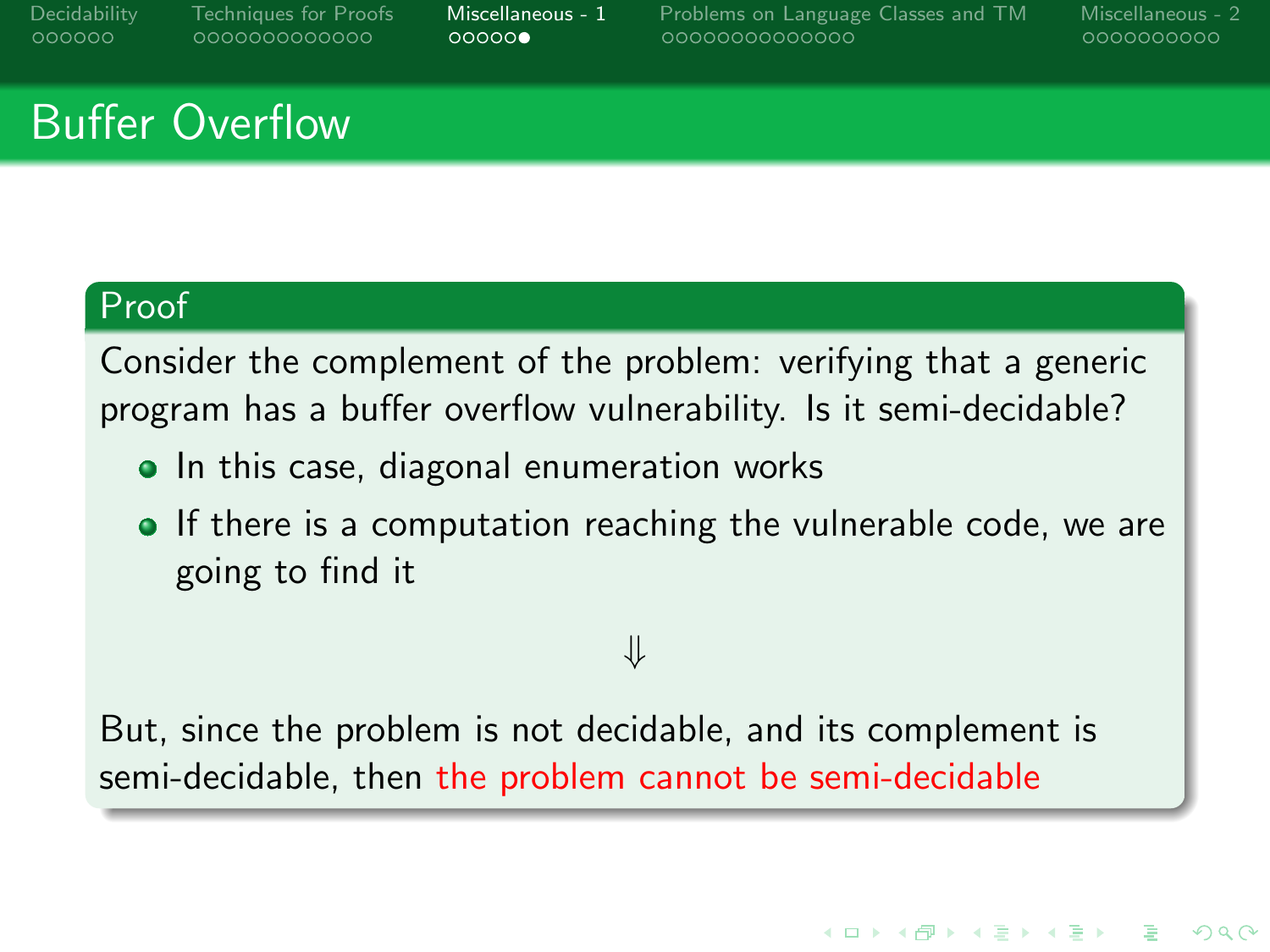<span id="page-26-0"></span>[Decidability](#page-1-0) [Techniques for Proofs](#page-7-0) [Miscellaneous - 1](#page-20-0) [Problems on Language Classes and TM](#page-26-0) [Miscellaneous - 2](#page-40-0)

0000000000

## Language Classes

#### Brief recap

We recall from the previous lesson that the four language classes (Type 0-3) are bound by the following relation:

Unbounded ⊂ Linear Bounded ⊂ Context-Free ⊂ Regular

### • A couple of known facts:

- Given two languages  $L_1, L_2$  the problem of knowing if  $L_1 \subset L_2$ is undecidable for both Unbounded and Context-Free
- Knowing if a word belongs to a language is semi-decidable for Unbounded
- Equivalence between two languages recognizable by a DPDA have been proven to be decidable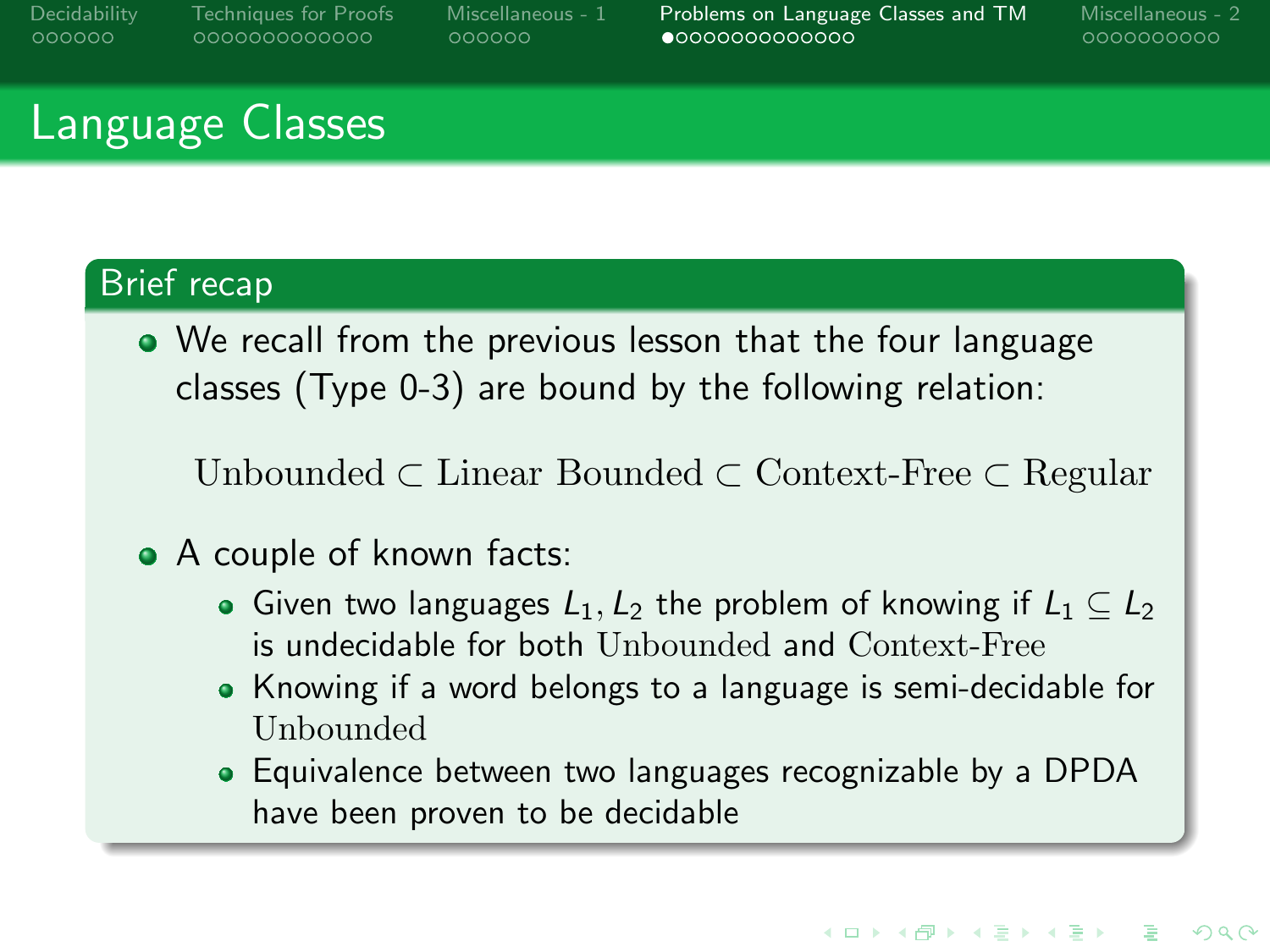aaaaaa

[Decidability](#page-1-0) [Techniques for Proofs](#page-7-0) [Miscellaneous - 1](#page-20-0) [Problems on Language Classes and TM](#page-26-0) [Miscellaneous - 2](#page-40-0)

0000000000

**KORKARA REPASA DA VOCA** 

# Language Classes

### **Exercises**

- Is the inclusion problem decidable for Linear Bounded?
	- No. Linear Bounded languages are a general case of Context-Free languages, and the problem is undecidable for Context-Free.

#### • Is the inclusion problem decidable for Regular?

• Regular is a special case of Context-Free, so it may be decidable. Recall that  $L_1 \subseteq L_2 \Leftrightarrow L_1 \cap L_2^C \neq \emptyset$ . Since Regular is closed w.r.t  $\cap$ ,  $L_1 \cap L_2^C$  is still in Regular. The emptiness problem is decidable for Regular, so the answer is Yes.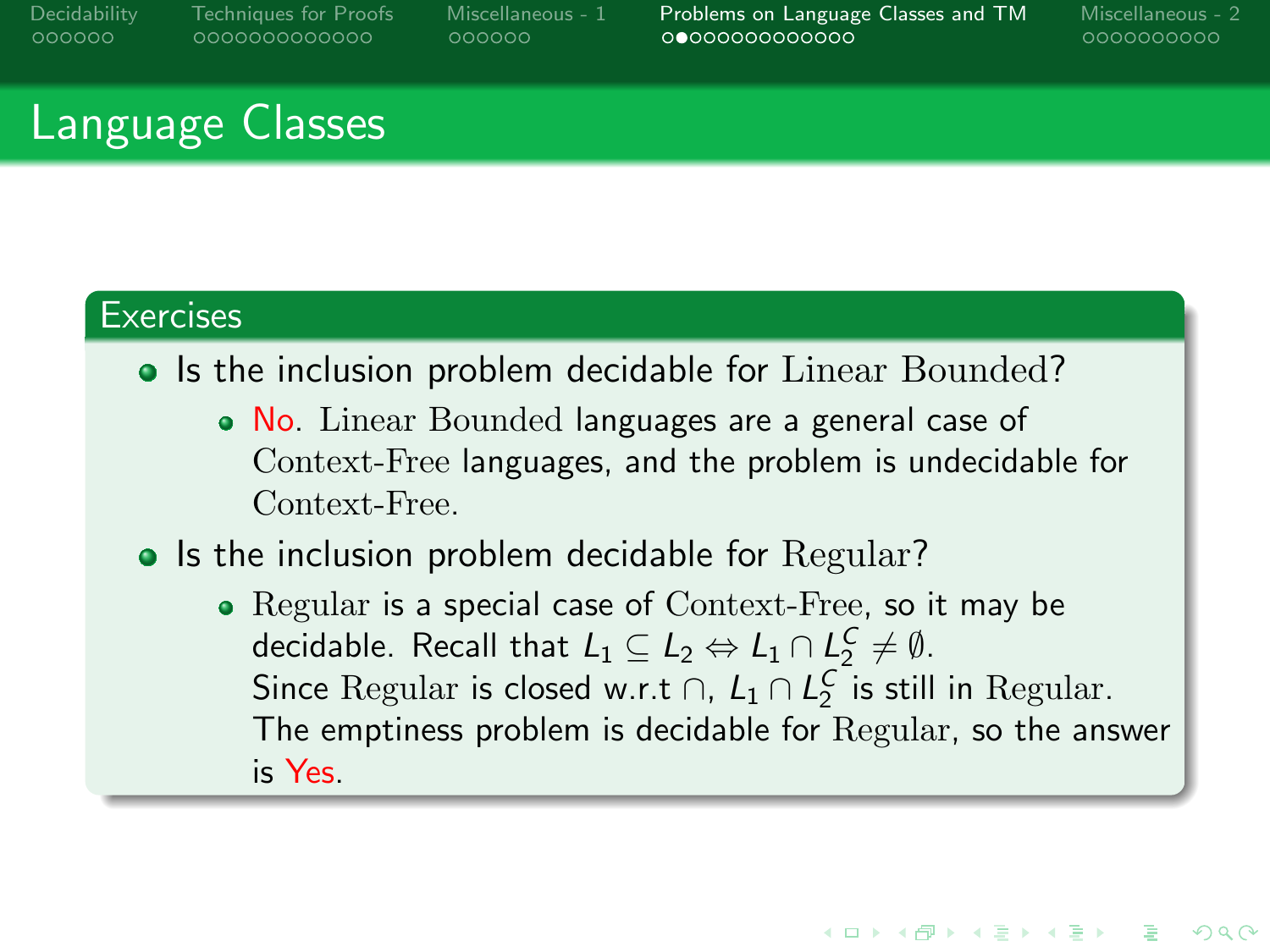aaaaaa

[Decidability](#page-1-0) [Techniques for Proofs](#page-7-0) [Miscellaneous - 1](#page-20-0) [Problems on Language Classes and TM](#page-26-0) [Miscellaneous - 2](#page-40-0)

0000000000

# Language Classes

### **Exercises**

- Is it decidable if the word "antani" belongs to a general Linear Bounded language?
	- Linear Bounded languages are a special case of Unbounded languages, so it might be.
	- Consider that the peculiarity of linear bounded is that, for every production rule of the grammar  $\alpha \rightarrow \beta$  the following relation on the length of the sides is true :  $|\alpha| < |\beta|$
	- This implies that a production will never decrease the string (possibly containing also nonterminals)
	- Starting from the axiom, apply all the productions allowed while keeping the string length within the one of "antani"
	- If "antani" is one of the terminal strings produced, then it belongs to the language, otherwise it cannot. The problem is decidable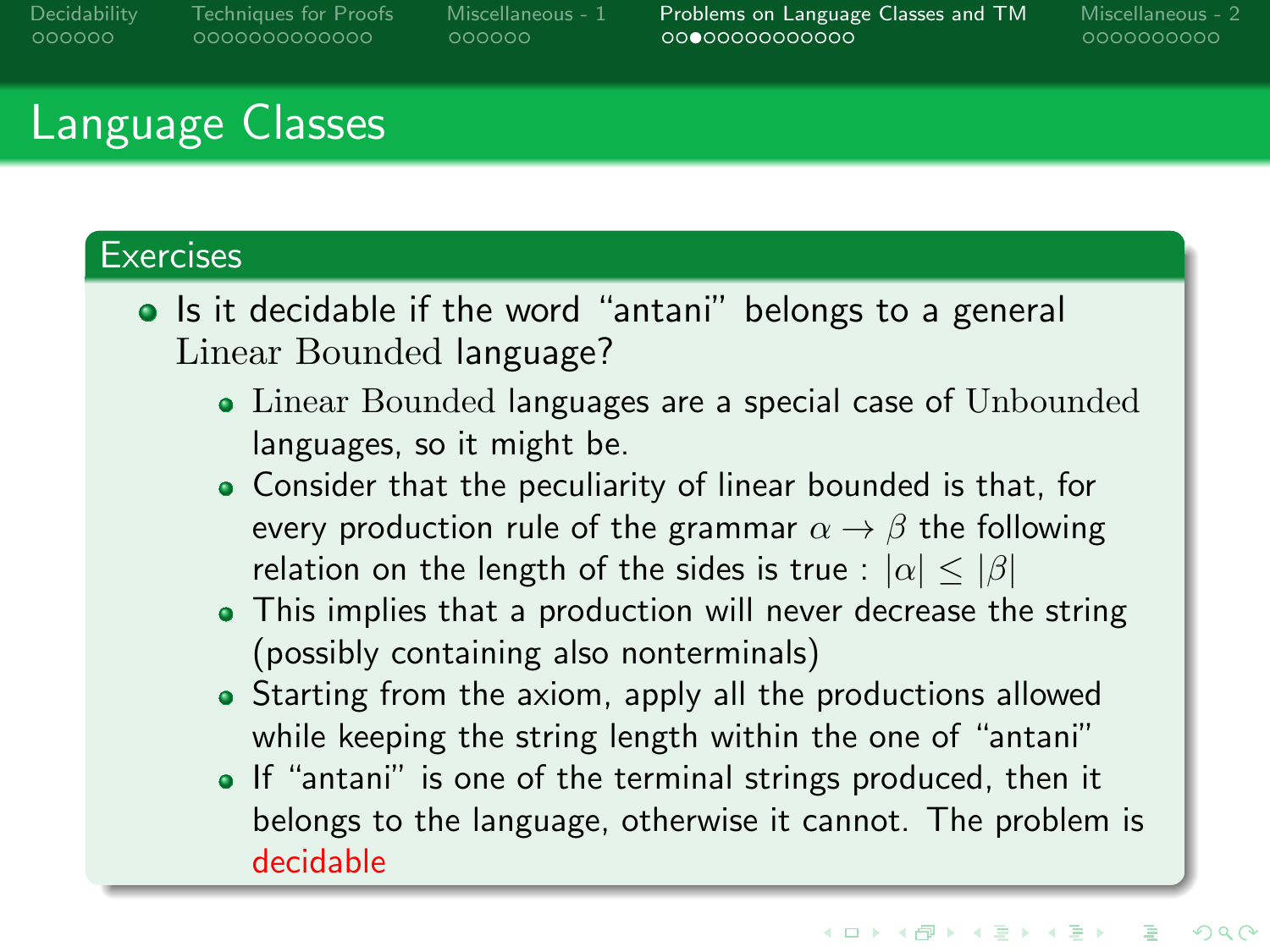0000000000000

000000

[Decidability](#page-1-0) [Techniques for Proofs](#page-7-0) [Miscellaneous - 1](#page-20-0) [Problems on Language Classes and TM](#page-26-0) [Miscellaneous - 2](#page-40-0)

0000000000

# Language Classes

#### **Questions**

 $\bullet$  If a grammar G has some production of the type  $\alpha \rightarrow \beta \mid |\alpha| > |\beta|$ , is the membership problem semi-decidable for  $L(G)$ ?

 $\leftrightarrow$  Yes. Every grammar generates a RE language

- **2** If a grammar G has some production of the type  $\alpha \rightarrow \beta | |\alpha| > |\beta|$ , is the membership problem non decidable for  $L(G)?$ 
	- $\rightarrow$  No. Even a regular language can be generated by an unrestricted grammar, but the language is still decidable. However, the problem is non decidable for unrestricted languages, which are necessarily generated by an unrestricted grammar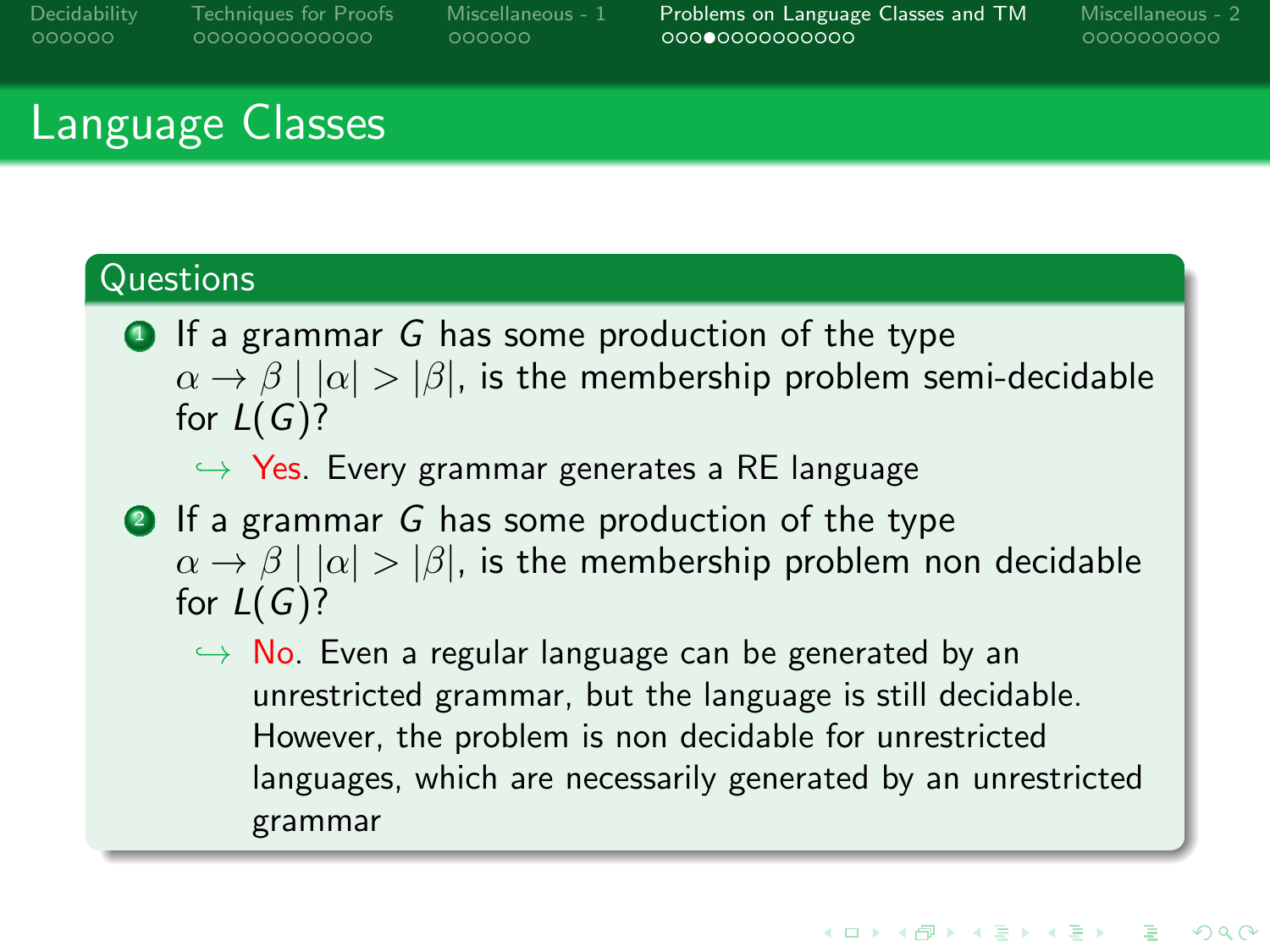000000

[Decidability](#page-1-0) [Techniques for Proofs](#page-7-0) [Miscellaneous - 1](#page-20-0) [Problems on Language Classes and TM](#page-26-0) [Miscellaneous - 2](#page-40-0)

0000000000

# Language Classes

Consider the following grammar G:

- $\bullet$   $S \rightarrow KX \mid aY$
- 2  $X \rightarrow aS$  | KXX
- $\bullet Y \rightarrow KZ \mid KS \mid aYY$
- 4  $K \rightarrow bZ$  | cZ

# Is decidable if  $L(G) = \emptyset$ ?

- Yes. The problem refers to a specific grammar, therefore this is a single question with an answer Yes/No which is trivially computable, even if we may not know the right answer.
- Yes. Since some non terminal symbols cannot be erased, no string can be generated, and thus the language is empty. Hence, the problem is trivially decided and so decidable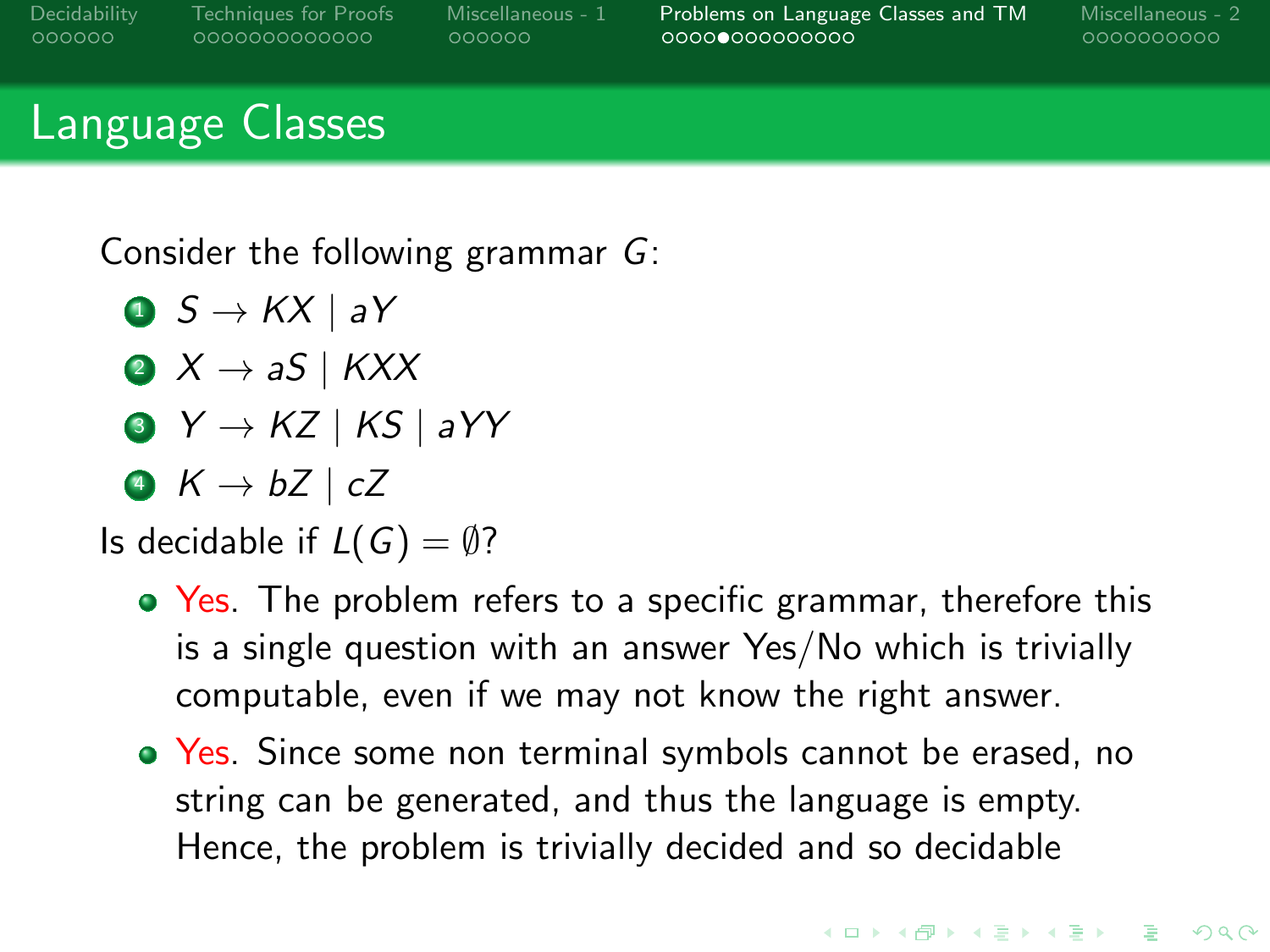0000000000000

000000

[Decidability](#page-1-0) [Techniques for Proofs](#page-7-0) [Miscellaneous - 1](#page-20-0) [Problems on Language Classes and TM](#page-26-0) [Miscellaneous - 2](#page-40-0)

0000000000

**KORK EXTERNS ORA** 

# Decidability Problems on Turing Machines

A TM  $M_i$  (computing a function  $f_i$ ) is said *reproducible* if exists another  $M_j$  (computing a function  $f_j$ ), such that  $f_i = f_j.$  Consider the set of TM defined on the input alphabet 0,1. In this set, consider these 3 subsets:

- $\bullet$  F : the set of functions computed by a *reproducible* TM
- G : the set of functions computed by a *reproducible* TM and with less than 10 states
- $\bullet$  H : the set of functions computed by a *reproducible* TM and with more than 10 states

Determine the decidability of these 3 problems:

- Decide if a generic TM computes a function in **F**
- Decide if a generic TM computes a function in G
- Decide if a generic TM computes a function in **H**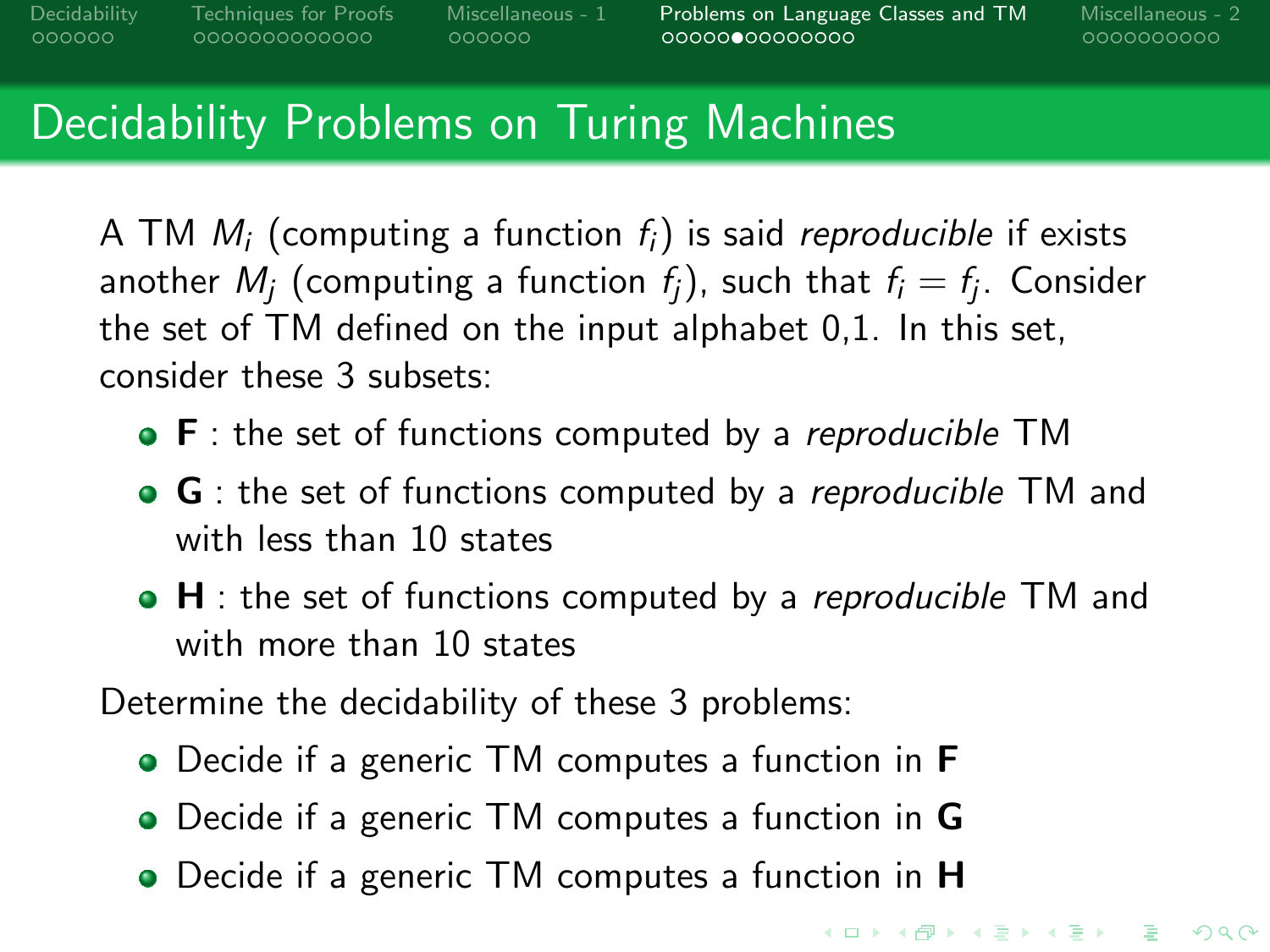aaaaaa

[Decidability](#page-1-0) [Techniques for Proofs](#page-7-0) [Miscellaneous - 1](#page-20-0) [Problems on Language Classes and TM](#page-26-0) [Miscellaneous - 2](#page-40-0)

 $\left\{ \begin{array}{ccc} 1 & 0 & 0 \\ 0 & 1 & 0 \end{array} \right.$ 

0000000000

 $299$ 

# Decidability Problems on Turing Machines

#### Problem for F

Focus on the definition of reproducible TM: given a generic TM, it is always possible to build an infinite number of equivalent TMs which compute the same function!

 $\hookrightarrow$  Example: add somewhere a cycle which writes n symbols on a tape, and then erase them

Therefore, each TM is reproducible

### ⇓

**F** is the set of all computable functions!

⇓

The problem is decidable because of Rice's theorem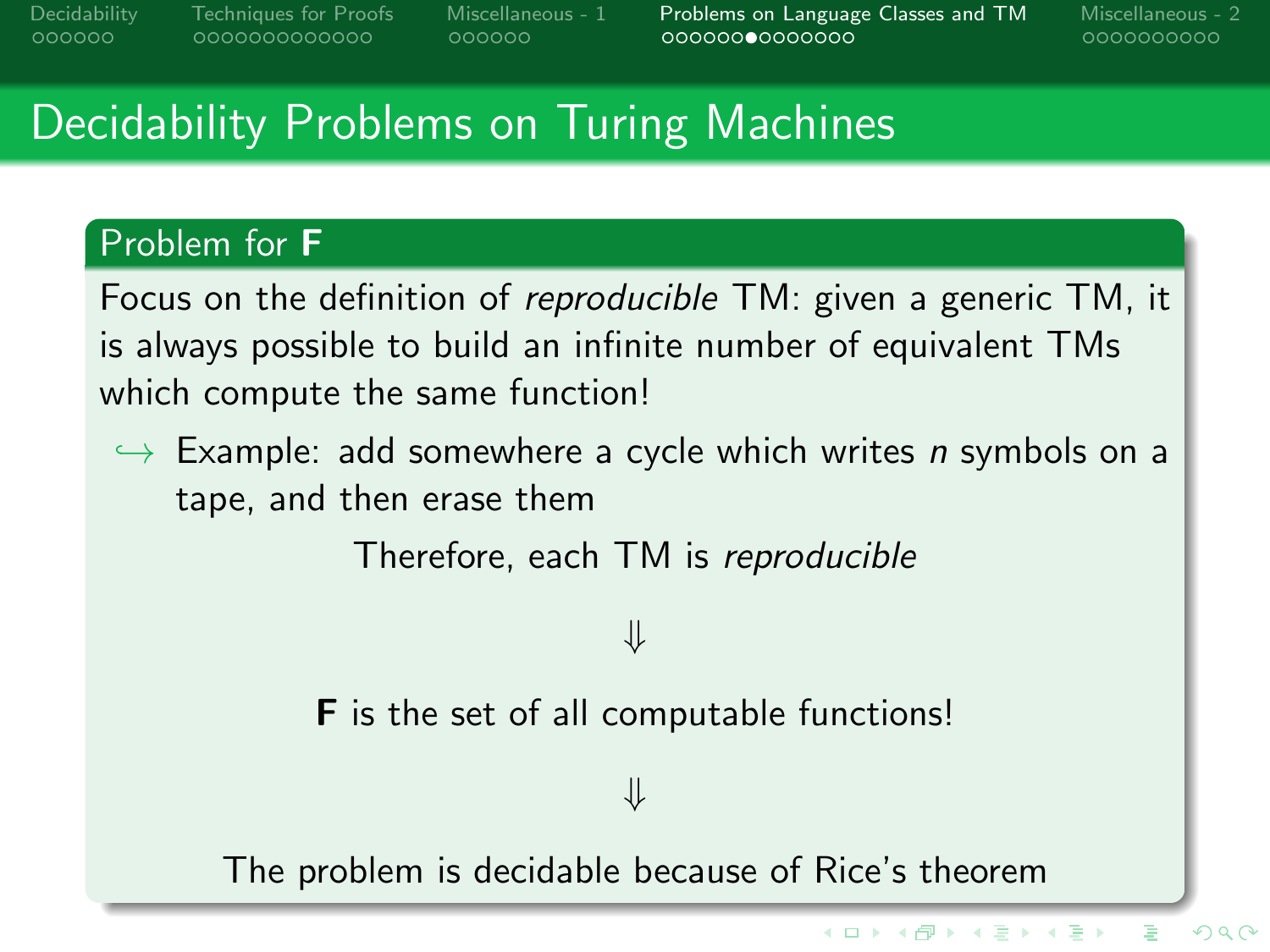[Decidability](#page-1-0) [Techniques for Proofs](#page-7-0) [Miscellaneous - 1](#page-20-0) [Problems on Language Classes and TM](#page-26-0) [Miscellaneous - 2](#page-40-0)

0000000000

**KORK EXTERNS ORA** 

# Decidability Problems on Turing Machines

### Problem for G

- $\bullet$   $\mathbf{G} \neq \emptyset$ : There are TM with less than 10 states computing a function
- $\bullet$   $\mathsf{G} \neq \mathsf{the}$  set of all computable functions:  $\mathsf{G}$  is finite, while the latter is infinite

The problem of stating if a generic TM is in G is not decidable (Rice's theorem)

N.B. Don't misunderstand the question as "is the set G computable/recursive?". Indeed, G is recursive!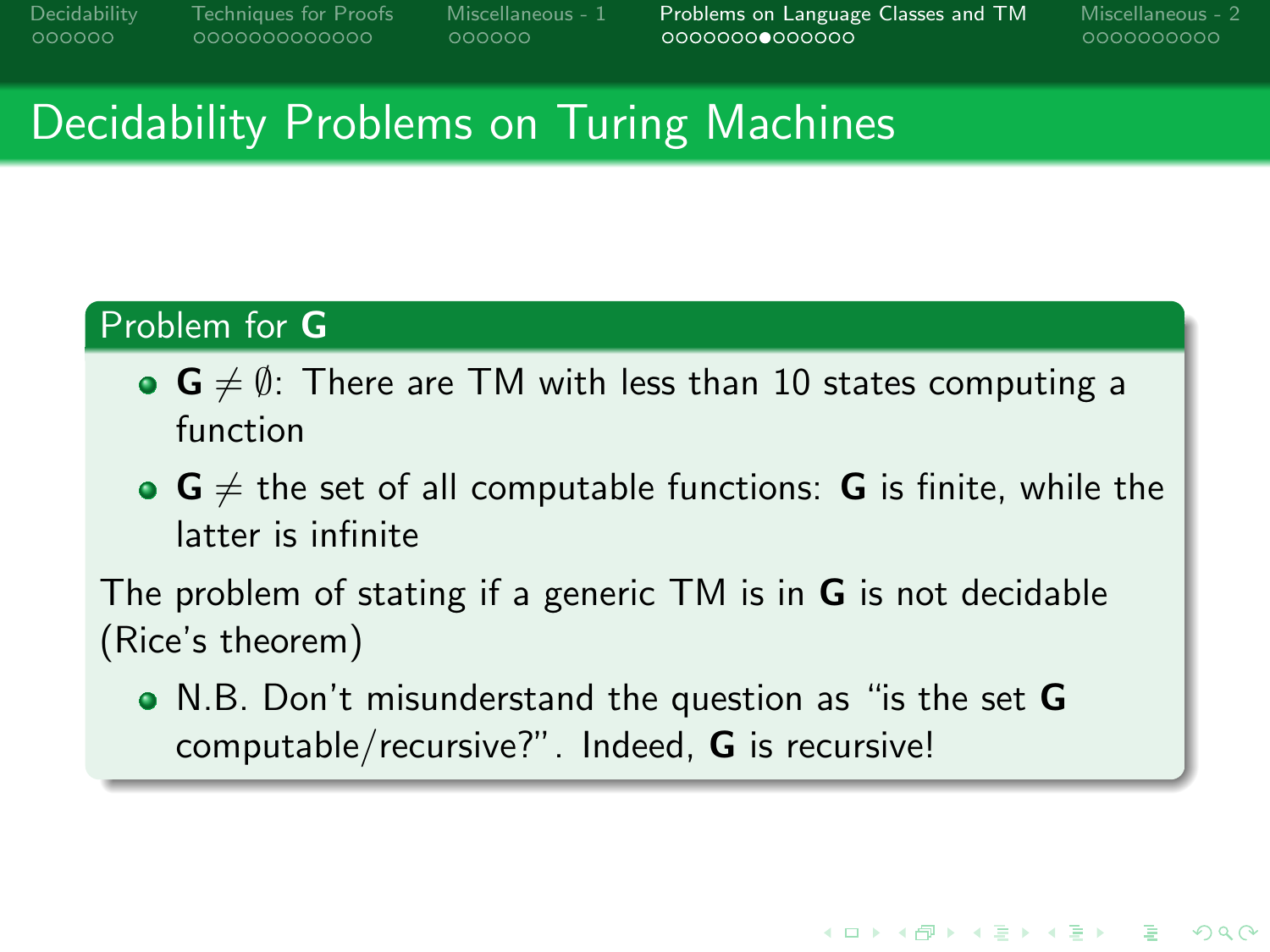[Decidability](#page-1-0) [Techniques for Proofs](#page-7-0) [Miscellaneous - 1](#page-20-0) [Problems on Language Classes and TM](#page-26-0) [Miscellaneous - 2](#page-40-0)

0000000000

**KORK ERRY ABY CHANNEL** 

# Decidability Problems on Turing Machines

### Problem for H

For each TM in G, we can build an equivalent TM with more than 10 states

- $\hookrightarrow$  Example: add somewhere a cycle which writes 11 symbols on a tape, and then erase them
- **H** is the set of all computable functions!  $\Rightarrow$  The problem is decidable because of Rice's theorem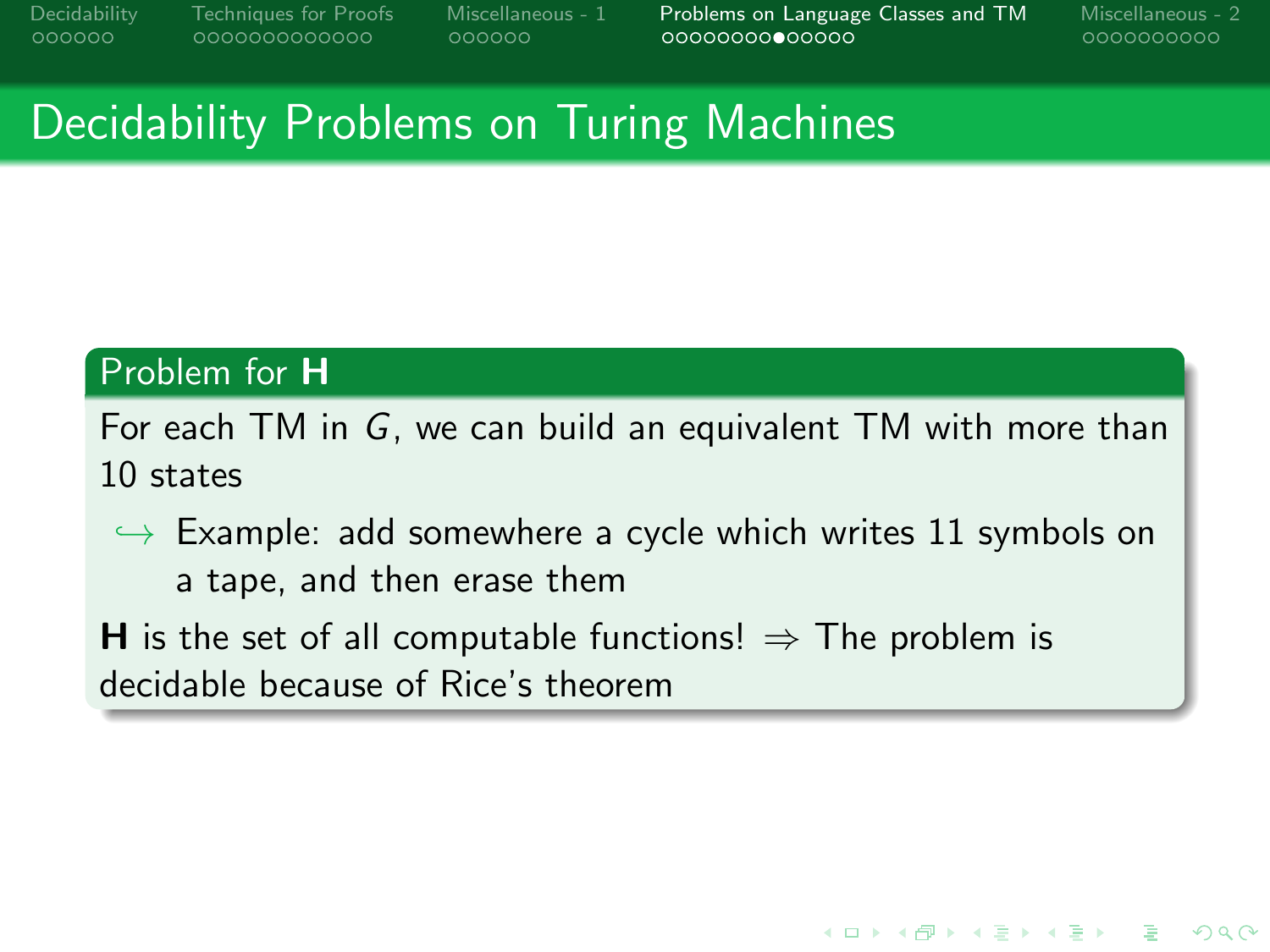000000

[Decidability](#page-1-0) [Techniques for Proofs](#page-7-0) [Miscellaneous - 1](#page-20-0) [Problems on Language Classes and TM](#page-26-0) [Miscellaneous - 2](#page-40-0)

0000000000

**KORKARA REPASA DA VOCA** 

## Decidability Problems on Turing Machines

Determine the decidability of the following problem:

$$
g(i,x) = \begin{cases} 1 & \text{if, during computation of } f_i(x), \text{ there exists 2} \\ & \text{configurations of the TM } M_i \text{ with the same state} \\ 0 & \text{otherwise} \end{cases}
$$

- The number of states of a TM,  $|Q|$ , is finite
	- Therefore, if the computation requires more than  $|Q|$  step, there is necessarily a cycle, and thus  $g(i, x) = 1$
	- If the string is recognized with less than  $|Q|$  steps, it is sufficient to detect a cycle
- In both cases, the output of the function can be computed with at most  $|Q| + 1$  steps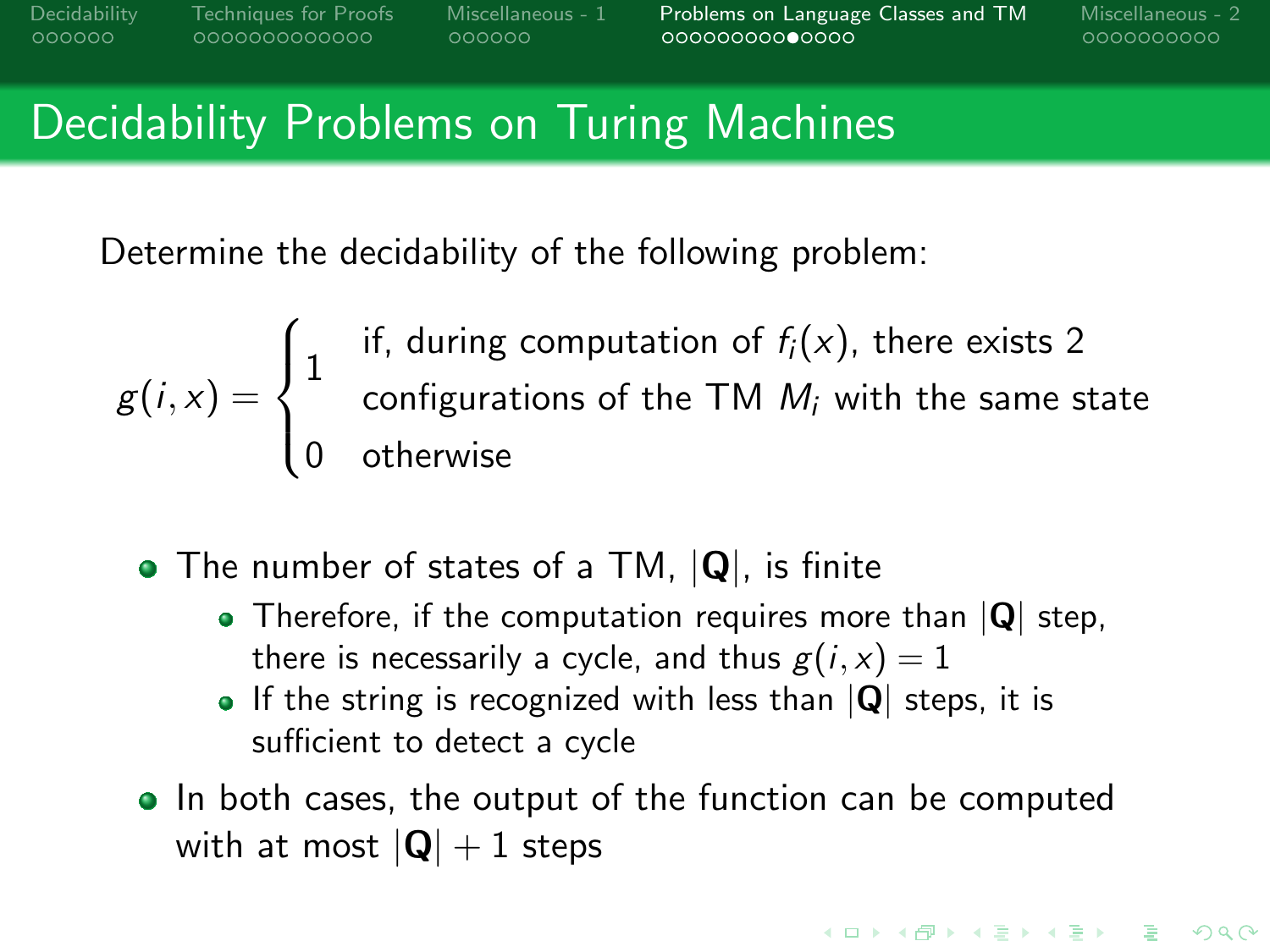[Decidability](#page-1-0) [Techniques for Proofs](#page-7-0) [Miscellaneous - 1](#page-20-0) [Problems on Language Classes and TM](#page-26-0) [Miscellaneous - 2](#page-40-0)

0000000000

# Decidability Problems on Turing Machines

Consider now a variant of the problem:

$$
g(i,x) = \begin{cases} \text{if, during computation of } f_i(x), \text{ there exist a} \\ 1 & \text{configuration, different from the initial one,} \\ \text{where the TM } M_i \text{ is in the initial state} \\ 0 & \text{otherwise} \end{cases}
$$

Is it decidable?

- Intuition: If the TM is looping, it may be possible that sooner or later it will stop looping and reach the initial state again
- Resembles the halting problem reasoning for its undecidability
- Let's try to reduce halting to this problem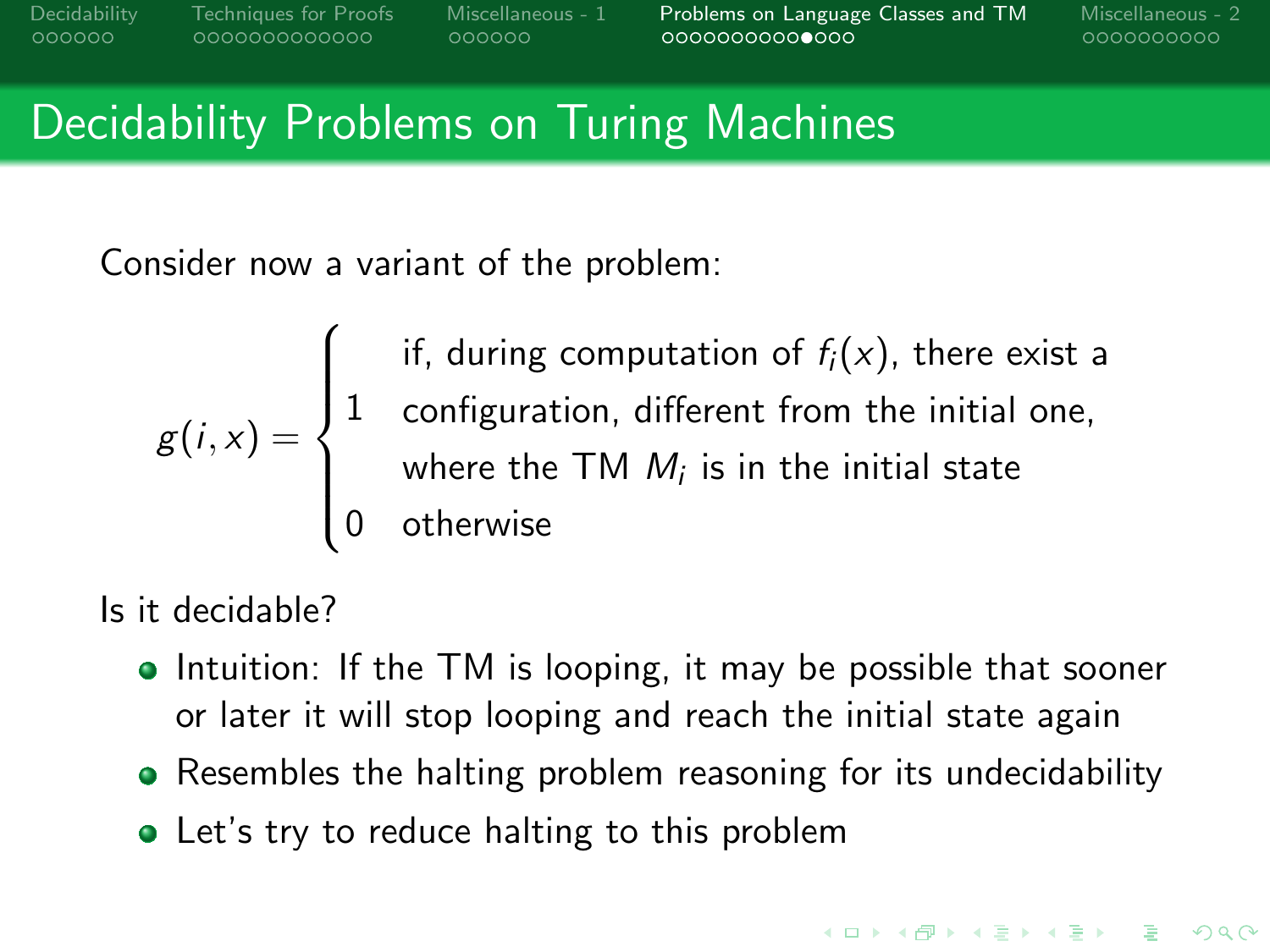0000000000000

aaaaaa

[Decidability](#page-1-0) [Techniques for Proofs](#page-7-0) [Miscellaneous - 1](#page-20-0) [Problems on Language Classes and TM](#page-26-0) [Miscellaneous - 2](#page-40-0)

(ロ) (何) (ヨ) (ヨ)

0000000000

 $299$ 

# Decidability Problems on Turing Machines

#### Reduction

- Pick a generic TM M
- Add a new initial state  $q_0'$ , which performs only one transition to  $q_0$  as the first step of the computation
- For each final state o M, add a transition to  $q'_0$ , and mark it as the only final state
- $\bullet$  With such a construction we obtain a TM  $M'$  which gets back to the initial state if and only  $f M$  halts

Therefore, if the problem is decidable, then the halting problem is decidable too  $\Rightarrow$  Contradiction

### ⇓

The problem is not decidable.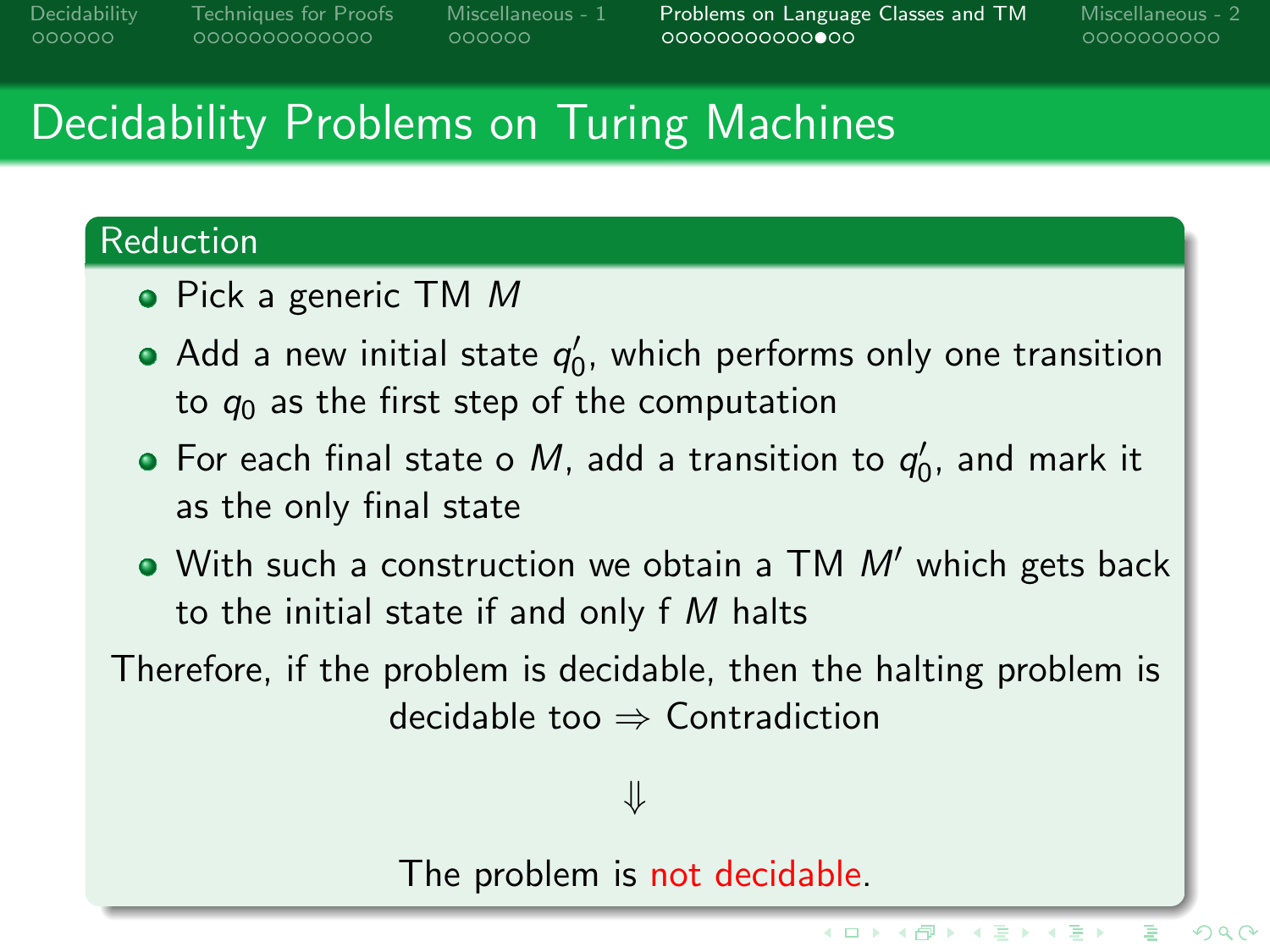0000000000000

aaaaaa

[Decidability](#page-1-0) [Techniques for Proofs](#page-7-0) [Miscellaneous - 1](#page-20-0) [Problems on Language Classes and TM](#page-26-0) [Miscellaneous - 2](#page-40-0)

0000000000

# Determine Properties of a Function

### Definition

A TM is said *n-generator* if, when its input is 0, it halts in at most  $n+1$  steps, writing on the output tape n Given an algorithmic enumeration  $\mathcal E$  on TMs, the minimum generator of *n*, denoted with  $gm(n)$ , is the minimum index, according to  $\mathcal{E}$ , of an *n-generator* TM.

## Is  $gm(n)$  total?

- $\bullet$  Given *n*, it is always possible to build an *n-generator* TM
- $\bullet$  When the character 0 is read, write *n* on the output tape, which requires at most  $\lceil \mathsf{log}_2(n) \rceil$  steps
- Since this TM always exists, we are sure that  $gm(n)$  will find it even if no other n-generator TMs exist

 $gm(n)$  is total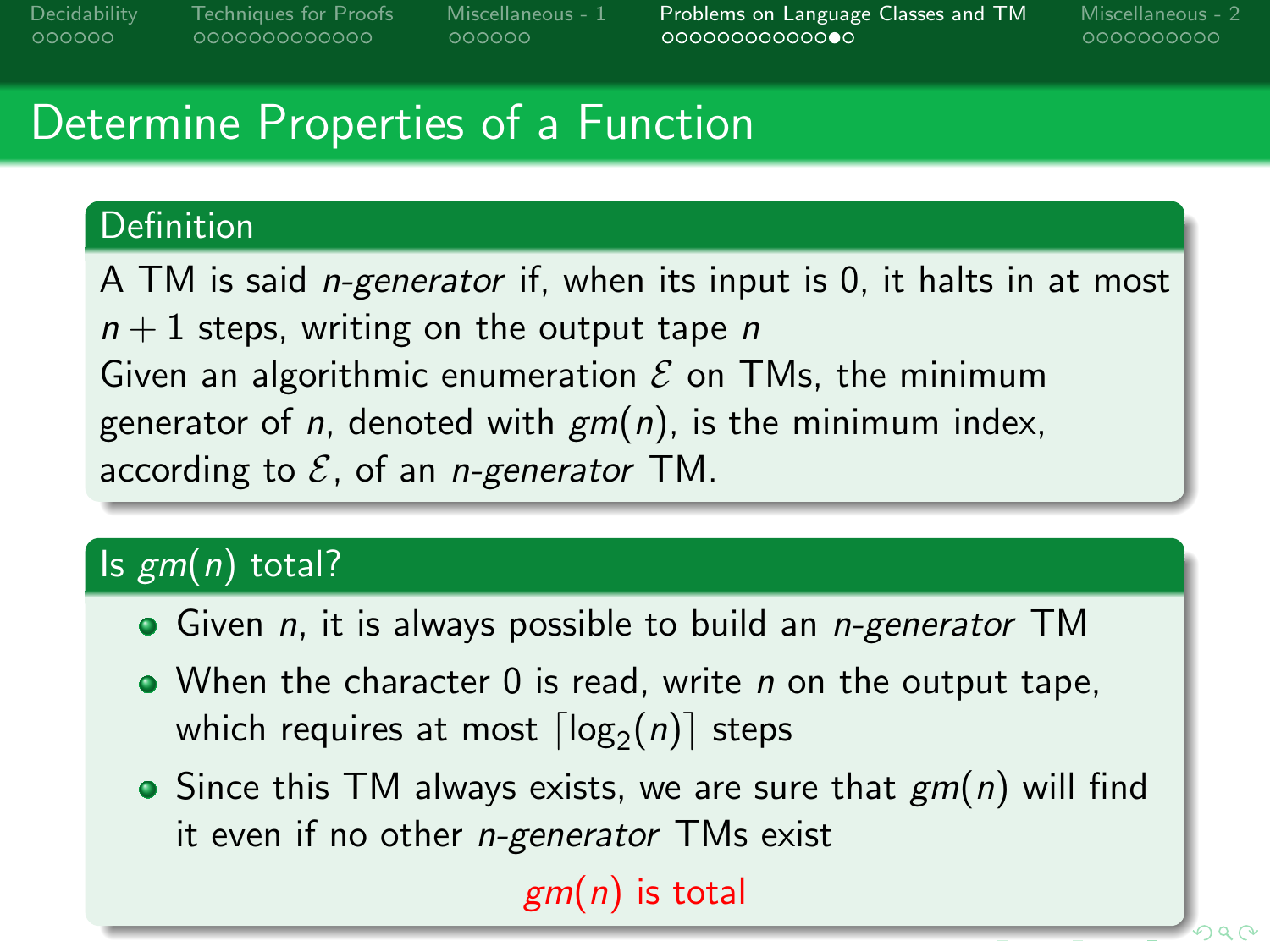aaaaaa

[Decidability](#page-1-0) [Techniques for Proofs](#page-7-0) [Miscellaneous - 1](#page-20-0) [Problems on Language Classes and TM](#page-26-0) [Miscellaneous - 2](#page-40-0)

0000000000

## Determine Properties of a Function

### Is  $gm(n)$  computable?

- $\bullet$  In order to verify if a TM is an *n-generator* one, it is sufficient to run at most  $n+1$  steps
- Therefore, to compute  $gm(n)$  is sufficient to run, with input 0, for at most  $n+1$  steps each TM in increasing order according to  $\mathcal E$
- For each TM, test if it halts after at most  $n + 1$  steps, writing n on the output tape
- $\bullet$  Since  $\epsilon$ m(n) is total, sooner or later an *n-generator* TM is found
- Return the index of this TM as the outcome of  $gm(n)$ computation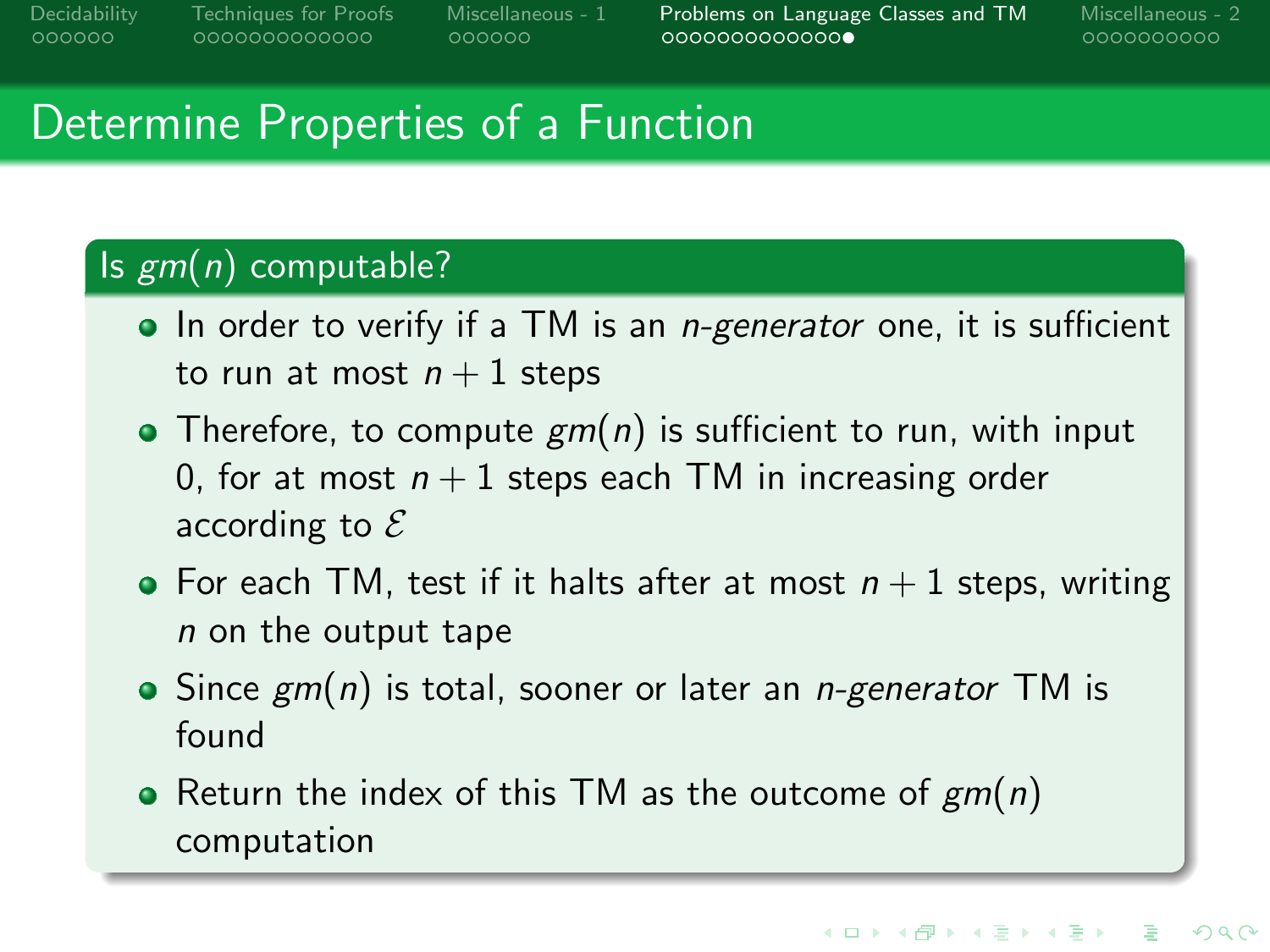<span id="page-40-0"></span>[Decidability](#page-1-0) [Techniques for Proofs](#page-7-0) [Miscellaneous - 1](#page-20-0) [Problems on Language Classes and TM](#page-26-0) [Miscellaneous - 2](#page-40-0)

 $\bullet$ 000000000

# Choosing the Right Tool From the Toolbox

Consider the function:

$$
g(x,y) = \begin{cases} 1 & \text{if } \forall z (f_x(z) = f_y(z)) \\ 0 & \text{otherwise} \end{cases}
$$

Is  $g(x, y)$  decidable?

- Intuition: It is not, since we cannot verify that property because one of the functions may not halt for some z
- Therefore, we may try to focus on a specialization of the problem: if this is undecidable, then the generalization is undecidable too
- Which specialization?

• Consider y to be fixed at a value j, denoting a function  $f_i$ The specialization can be formalized as:

$$
g(x) = \begin{cases} 1 & \text{if } \forall z (f_x(z) = f_j(z)) \\ 0 & \text{otherwise} \end{cases}
$$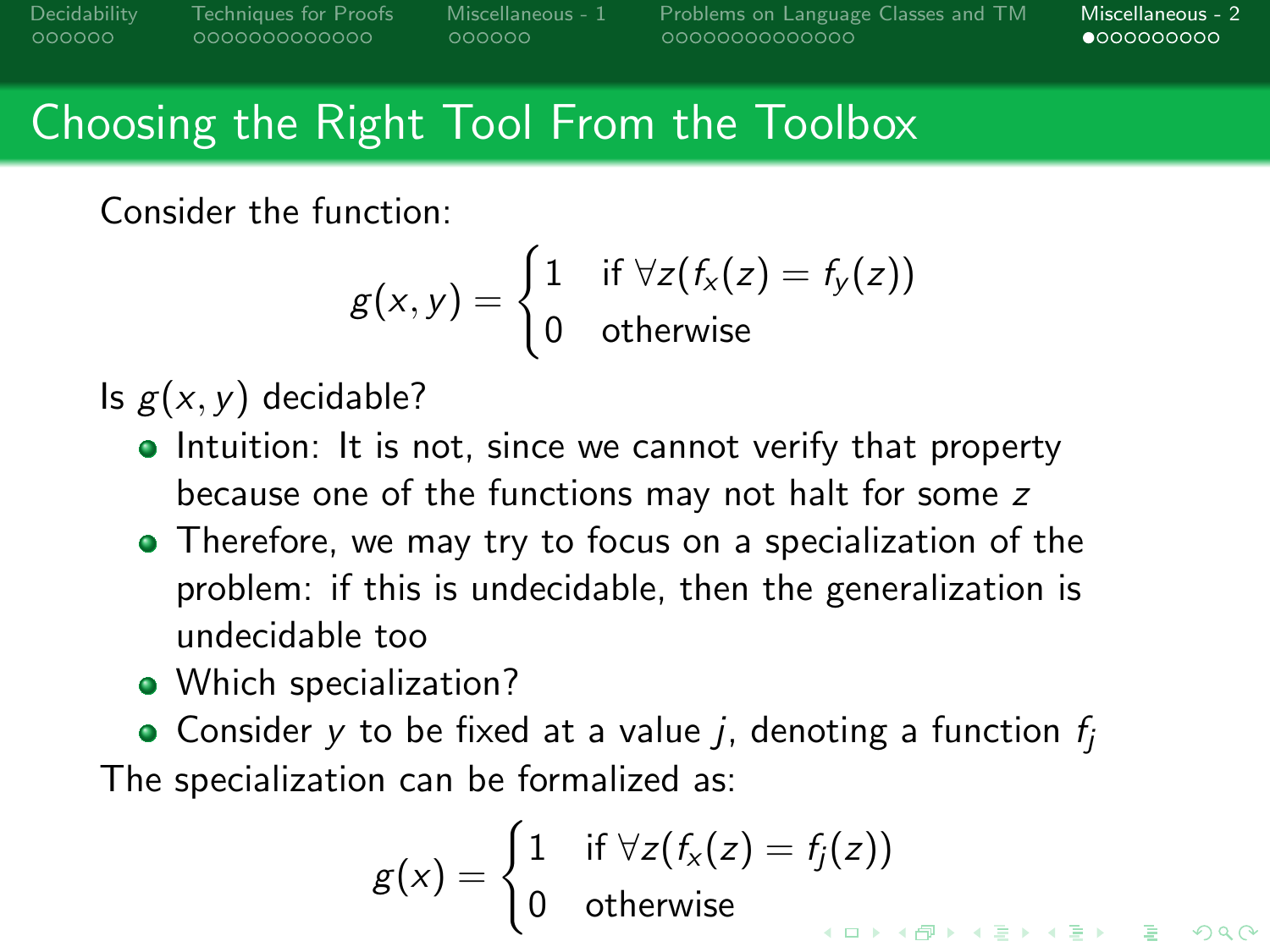0000000000000

000000

[Decidability](#page-1-0) [Techniques for Proofs](#page-7-0) [Miscellaneous - 1](#page-20-0) [Problems on Language Classes and TM](#page-26-0) [Miscellaneous - 2](#page-40-0)

 $0 000000000$ 

**KORKARA REPASA DA VOCA** 

## Choosing the Right Tool From the Toolbox

- **•** The problem of determining if  $\forall z (f_x(z) = f_i(z))$ , is equivalent to determine if a generic TM index  $x \in S$ ,  $S = \{i\}$ .
- Since we are dealing with TM indexes, then Rice's theorem!

## ⇓

Since this set S is neither empty (there is  $i$ ), nor the universal one(there is only j), then the problem is not decidable because of Rice's theorem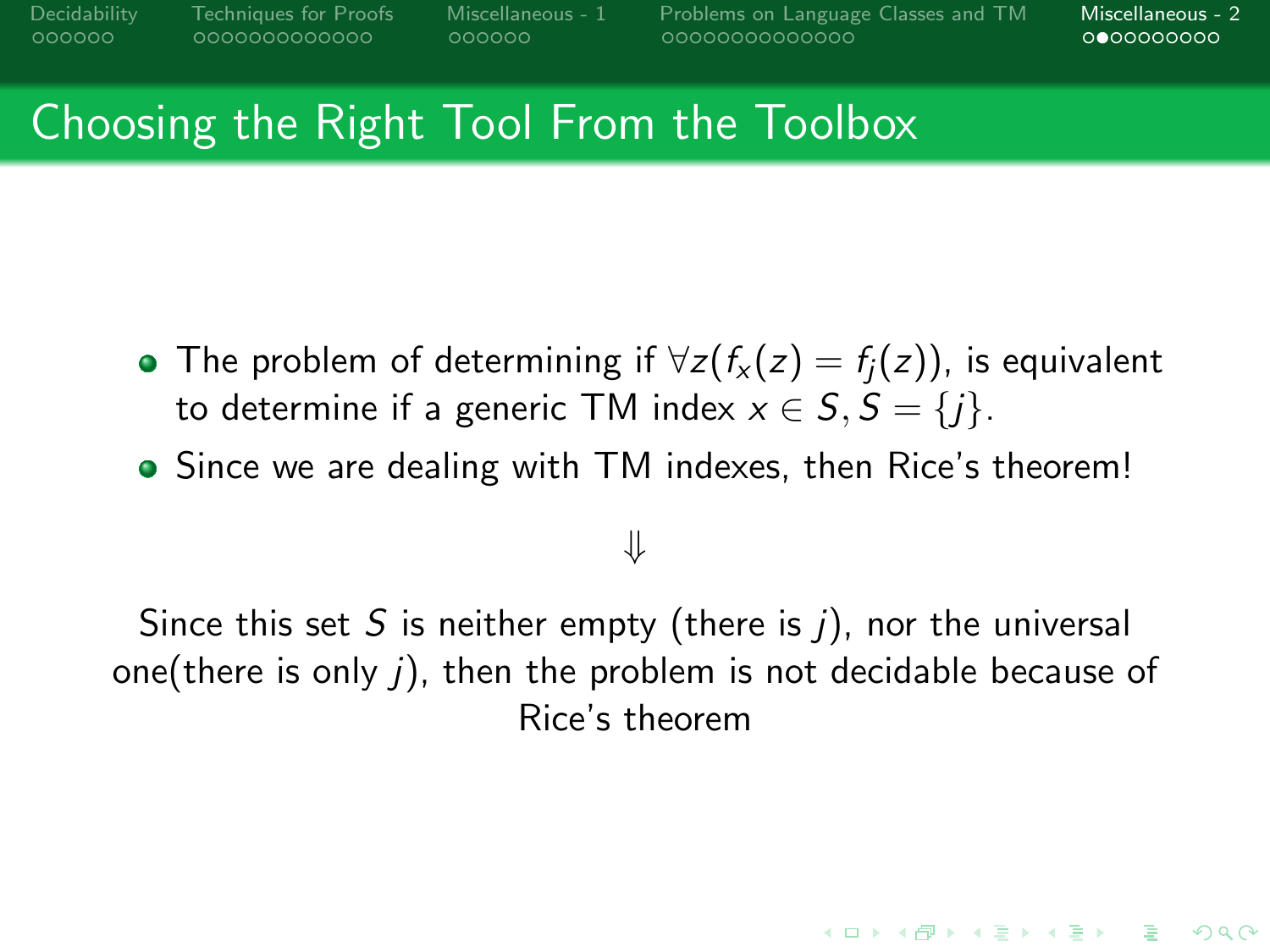000000

[Decidability](#page-1-0) [Techniques for Proofs](#page-7-0) [Miscellaneous - 1](#page-20-0) [Problems on Language Classes and TM](#page-26-0) [Miscellaneous - 2](#page-40-0)

 $0000000000$ 

**KORKARA REPASA DA VOCA** 

## Choosing the Right Tool From the Toolbox

Consider now the following function:

$$
g(x, y, z) = \begin{cases} 1 & \text{if } f_x = f_y + f_z \\ 0 & \text{otherwise} \end{cases}
$$

Is  $g(x, y, z)$  decidable?

- Again, it seems not, as the problem resembles equivalence of a function to another, which is undecidable
- We can consider again a specialization and try to reduce the equivalence problem to this specialization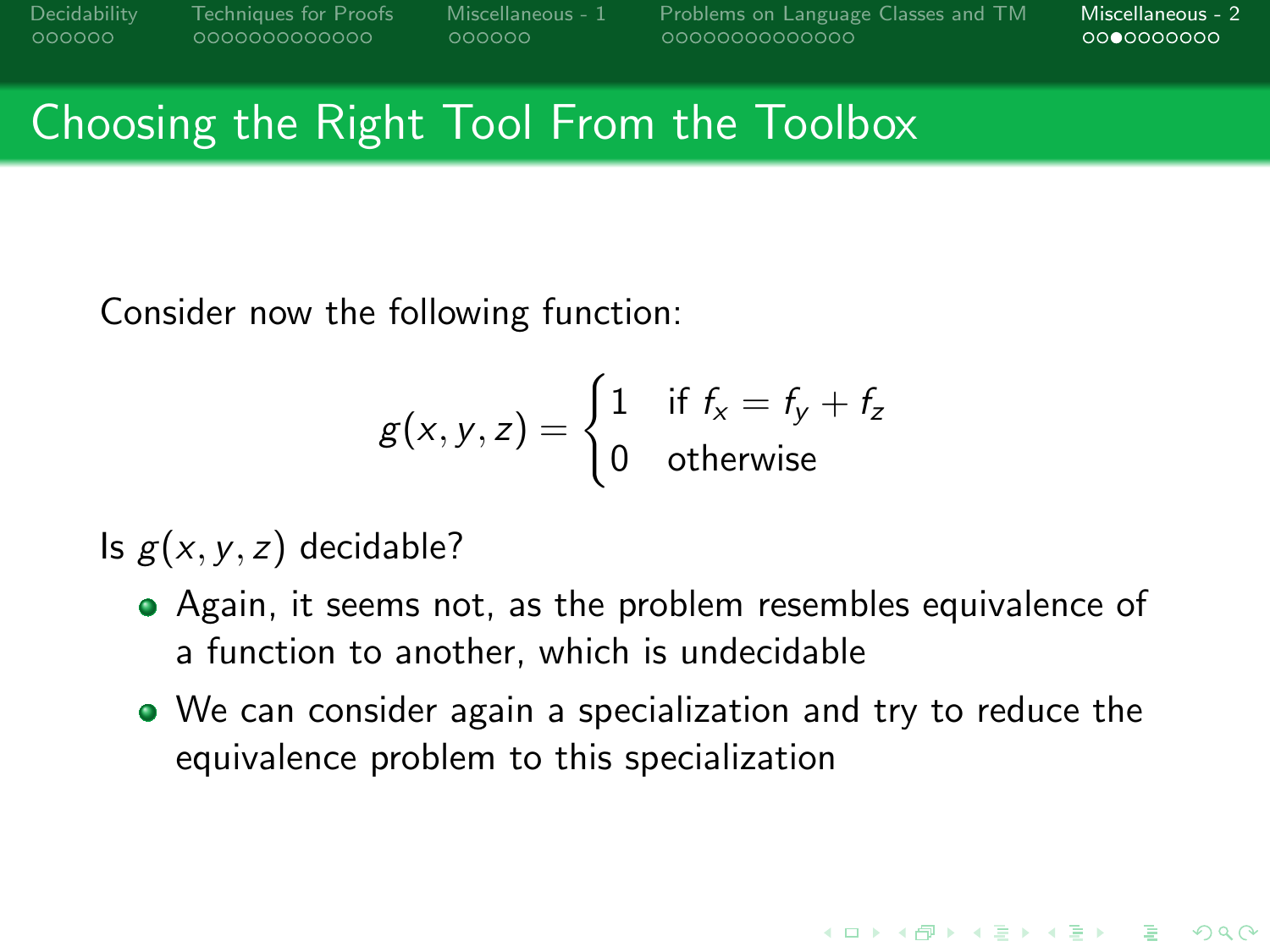0000000000000

000000

[Decidability](#page-1-0) [Techniques for Proofs](#page-7-0) [Miscellaneous - 1](#page-20-0) [Problems on Language Classes and TM](#page-26-0) [Miscellaneous - 2](#page-40-0)

 $0000000000$ 

# Choosing the Right Tool From the Toolbox

### Reduction for  $g(x, y, z)$

- Consider a fixed function  $f_j$ , and a generic one  $f_{\mathsf{x}}$ 
	- $\rightarrow$  We know, as a consequence of Rice's theorem, that deciding if  $f_{x} = f_{j}$  is undecidable.
- We can always write  $f_j$  as the sum of 2 functions  $f_i, f_k\colon$ trivially, pick  $f_i = 0, f_k = f_j$ .
- Now, consider the problem

$$
g(x) = \begin{cases} 1 & \text{if } f_x = f_i + f_k \\ 0 & \text{otherwise} \end{cases}
$$

- $g(x)=1 \iff f_{\sf x} = f_{\sf i}+f_{\sf k}=f_{\sf j}.$  Therefore,  $g({\sf x})$  is not decidable
- Since  $g(x)$  is a specialization of  $g(x, y, z)$ , then  $g(x, y, z)$  is undecidable too.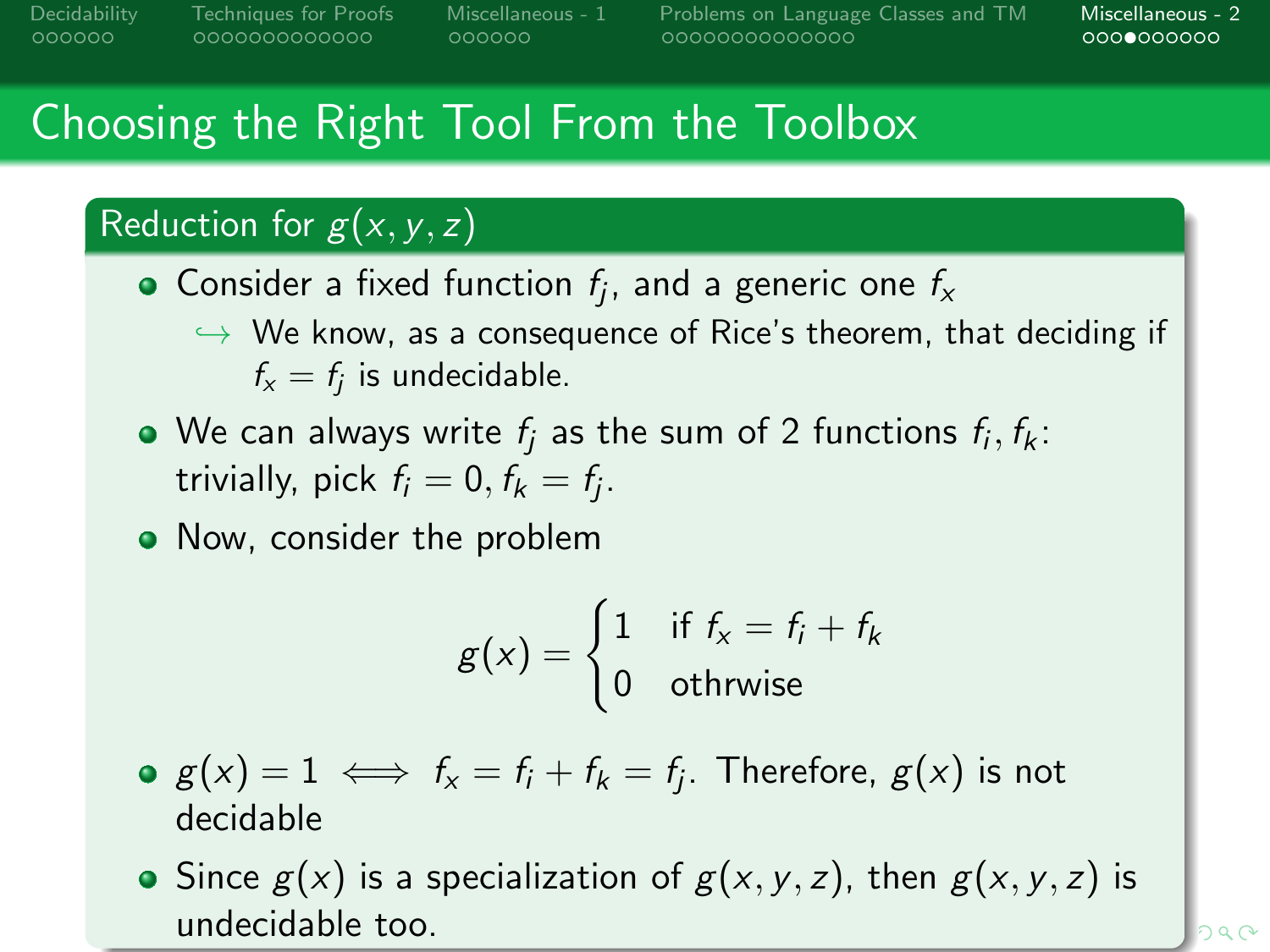[Decidability](#page-1-0) [Techniques for Proofs](#page-7-0) [Miscellaneous - 1](#page-20-0) [Problems on Language Classes and TM](#page-26-0) [Miscellaneous - 2](#page-40-0)

**KORK STRAIN A STRAIN A COMP** 

# A Slight Variant

Consider the function

$$
g(x) = \begin{cases} 1 & \text{if } f_x = f_i + f_k \wedge \forall z (f_x(z) = h) \\ 0 & \text{otherwise} \end{cases}
$$

Where *i*, *k* and *h* are fixed values. Is  $g(x)$  decidable?

- We have 2 cases
	- **1**  $f_i + f_k$  is not a constant function.
	- 2  $f_i + f_k$  is a constant function.

#### Case 1

The problem is trivially decided: the answer is always 0, since  $f_{x}$ cannot be both constant and equal to  $f_i + f_k$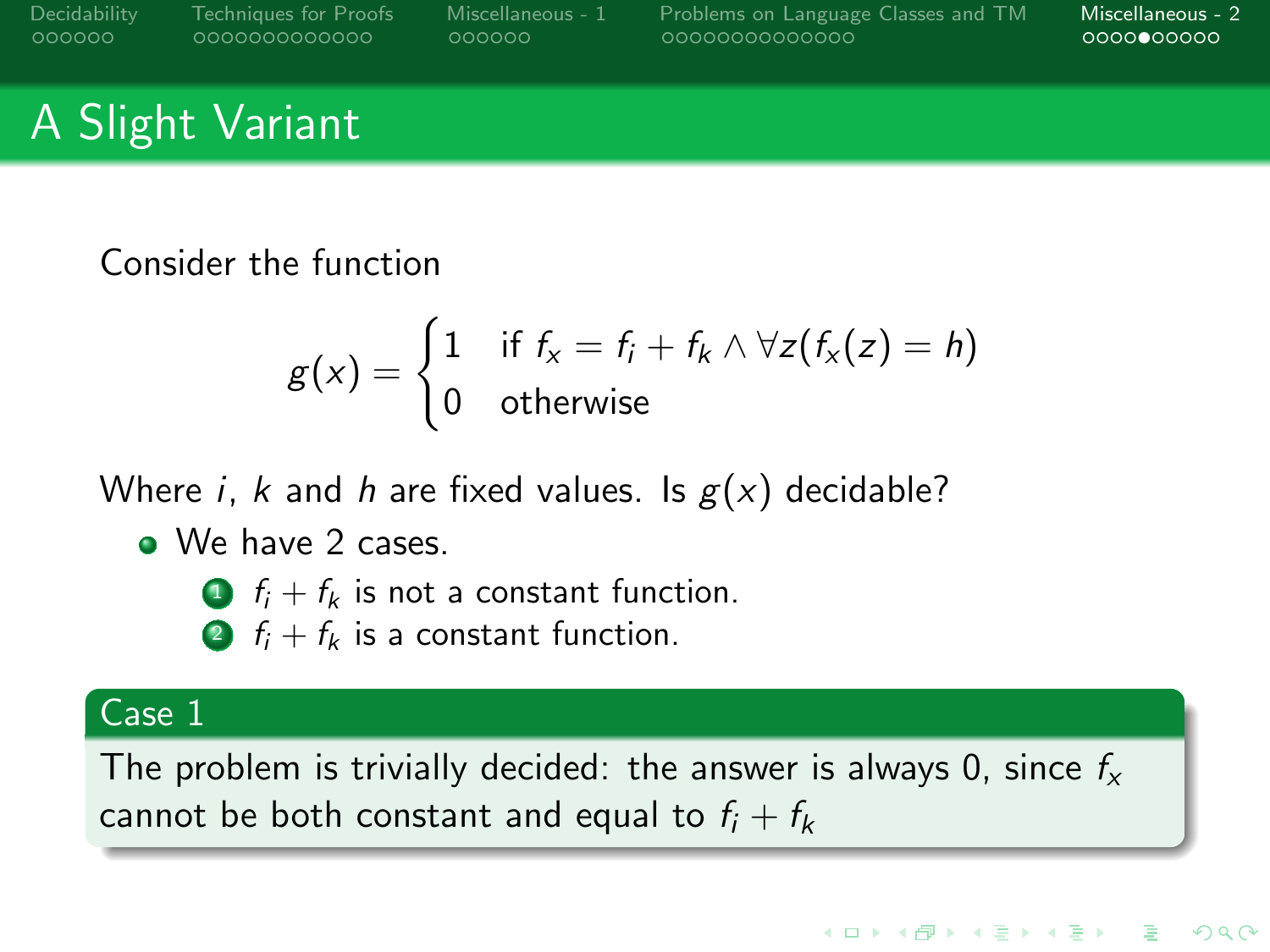[Decidability](#page-1-0) [Techniques for Proofs](#page-7-0) [Miscellaneous - 1](#page-20-0) [Problems on Language Classes and TM](#page-26-0) [Miscellaneous - 2](#page-40-0)

**KORK STRAIN A STRAIN A COMP** 

# A Slight Variant

#### Case 2

#### The problem becomes

$$
g(x) = \begin{cases} 1 & \text{if } \forall z (f_i(z) + f_k(z) = f_x(z) = h) \\ 0 & \text{otherwise} \end{cases}
$$

 $\bullet$  We can see  $f_i + f_k$  as the function  $f_i(x) = h \,\forall x \in \mathbb{N}$ 

The problem is thus equivalent to determine if  $f_{\mathsf{x}} = f_j$ , which is non decidable as a consequence of Rice's theorem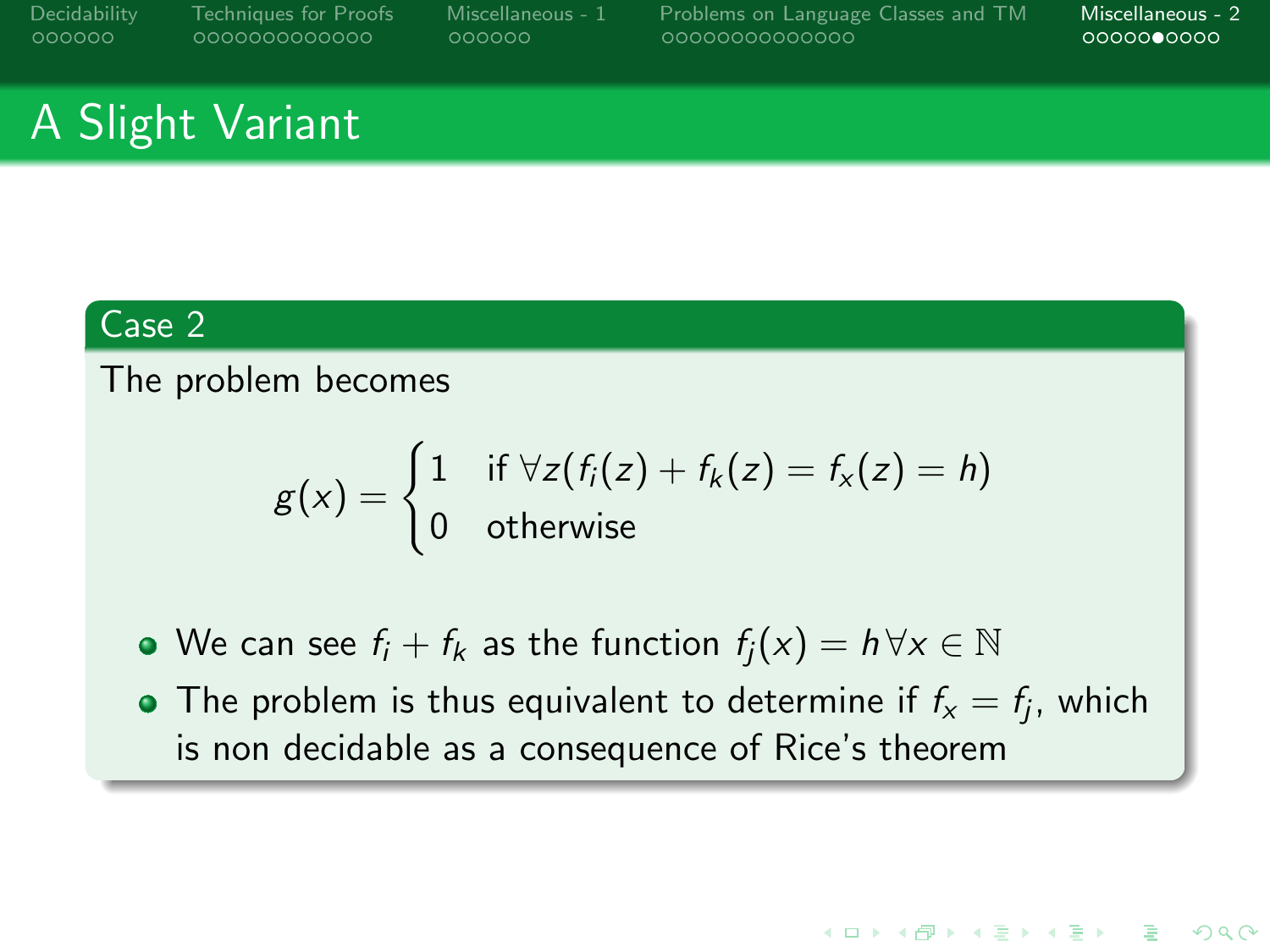$\bullet$ 

2

3

4

0000000000000

000000

[Decidability](#page-1-0) [Techniques for Proofs](#page-7-0) [Miscellaneous - 1](#page-20-0) [Problems on Language Classes and TM](#page-26-0) [Miscellaneous - 2](#page-40-0)

### Functions with Even Images

Consider these 4 similar problems:

 $g(y, x) = \begin{cases} 1 & \text{if } f_y(x) \text{ is even} \ 0 & \text{otherwise}. \end{cases}$ 0 otherwise

 $g(y, x) = \begin{cases} 1 & \text{ if } f_y(x) \text{ is even} \end{cases}$ ⊥ otherwise

- $g(y) = \begin{cases} 1 & \text{if } f_y(x) \text{ is even } \forall x \in \mathbb{N} \end{cases}$ 0 otherwise
- $g(y) = \begin{cases} 1 & \text{ if } f_y(x) \text{ is even } \forall x \in \mathbb{N} \end{cases}$ ⊥ otherwiseKO K K Ø K K E K K E K V K K K K K K K K K K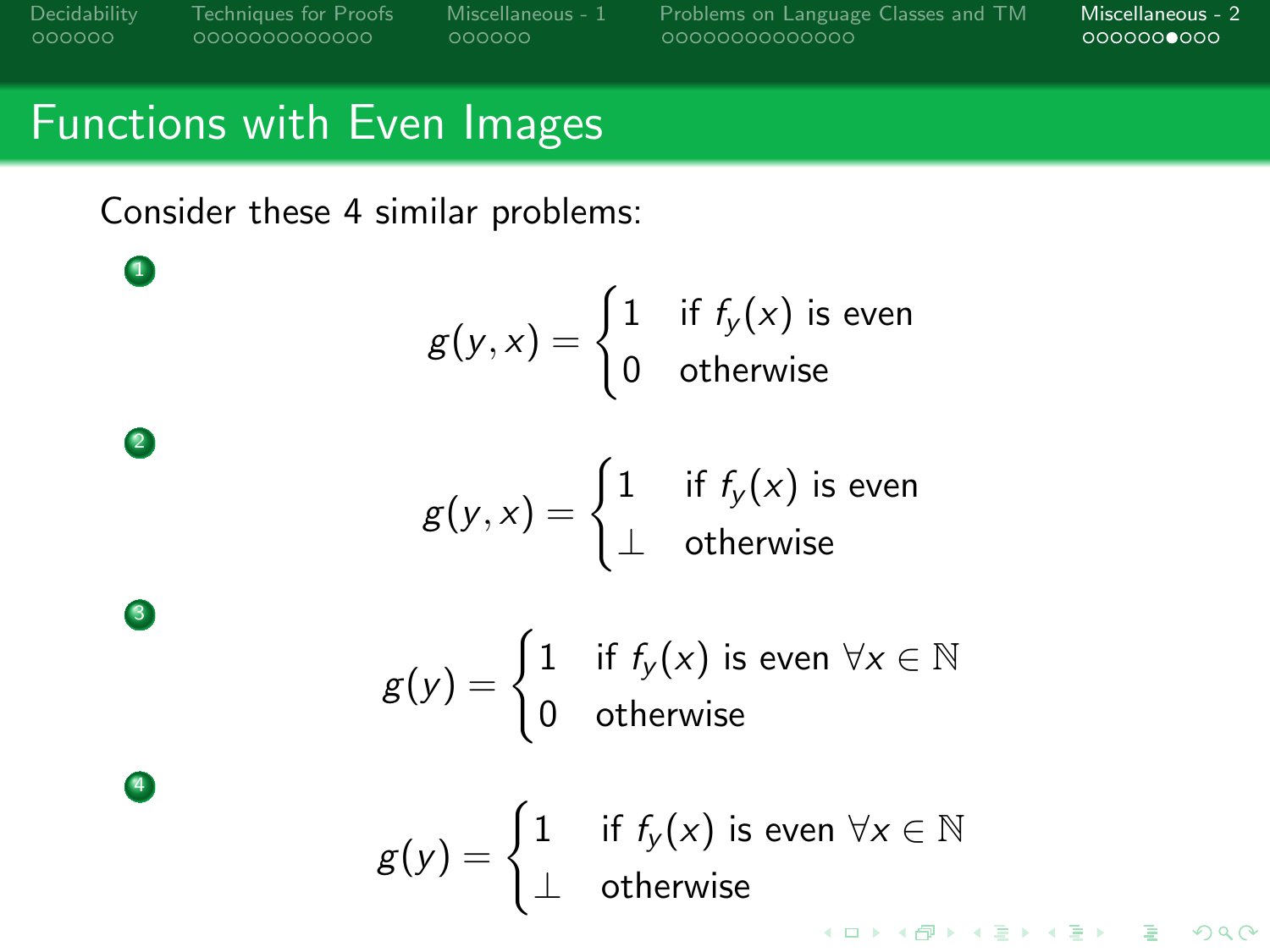[Decidability](#page-1-0) [Techniques for Proofs](#page-7-0) [Miscellaneous - 1](#page-20-0) [Problems on Language Classes and TM](#page-26-0) [Miscellaneous - 2](#page-40-0)

## Functions with Even Images

#### Problem 1

We can reduce the halting problem to this one. Indeed, consider a generic function  $f_v$ . Define:

$$
h(y, x) = \begin{cases} 1 & \text{if } 2f_y(x) \text{ is even} \\ 0 & \text{otherwise} \end{cases}
$$

Deciding if  $h(y, x)$  is even, allows to decide if  $f_y(x)$  halts  $\Rightarrow$ Contradiction!

⇓

Problem 1 cannot be decidable, otherwise the halting problem would be decidable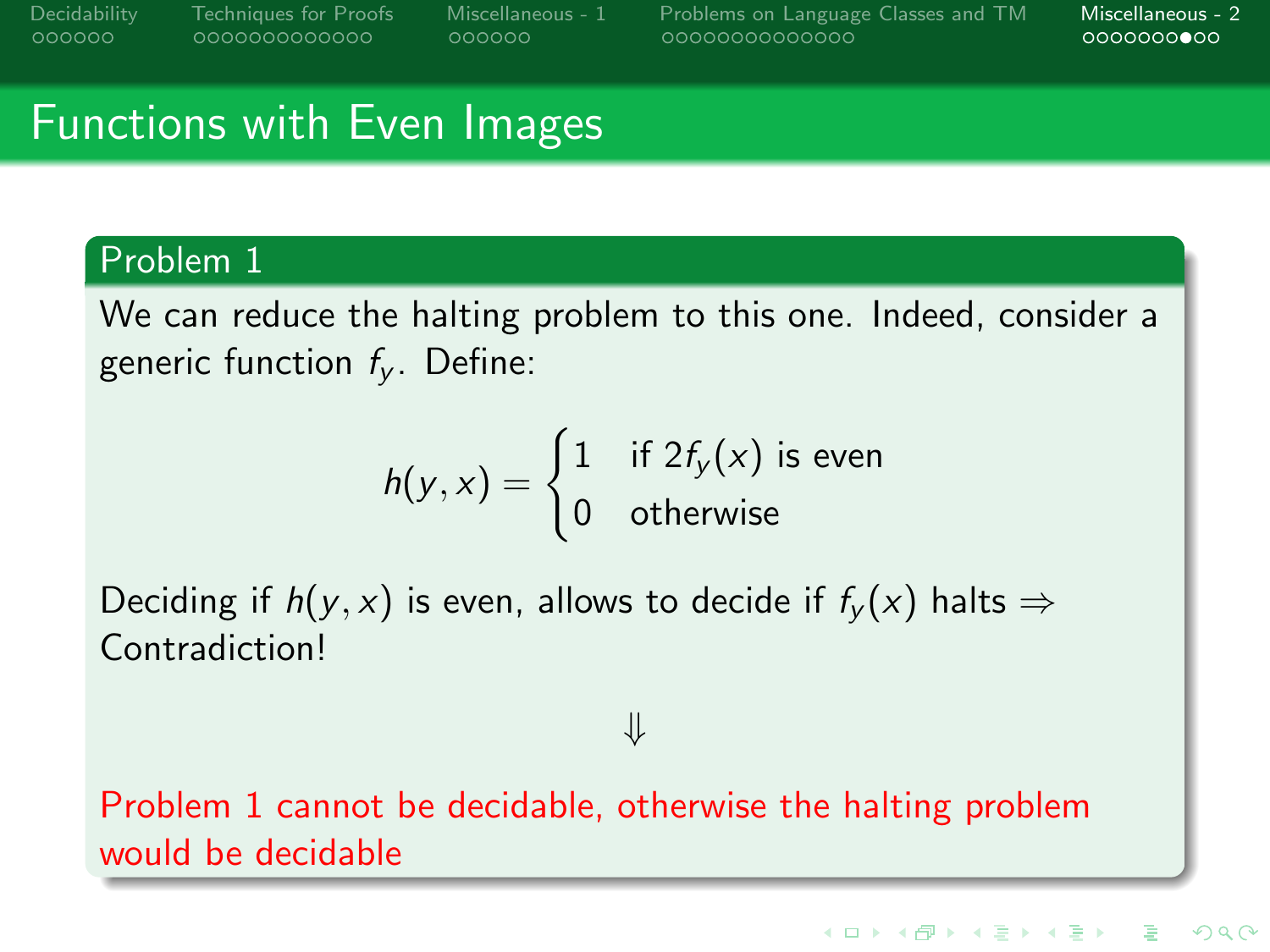[Decidability](#page-1-0) [Techniques for Proofs](#page-7-0) [Miscellaneous - 1](#page-20-0) [Problems on Language Classes and TM](#page-26-0) [Miscellaneous - 2](#page-40-0)

 $000000000$ 

# Functions with Even Images

### Problem 2

Simply run  $f_v(x)$  and look at the result:

- If  $f_{\nu}(x) \neq \bot \wedge f_{\nu}(x)$  is even, return 1
- If  $f_v(x) \neq \bot \wedge f_v(x)$  is odd, move the TM in a looping state
- If  $f_{\nu}(x) = \bot$ , the TM is not halting as required by the function

### Problem 3

Consider the set  $S$  of Gödel numbers of TM which always compute even values

- $\bullet$   $S \neq \emptyset$ :  $f(x) = 2x \in S$
- $\bullet$   $S \neq$  the set of all computable functions: for instance,  $f(x) = x \notin S$

Since  $g(y)$  is the characteristic function of S, the problem is not decidable because of Rice's theorem